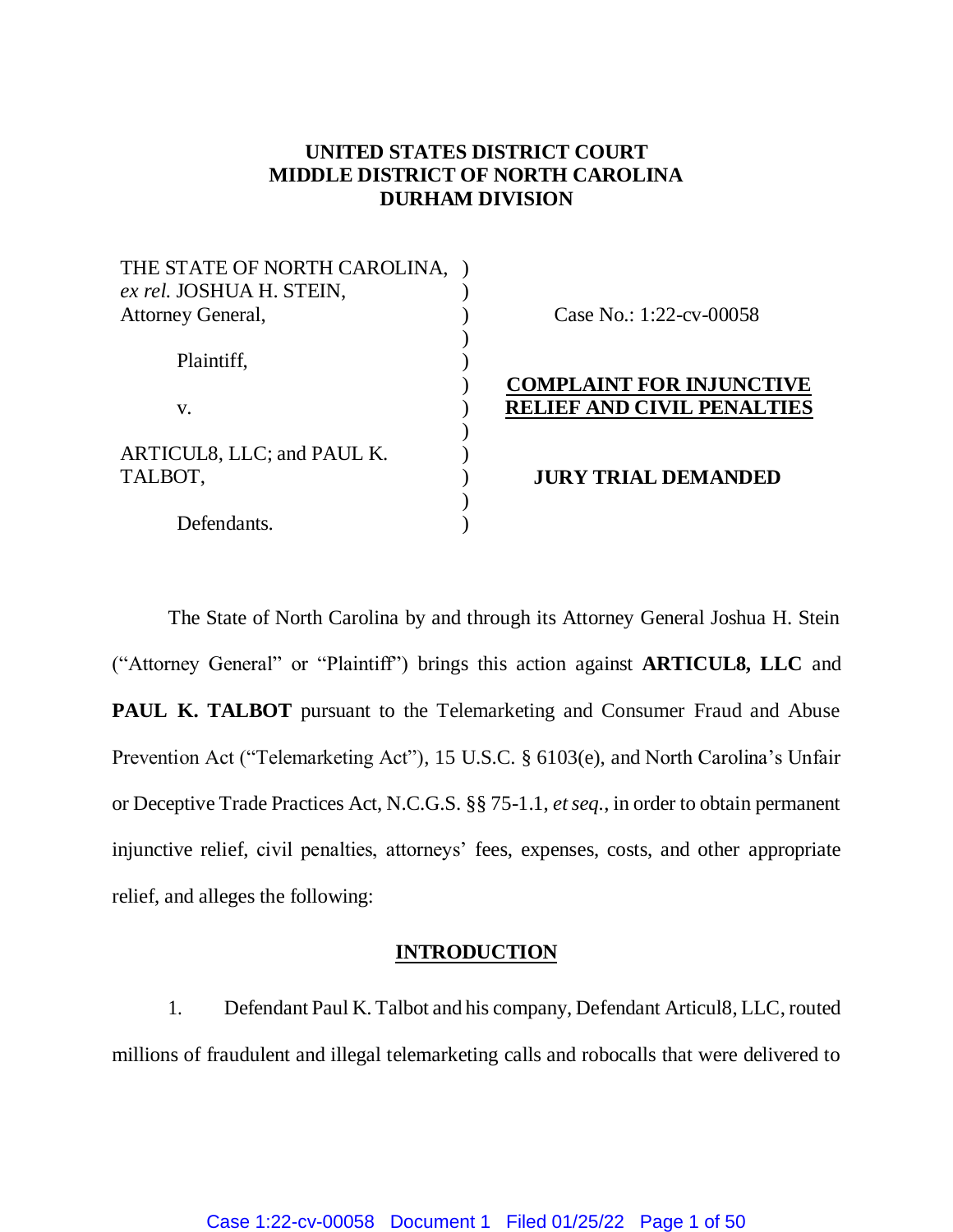U.S. consumers, including consumers in the Middle District of North Carolina. Articul8 is a U.S.-based telephone service provider that serves as both a point of entry to the U.S. telephone network for calls that originate abroad and also as an intermediary for calls routed within the U.S. Articul8 allows scammers and fraudsters to access the U.S. telephone network and bombard U.S. consumers with fraudulent and illegal telemarketing calls and robocalls.

2. This deluge of fraudulent and illegal calls invades consumers' privacy, wastes and disrupts consumers' time, and results in consumers being scammed out of significant sums of money. It is estimated that phone scams cost U.S. consumers tens of billions of dollars every year.<sup>1</sup> In pre-recorded messages that often purport to be from federal government agencies and legitimate businesses, scammers tell call recipients that their social security number or other personal information has been compromised or connected to criminal activity; that they or their family members face imminent arrest; that their benefits are being stopped; that their utility services are being disconnected; and other similar lies. These scammers even manipulate the caller ID system so it appears that their calls originate from legitimate phone numbers—a practice known as "spoofing." When consumers answer the calls or return voicemail messages, the fraudsters tell recipients they must send money immediately to avoid imminent catastrophe.

 $\overline{a}$ 

<sup>1</sup> Truecaller Insights 2021 U.S. Spam and Scam Report, *available at* [https://truecaller.blog/2021/06/28/us-spam-scam-report-21/.](https://truecaller.blog/2021/06/28/us-spam-scam-report-21/)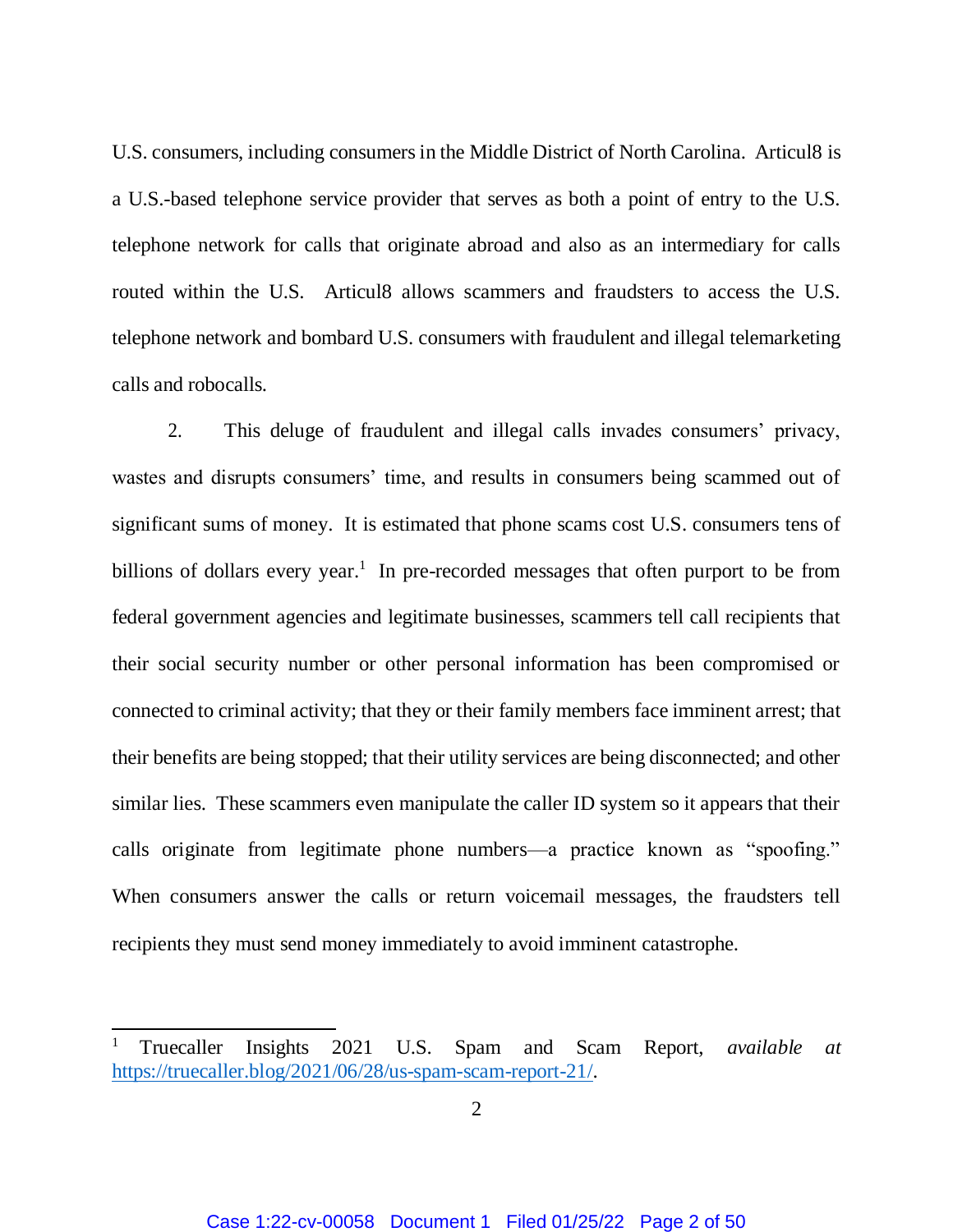3. Because only a small percentage of recipients will fall for these scams, their success depends on the scammers' ability to bombard U.S. consumers with millions of these calls every day. And this is where Defendants come in. Scammers use Articul8's telephone network to gain access to the U.S. telephone system and to route their fraudulent and illegal calls to reach U.S. consumers. Defendants, in turn, profit handsomely from these fraudulent schemes because they are paid based on the volume and duration of calls they route into and through the U.S. telephone system. Because a high volume of calls is both essential to the success of these schemes and a source of Defendants' revenue, Defendants have an interest in continuing to facilitate these fraudulent schemes. Since 2015, Defendants have assisted and enabled fraudsters and scammers to defraud countless victims, including victims in the Middle District of North Carolina.

4. Defendants know that their network is used by scammers to route millions of illegal and fraudulent calls but have continued to assist and facilitate these fraudulent and illegal schemes. Articul8's own call traffic exhibits the telltale signs of illegal and fraudulent robocall traffic, including millions of short-duration and unanswered calls routed through Articul8's network. What is more, Defendants received numerous written warnings that Articul8's network was responsible for routing millions of fraudulent and illegal telemarketing calls and robocalls. Even with this specific knowledge, Defendants failed to take appropriate action to curb these abuses. Instead, Defendants continued to assist, facilitate, and profit from the use of their services to defraud U.S. consumers.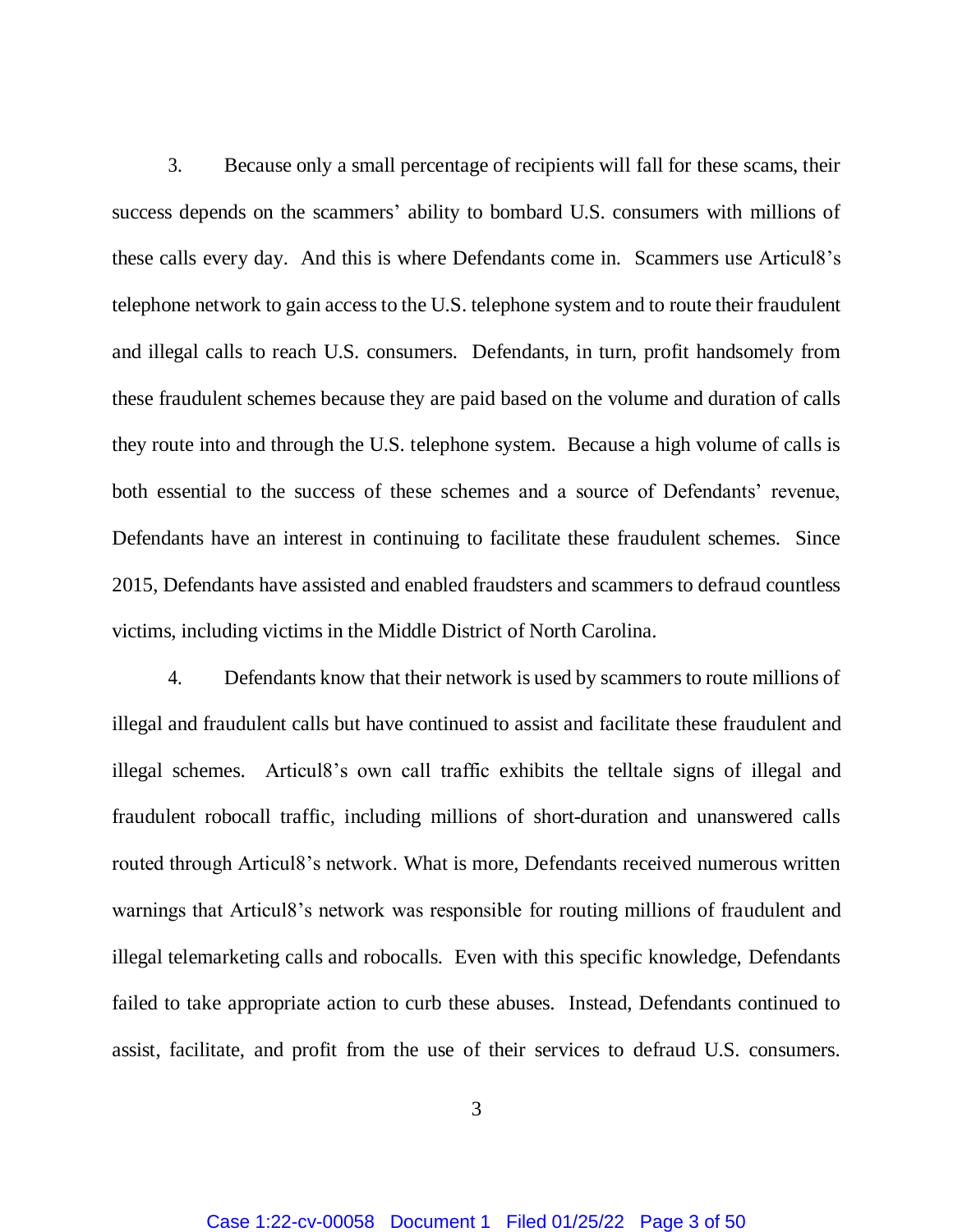This lawsuit seeks to hold Defendants responsible for their knowing participation in these fraudulent and illegal schemes.

#### **JURISDICTION AND VENUE**

5. This Court has subject matter jurisdiction over this action pursuant to 28 U.S.C. §§ 1331, 1337(a), and 1355, the Telemarketing Act, 15 U.S.C. § 6103(e), and the Telemarketing Sales Rule ("TSR"), 16 C.F.R. Part 310.

6. The Court has pendant jurisdiction over Plaintiff's state law claims pursuant to 28 U.S.C. § 1367.

7. Venue is proper in this district under 28 U.S.C. §§ 1391(b)(2) and 1395(a), and 15 U.S.C. § 6103(e). A substantial part of the events or omissions giving rise to the claims alleged in this Complaint occurred in this district and in the State in which this district is located.

8. Plaintiff has notified the Federal Trade Commission of this civil action prior to instituting such action, pursuant to 15 U.S.C. § 6103(b).

#### **PLAINTIFF**

9. Plaintiff is the State of North Carolina acting on relation of its Attorney General, Joshua H. Stein. The Attorney General has the power, pursuant to N.C.G.S. § 75-9, to investigate the affairs of all corporations or persons doing business in the State of North Carolina and, pursuant to N.C.G.S. § 75-15, to prosecute such action in the name of the State, and to prosecute all officers, agents, or employees of such corporations.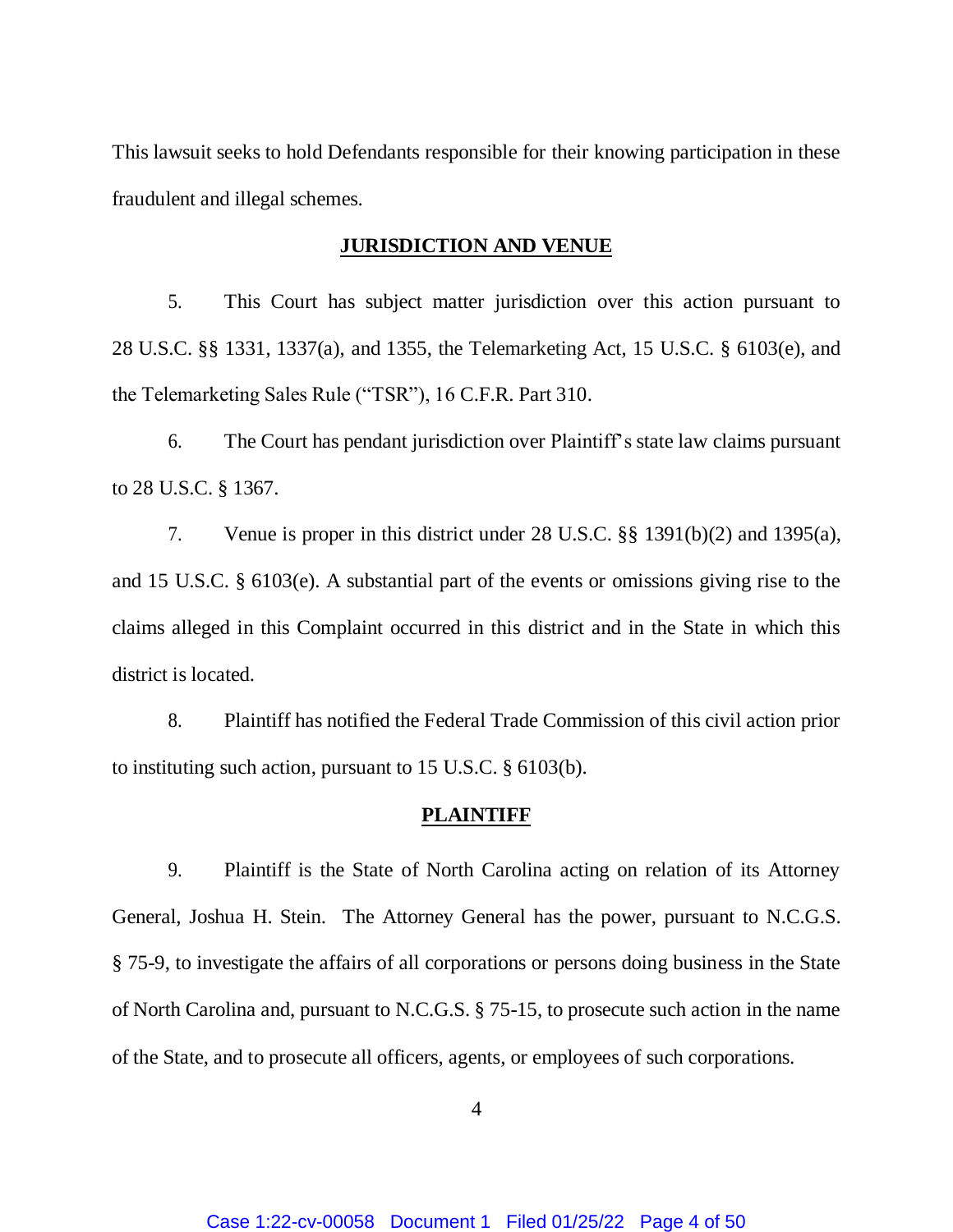10. The Attorney General is charged with, *inter alia*, enforcing North Carolina's Unfair or Deceptive Trade Practices Act, N.C.G.S. §§ 75-1.1, *et seq.*, which prohibits unfair or deceptive trade practices in or affecting North Carolina commerce. For violations of the Act, the Attorney General is empowered to seek temporary, preliminary, and permanent injunctive relief, rescission or reformation of contracts, restitution, the refund of monies paid, disgorgement of ill-gotten monies, attorneys' fees, expenses, costs, and other equitable relief for acts or practices in violation of N.C.G.S. § 75-1.1, and to obtain civil penalties of up to five thousand dollars (\$5,000.00) for each violation of the Act committed knowingly or willfully.

11. The Attorney General is also authorized by 15 U.S.C. § 6103(a) to file actions in federal district court to enjoin violations of, and enforce compliance with, the TSR on behalf of the residents of the State of North Carolina, and to obtain damages, restitution, or other compensation on behalf of North Carolina residents.

#### **DEFENDANTS**

12. Defendant Articul8, LLC ("Articul8") is a Delaware corporation with its principal place of business in Texas.

13. Articul8 is an interconnected Voice over Internet Protocol ("VoIP") service provider, registered in the Federal Communications Commission's ("FCC") Form 499 Filer Database as Filer ID No. 833646.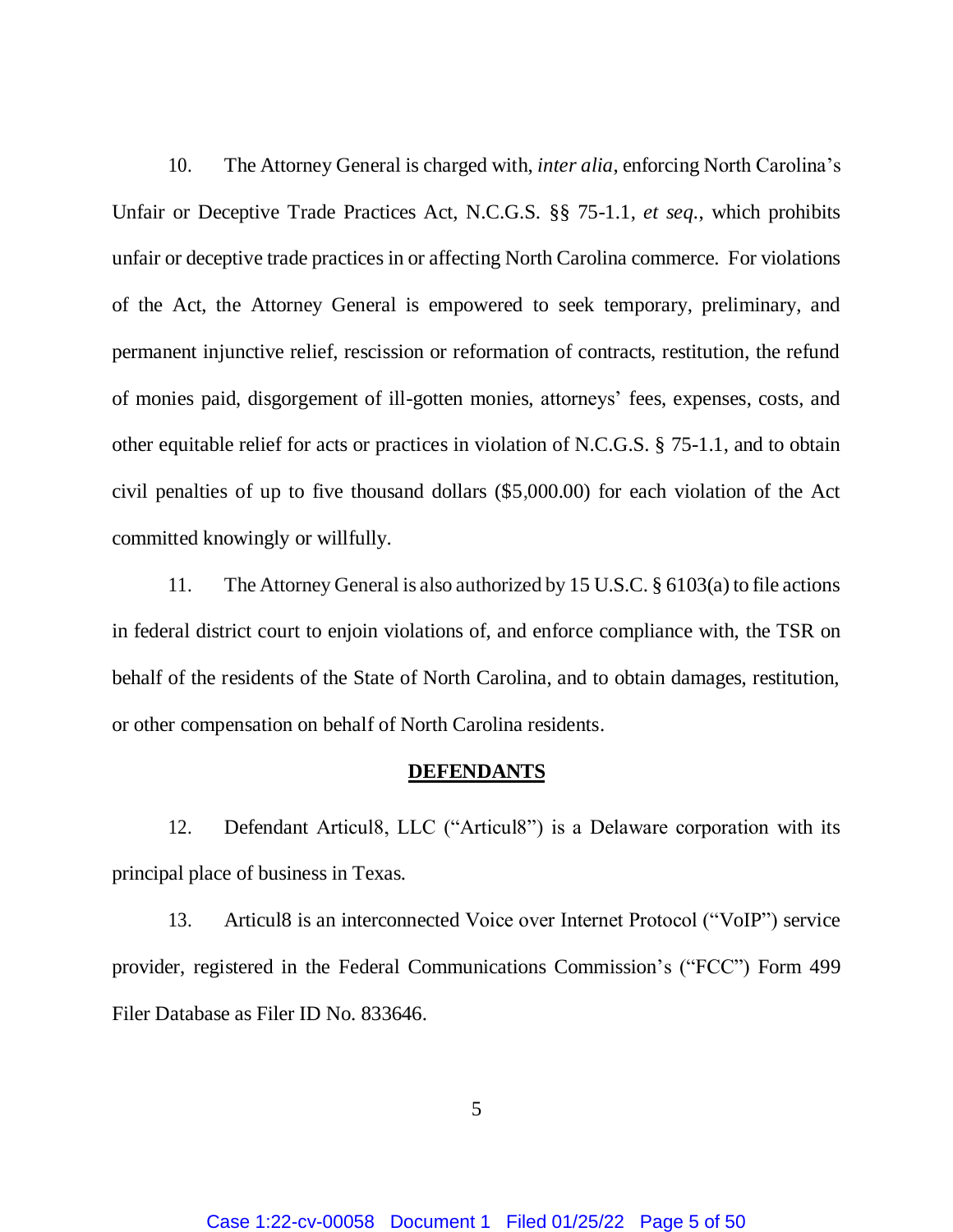14. VoIP is a technology that allows users to make voice calls using a broadband internet connection instead of an analog phone line.

15. As an interconnected VoIP service provider, Articul8 routes VoIP call traffic into and throughout the U.S., thereby allowing its customers to access and use the U.S. telephone network.

16. Defendant Paul K. Talbot ("Talbot") is a resident of McKinney, Texas.

17. Talbot is the founder, sole owner, chief executive officer, and majority member of Articul8.

18. At all times relevant to this Complaint, Talbot is and has been the only employee of Articul8.

19. At all times relevant to this Complaint, Talbot alone has directed the policies, procedures, actions, financial affairs, business practices, and day-to-day operations of Articul8.

20. Talbot is also solely responsible for Articul8's legal compliance and is the sole signatory on Articul8's bank accounts.

21. Articul8's 2020 FCC Form 499-A Telecommunications Reporting Annual Filing, dated 6 April 2020, was certified and signed under penalty of perjury by Talbot as Articul8's Chief Executive Officer.

22. On Articul8's 2020 FCC Form 499-A, Talbot certified under penalty of perjury that Articul8 provides service to the jurisdictions of all U.S. states and territories,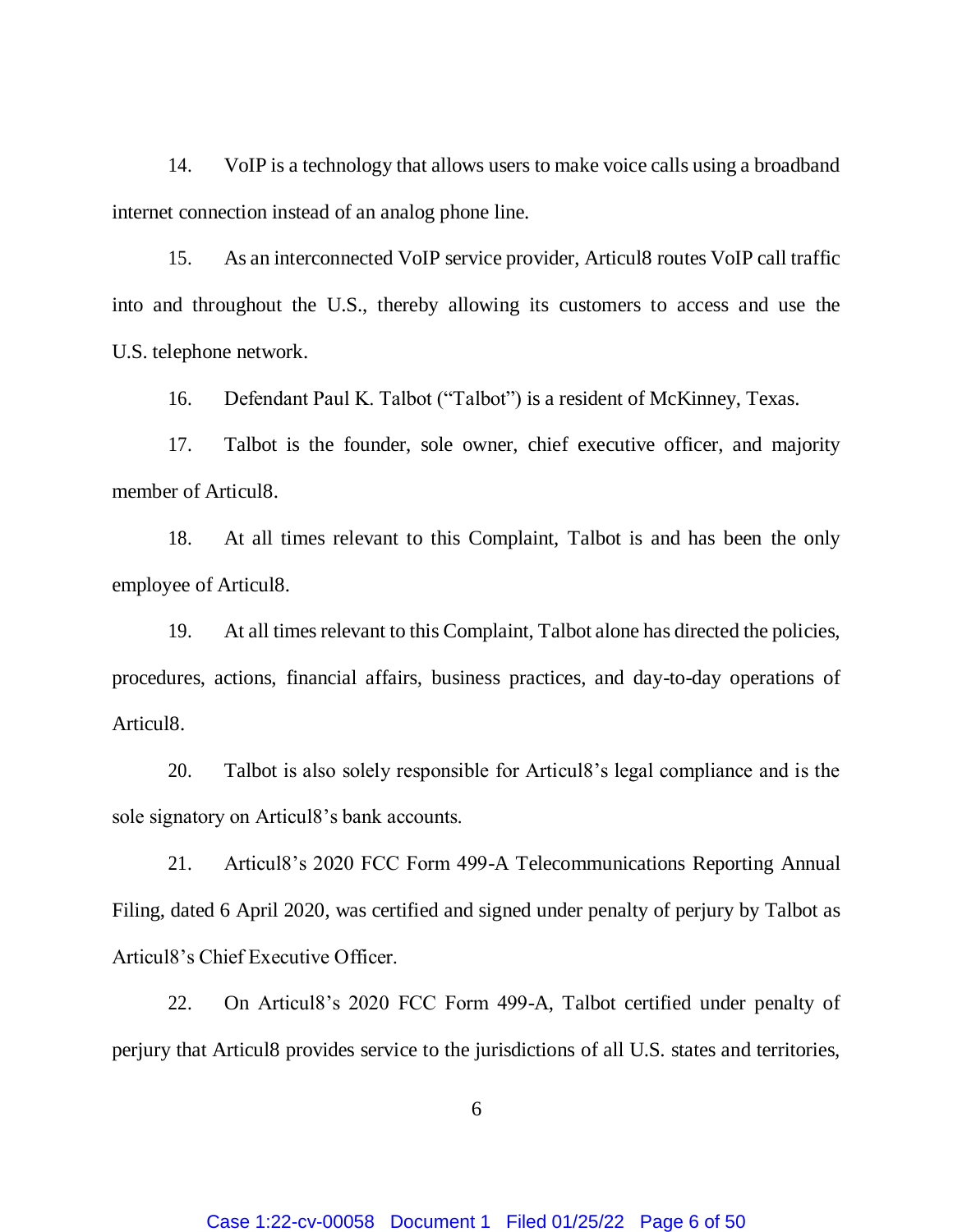including North Carolina.

23. At all times relevant to this Complaint, Talbot had the sole authority and responsibility to control Articul8's acts and practices, and he had the authority to prevent or correct any unlawful acts or practices committed by Articul8, including those acts and practices set forth in this Complaint.

24. As used throughout this Complaint, "Defendants" shall mean Articul8 and Talbot collectively.

#### **COMMERCE**

25. At all times material to this Complaint, Defendants have maintained a substantial course of trade in or affecting commerce, as "commerce" is defined in N.C.G.S. § 75-1.1(b) and in Section 4 of the FTC Act, 15 U.S.C. § 44, in the Middle District of North Carolina and throughout North Carolina and the United States.

# **OVERVIEW OF ROBOCALLS, ROBOCALL SCAMS, AND THE ROBOCALL TRACEBACK PROCESS**

26. Robocalling technology allows fraudsters to send millions of calls per day all transmitting the same pre-recorded, fraudulent message—and enables fraudsters and scammers to cast a wide net for victims. Elderly consumers are particularly susceptible to the threatening messages the fraudsters are sending. Even if only a small percentage of the recipients of a fraudulent call center's robocalls connect with potential victims, the fraudsters can still reap huge profits from their schemes.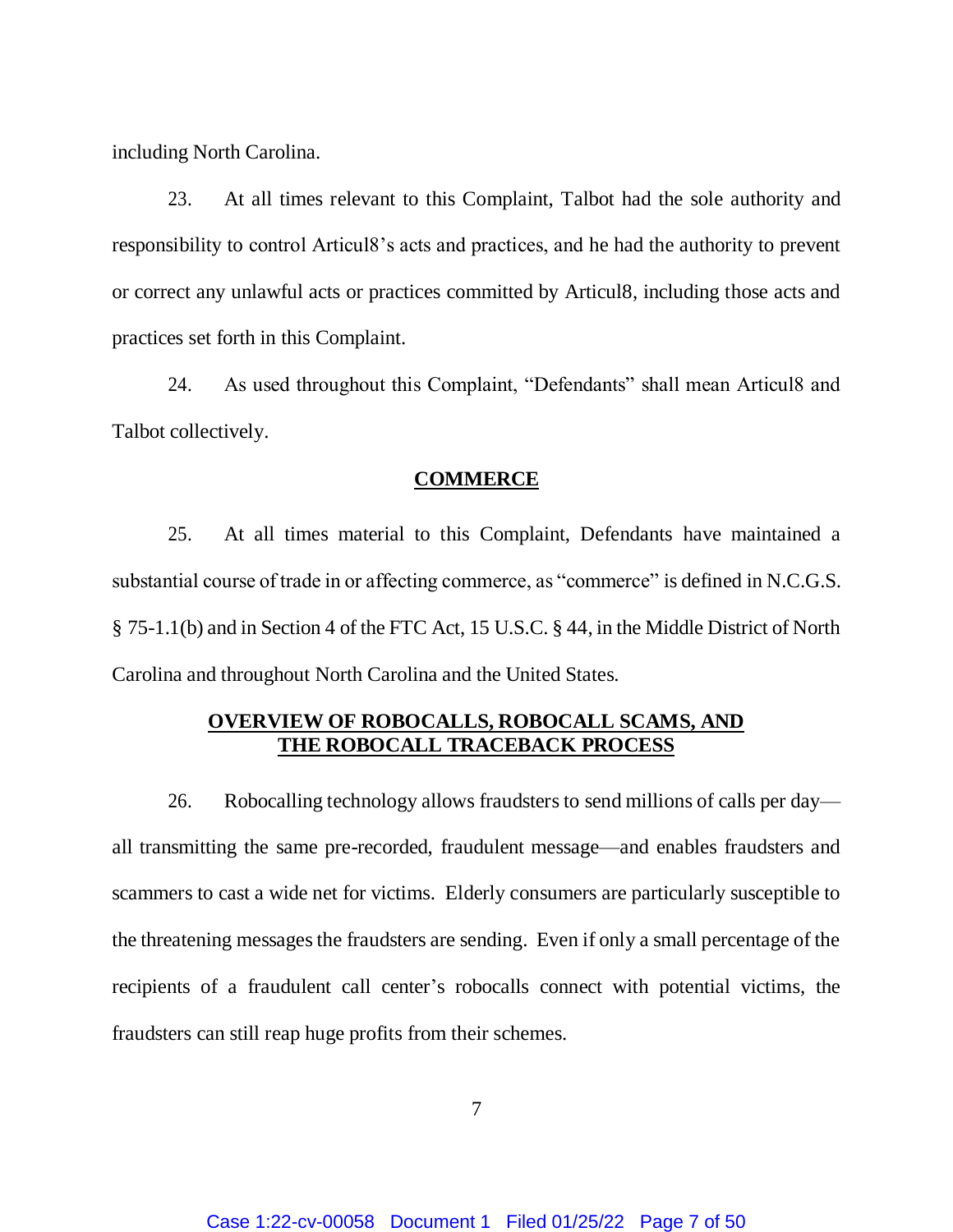27. These robocalls are often "spoofed" so that they falsely appear on a victim's caller ID to originate from U.S. federal government agency phone numbers (such as the Social Security Administration's main customer service number), local police departments, or the actual customer service phone numbers of legitimate U.S. businesses. These "spoofed" numbers are used to deliberately disguise the origin of the calls and the actual callers' identities, and to cloak the calls with the authority of government agencies or large businesses to induce potential victims to answer or return the calls. In reality, the calls originate from fraudsters, often operating abroad, and have no connection to any U.S. government agency, local law enforcement, or other legitimate enterprise.

28. Individuals who answer or return these calls eventually speak to live scammers who tell these individuals lies intended to frighten and confuse them, often resulting in the scammers' obtaining money and/or personal information from them. Fraudsters may begin to control victim's behavior and isolate them from authorities, friends, and family members. Once the fraudsters are convinced they have extorted as much money as possible from the victim, they drop all contact, leaving the victim without meaningful recourse. Fraudsters typically receive victims' money through retail gift cards, bank wires, cash payments, cryptocurrency transfers, and other methods that can be difficult or impossible to trace.

29. The fraudulent schemes that involve telemarketing calls and robocalls targeting consumers in the United States rely on VoIP and related technology to initiate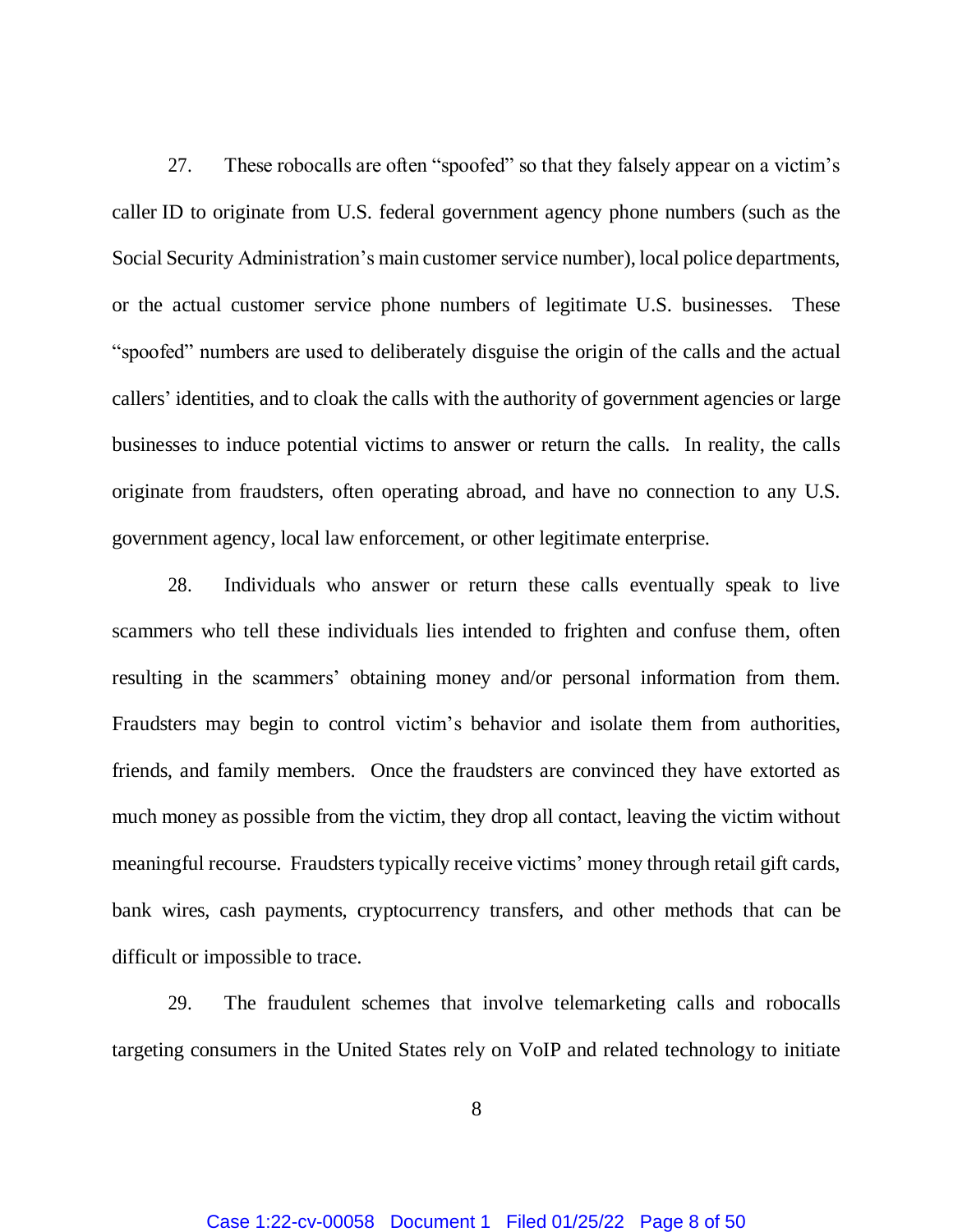and route the calls. VoIP calls use a broadband Internet connection—as opposed to an analog phone line—to place telephone calls locally, over long distance, and internationally, without regard to whether the call recipient uses a cellular phone or a traditional, landline phone.

30. However, unlike the age-old children's game of playing telephone with two cans on either end of a string, actual voice calls are not transmitted directly from the caller on one end of the string to the call recipient on the other end of the string. The global telecommunications network is composed of thousands of providers, hundreds of which are involved in delivering calls within and to the United States. In order for calls to traverse the telecommunications network from calling party to call recipient, every call routed into and across the U.S. telephone system must travel through the networks of usually four or more—and possibly as many as nine or ten—service providers across the globe. The journey of a call is composed of "hops" along a "call path." Each service provider that accepts and routes a call along the call path is a "hop" in the call path or a "hop provider."

31. The person, call center, or telecommunications company that places a call is the "originating caller." An "originating provider" is the service provider that places a call for the originating caller. The originating caller and the originating provider can place calls to U.S. consumers from within the United States or from anywhere in the world.

32. The telemarketing and robocalling fraud schemes that originate overseas use U.S.-based telecommunications companies—referred to as "point-of-entry" or "gateway"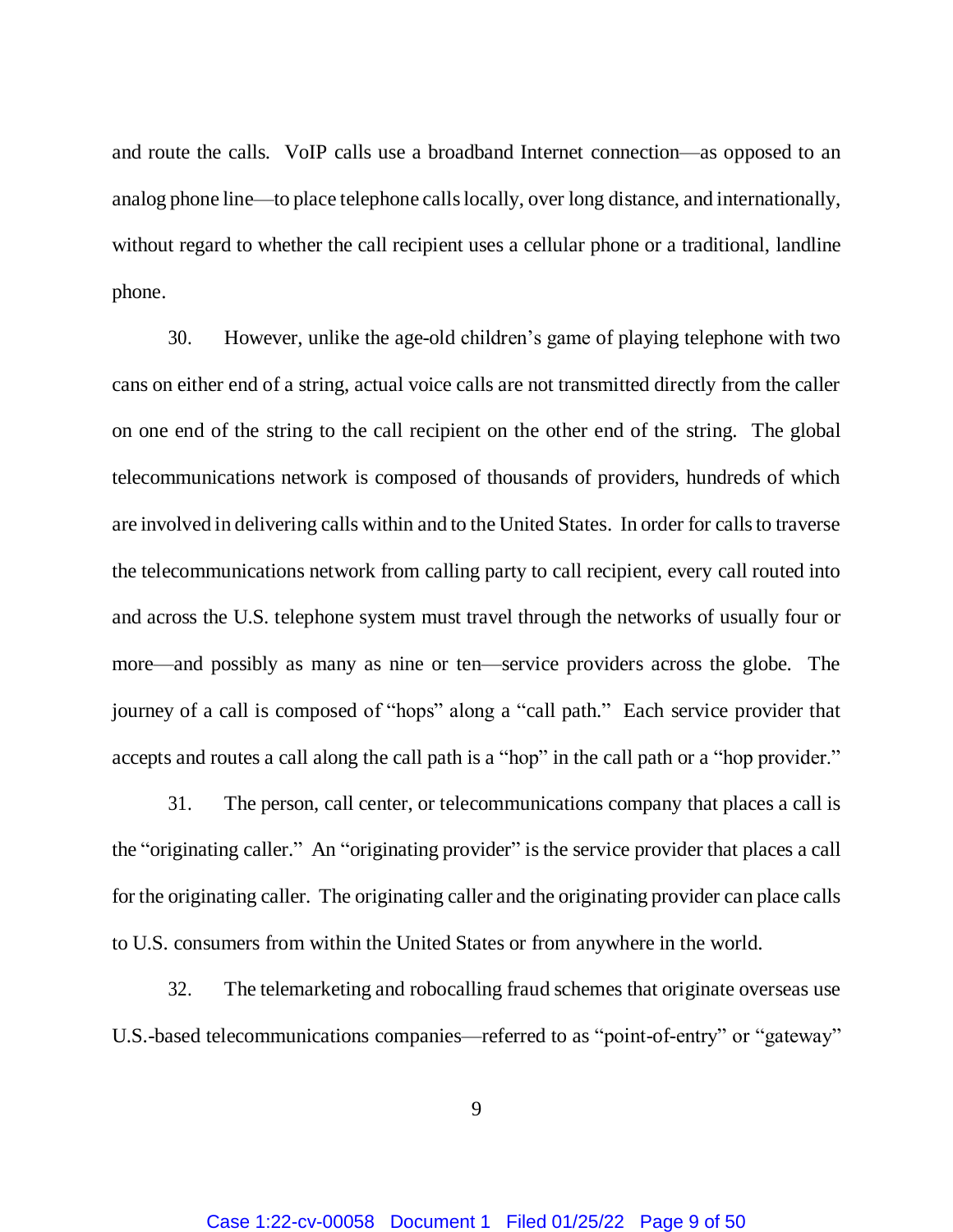providers—to introduce the foreign call traffic into the U.S. telephone system. A foreign call center or telecommunications company that places VoIP calls to U.S. telephones must have a relationship with a U.S. gateway provider. After being accepted and routed from the gateway provider, most calls will pass through a series of U.S.-based VoIP providers called "intermediate" or "downstream providers"—before reaching a "terminating provider" that delivers the call to a potential victim's phone. The provider that routes or hands off a call to an intermediate or downstream provider is referred to as its "upstream provider."

33. Defendants' role in these fraudulent schemes is to serve as both a gateway provider and an intermediate provider for the fraudulent telemarketing calls and robocalls. In other words, Defendants provide telemarketing and robocall scammers access to the U.S. telephone network and to U.S. consumers.

34. Every call accepted by and routed through a provider's telecommunications network automatically generates a record, known as a "call detail record" or "CDR," which includes the following information:

- a. the date and time of the call;
- b. the duration of the call;
- c. the destination or called number for the intended call recipient;
- d. the source number or calling number from which the call was placed, which may be a real number or may be a legitimately or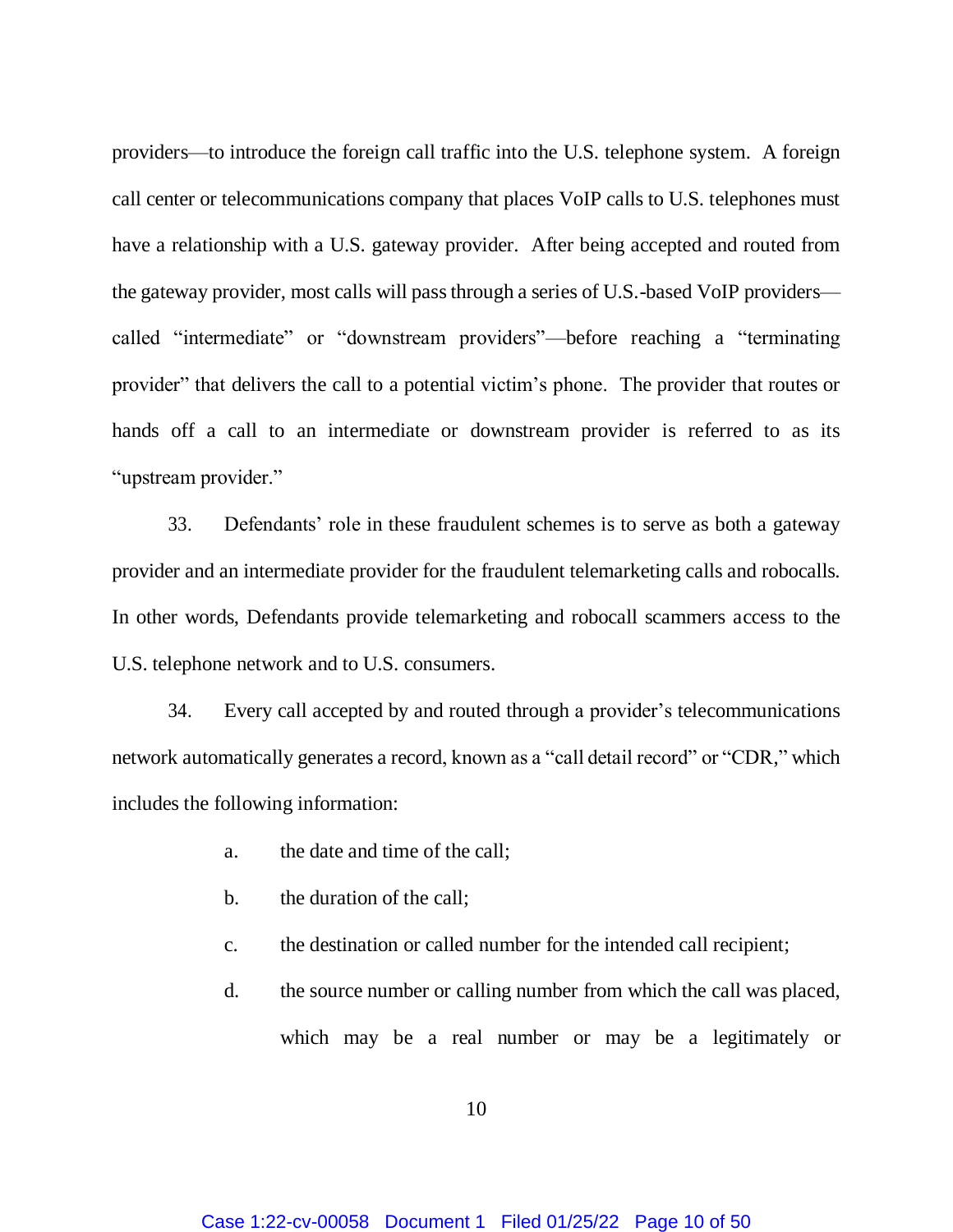illegally spoofed number;

- e. the name of the upstream provider that sent the call to the provider; and
- f. the name of the downstream provider to which the provider sent or routed the call.

35. Each provider has access to its own CDRsfor all of the calls that pass through its network from all of its upstream and/or originating providers.

36. CDRs are maintained for some period of time by every provider in order to, at a minimum, accurately bill an upstream provider for accepting and routing its call traffic.

37. CDRs may also be used to review or audit a provider's call traffic, and to help trace the call path of a call in order to identify all service providers along the call path that accepted, routed, and ultimately helped deliver that call. The telecommunications industry refers to this process as a "traceback." A traceback begins with the call recipient's terminating provider and identifies every "hop provider" or upstream provider back "up" the call path that helped route and deliver the call, ultimately leading to the identification of the gateway provider and/or the originating provider and originating caller that was the source of the call. Tracebacks are used to seek out the source of suspicious, fraudulent, and illegal call traffic.

38. Pursuant to Section 13(d)(1) of the Pallone-Thune Telephone Robocall Abuse Criminal Enforcement and Deterrence Act or TRACED Act, signed into law on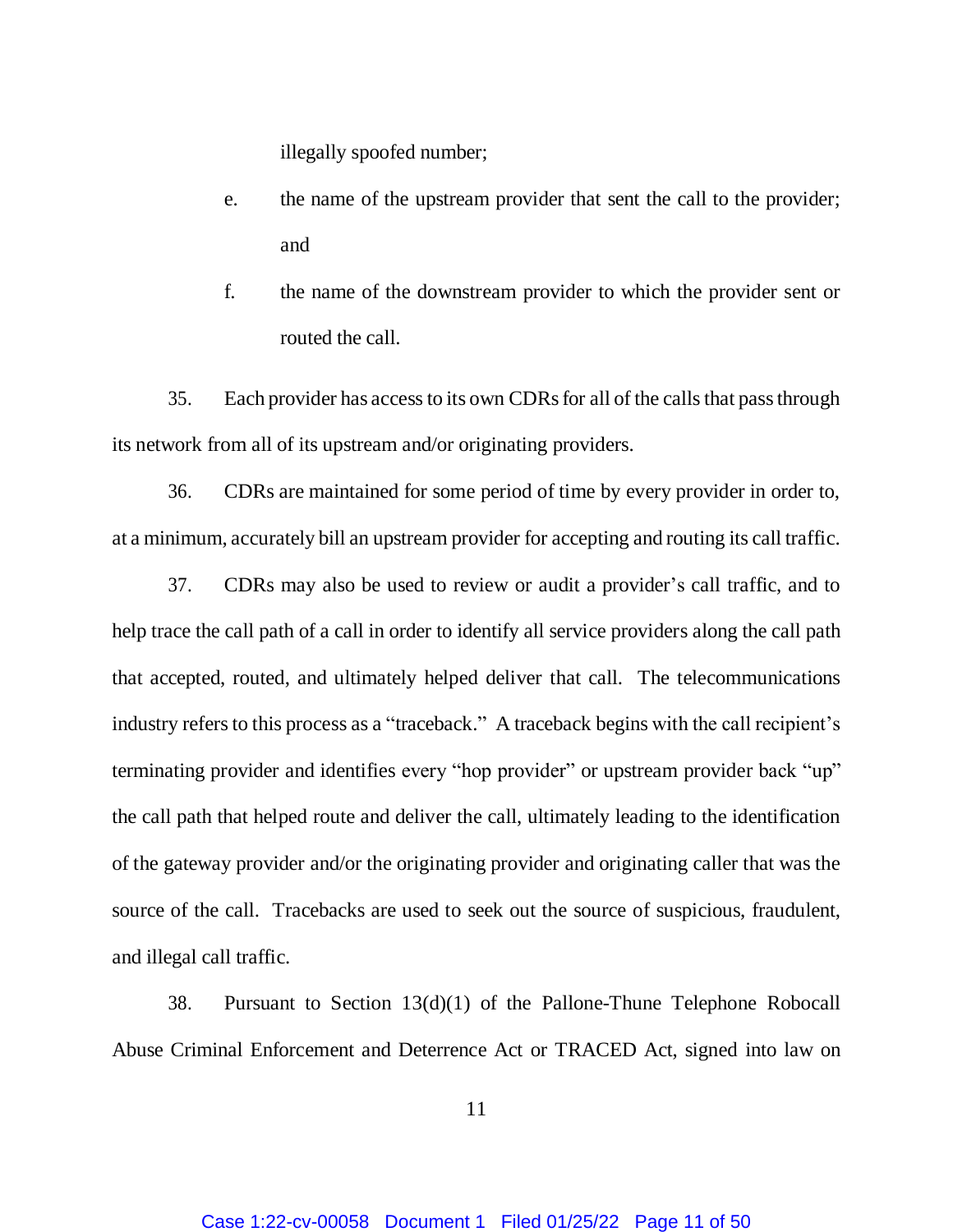December 30, 2019, Congress required the FCC to issue rules to establish a process for the registration of a single consortium that conducts private-led efforts to trace back the origin of suspected unlawful robocalls.

39. On July 27, 2020, the FCC selected the USTelecom-led Industry Traceback Group ("USTelecom/ITG") as the single registered consortium to conduct private-led traceback efforts.

40. Established in 2015, USTelecom/ITG is a private collaborative industry group—composed of providers across wireline, wireless, VOIP, and cable services—that traces and identifies the sources of illegal robocalls.

41. USTelecom/ITG'straceback operations are managed by a team of employees and contractors who work daily with industry and government partners to identify sources of illegal robocalling campaigns.

42. Every day, USTelecom/ITG traces back numerous examples of the most prolific ongoing illegal robocall campaigns in the United States, representing millions of illegal calls targeting U.S. consumers. USTelecom/ITG provides notice to providers that are implicated in the call path for suspected and known fraudulent and/or illegal call traffic. USTelecom/ITG also shares information from those traceback investigations with federal and state enforcement agencies, which information supports law enforcement actions.<sup>2</sup>

 $\overline{a}$ 

<sup>2</sup> Industry Traceback Group, *Working with the Industry Traceback Group*, [https://tracebacks.org/for-government/.](https://tracebacks.org/for-government/)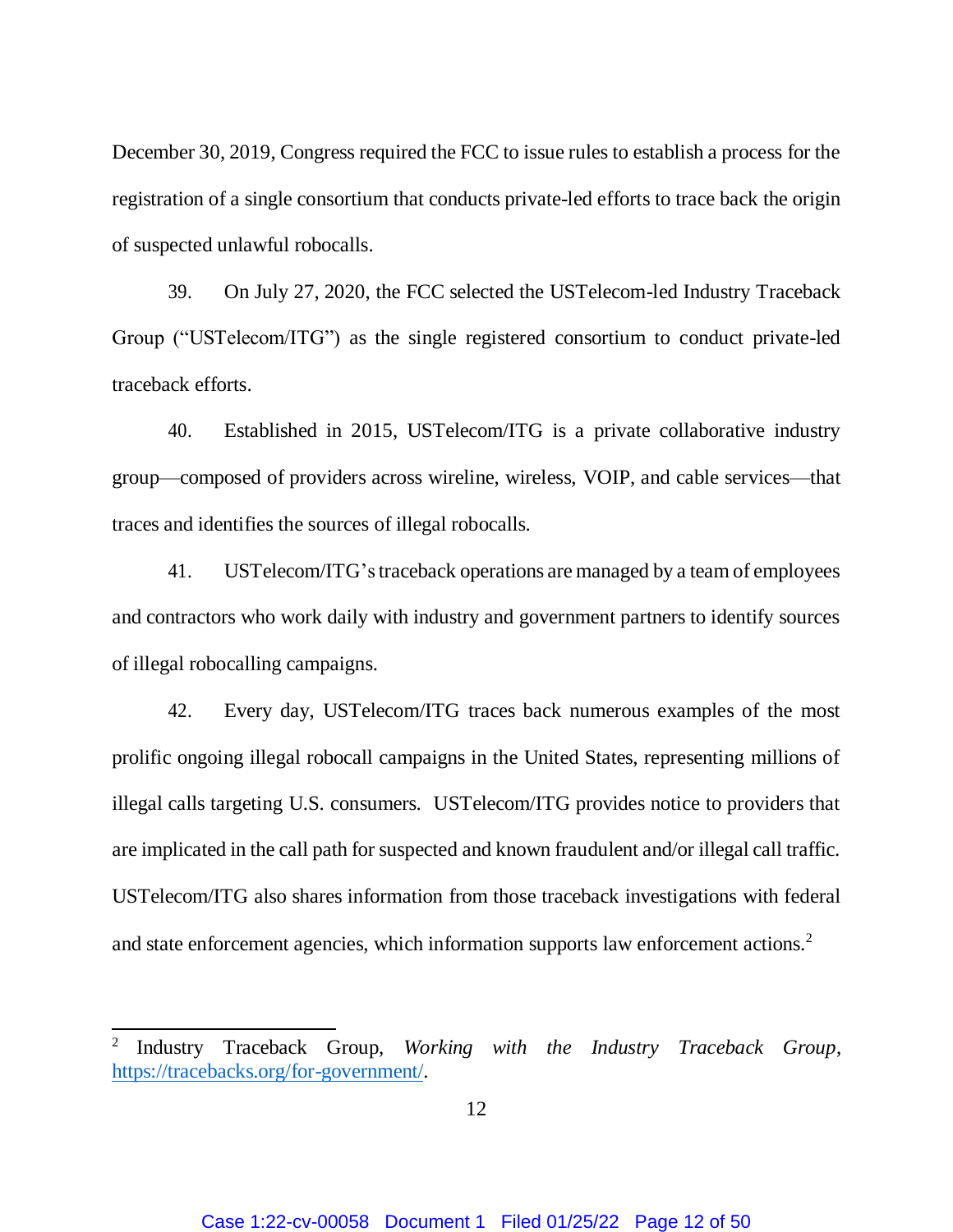#### **THE FEDERAL TRADE COMMISSION'S TELEMARKETING SALES RULE**

43. Congress directed the Federal Trade Commission ("FTC") to prescribe rules prohibiting abusive and deceptive telemarketing acts or practices pursuant to the Telemarketing Act, 15 U.S.C. §§ 6101–6108.

44. The FTC adopted the original Telemarketing Sales Rule ("TSR") in 1995, extensively amended it in 2003, and amended certain provisions thereafter. 16 C.F.R. Part 310.

45. Among other things, the 2003 amendments to the TSR established a National "Do Not Call" registry (the "DNC Registry" or "Registry") of consumers who do not wish to receive telemarketing calls. Consumers can register their telephone numbers on the Registry without charge. The Registry is maintained by the FTC.

46. The TSR defines "telemarketing" as a plan, program, or campaign which is conducted to induce the purchase of goods or services or a charitable contribution, by use of one or more telephones and which involves more than one interstate telephone call. 16 C.F.R. § 310.2(gg).

47. In the context of telemarketing, an "outbound telephone call" means a telephone call initiated by a telemarketer to induce the purchase of goods or services or to solicit a charitable contribution. 16 C.F.R.  $\S$  310.2(x).

48. The TSR prohibits sellers and telemarketers from making telephone calls to numbers on the DNC Registry.  $16$  C.F.R. § 310.4(b)(1)(iii)(B).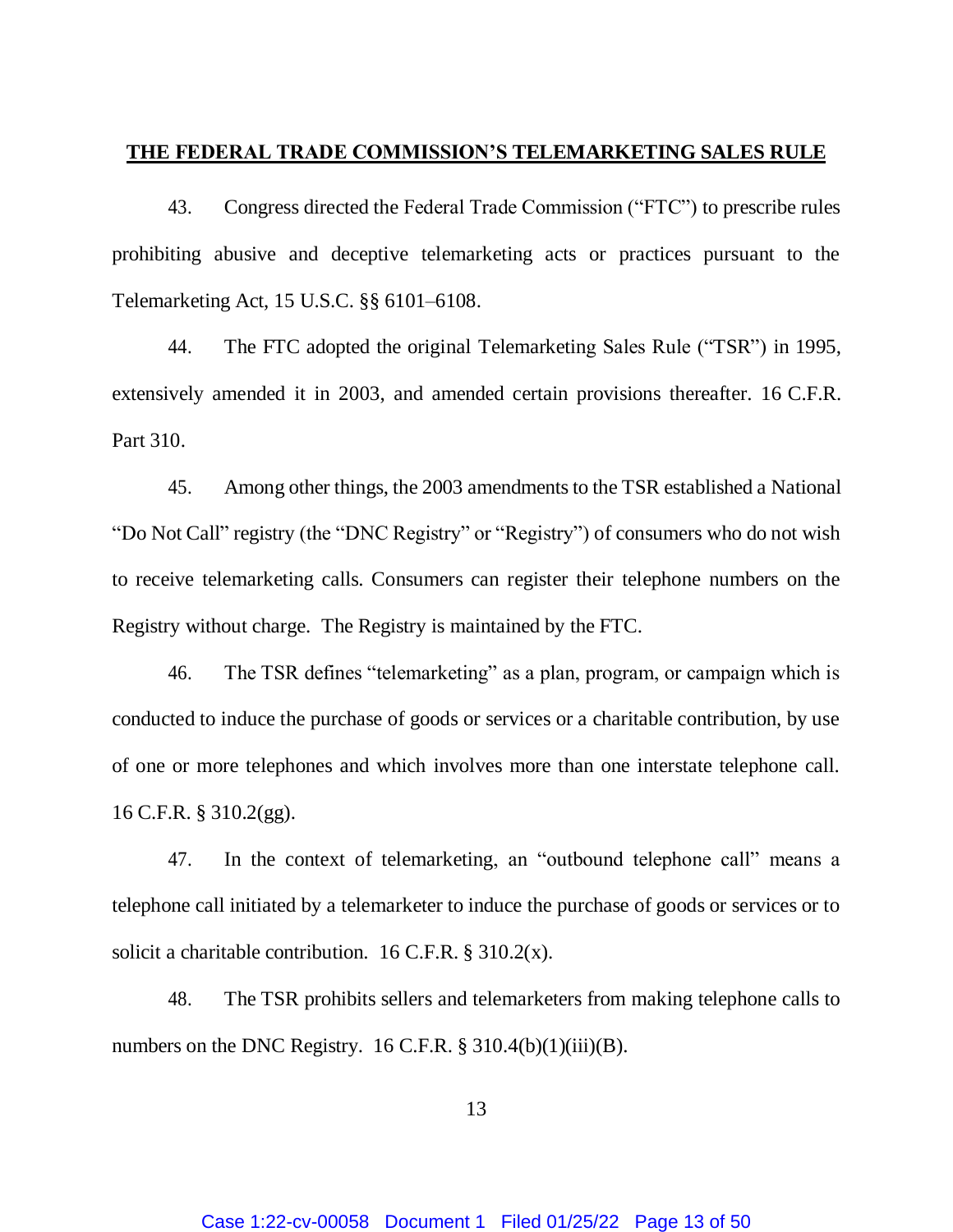49. When they make calls, sellers and telemarketers are required to transmit certain information to call recipients, including the sellers' or telemarketers' telephone numbers and, when made available by the telemarketer's provider, their names or caller ID information. 16 C.F.R. § 310.4(a)(8).

50. Transmitting inaccurate caller ID information, or causing inaccurate caller ID information to be transmitted, is commonly called "spoofing."

51. With limited exceptions, the TSR prohibits initiating an outbound telephone call that delivers a prerecorded message to induce the purchase of any good or service. 16 C.F.R. § 310.4(b)(1)(v). Calls delivering prerecorded messages are commonly called "robocalls."

52. The TSR prohibits any seller or telemarketer from misrepresenting, directly or by implication, in the sale of goods or services, its affiliation with, or endorsement or sponsorship by, any person or government entity.  $16$  C.F.R. §  $310.3(a)(2)(vii)$ .

53. It is a violation of the TSR for any person to provide substantial assistance or support to any seller or telemarketer when that person knows or consciously avoids knowing that the seller or telemarketer is engaged in any deceptive or abusive telemarketing practices. 16 C.F.R. § 310.3(b). Persons who violate this provision of the TSR are said to have "assisted and facilitated" sellers or telemarketers.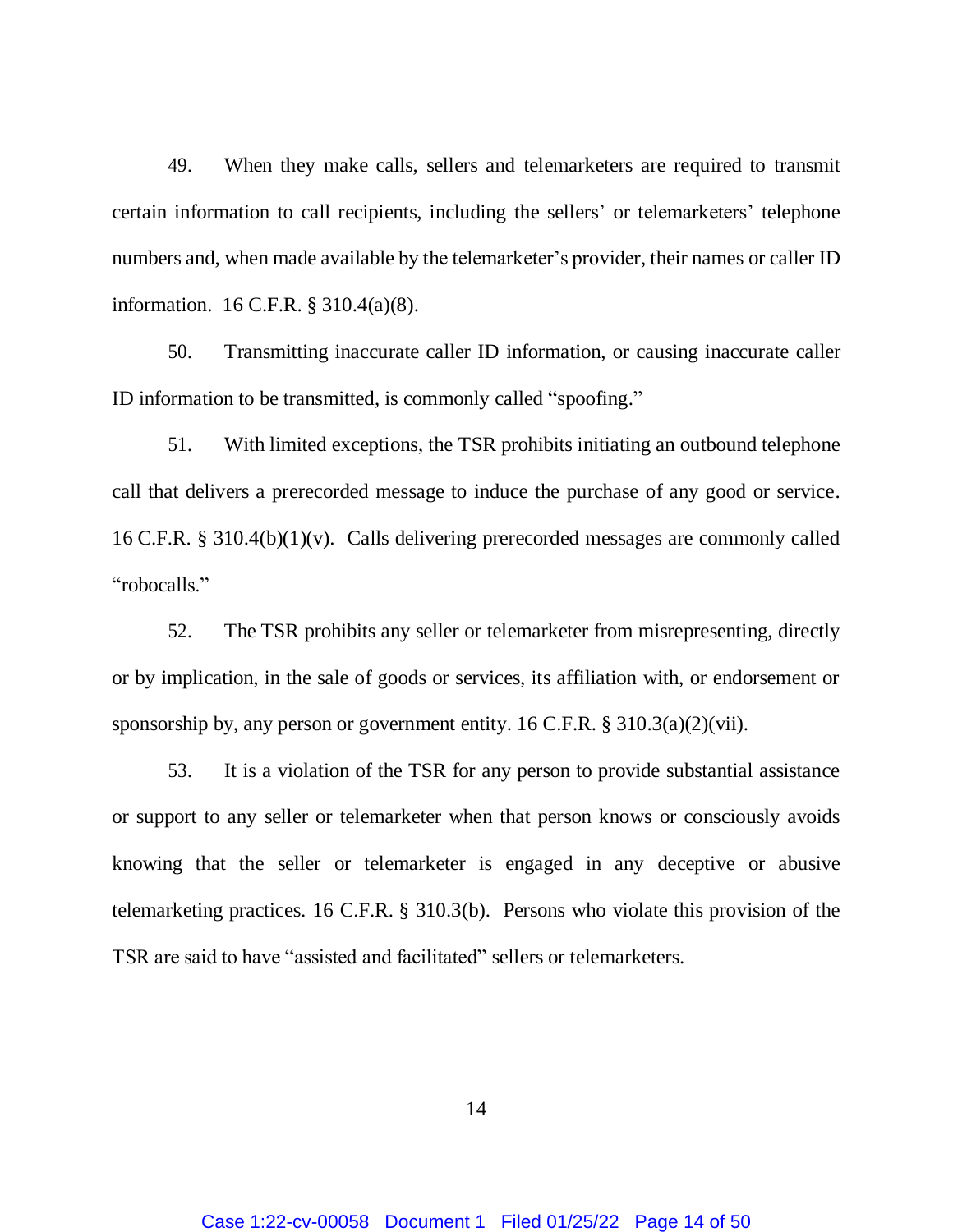54. Pursuant to Section 3(c) of the Telemarketing Act, 15 U.S.C. § 6102(c), and Section 18(d)(3) of the FTC Act, 15 U.S.C. § 57a(d)(3), a violation of the TSR constitutes an unfair or deceptive act or practice in or affecting commerce, in violation of Section 5(a) of the FTC Act, 15 U.S.C. § 45(a).

55. The Telemarketing Act further provides that when an attorney general of any State has reason to believe that the interests of the residents of that State have been or are being threatened or adversely affected because any person has engaged or is engaging in a pattern or practice of telemarketing that violates any rule of the FTC under 15 U.S.C. § 6102—which includes the TSR—the State, as *parens patriae*, may bring a civil action on behalf of its residents in an appropriate district court of the United States to enjoin such telemarketing, to enforce compliance with such rule of the Commission, to obtain damages, restitution, or other compensation on behalf of residents of such State, or to obtain such further and other relief as the court may deem appropriate. 15 U.S.C. § 6103(a).

# **DEFENDANTS ASSISTED AND FACILITATED ILLEGAL AND FRAUDULENT TELEMARKETING CALLS AND ROBOCALLS**

56. Since at least 2018, Defendants have knowingly provided substantial assistance and support to U.S.- and foreign-based fraudsters operating telemarketing and robocall scams by accepting and routing calls into and through the U.S. telephone network by the millions, including into the Middle District of North Carolina.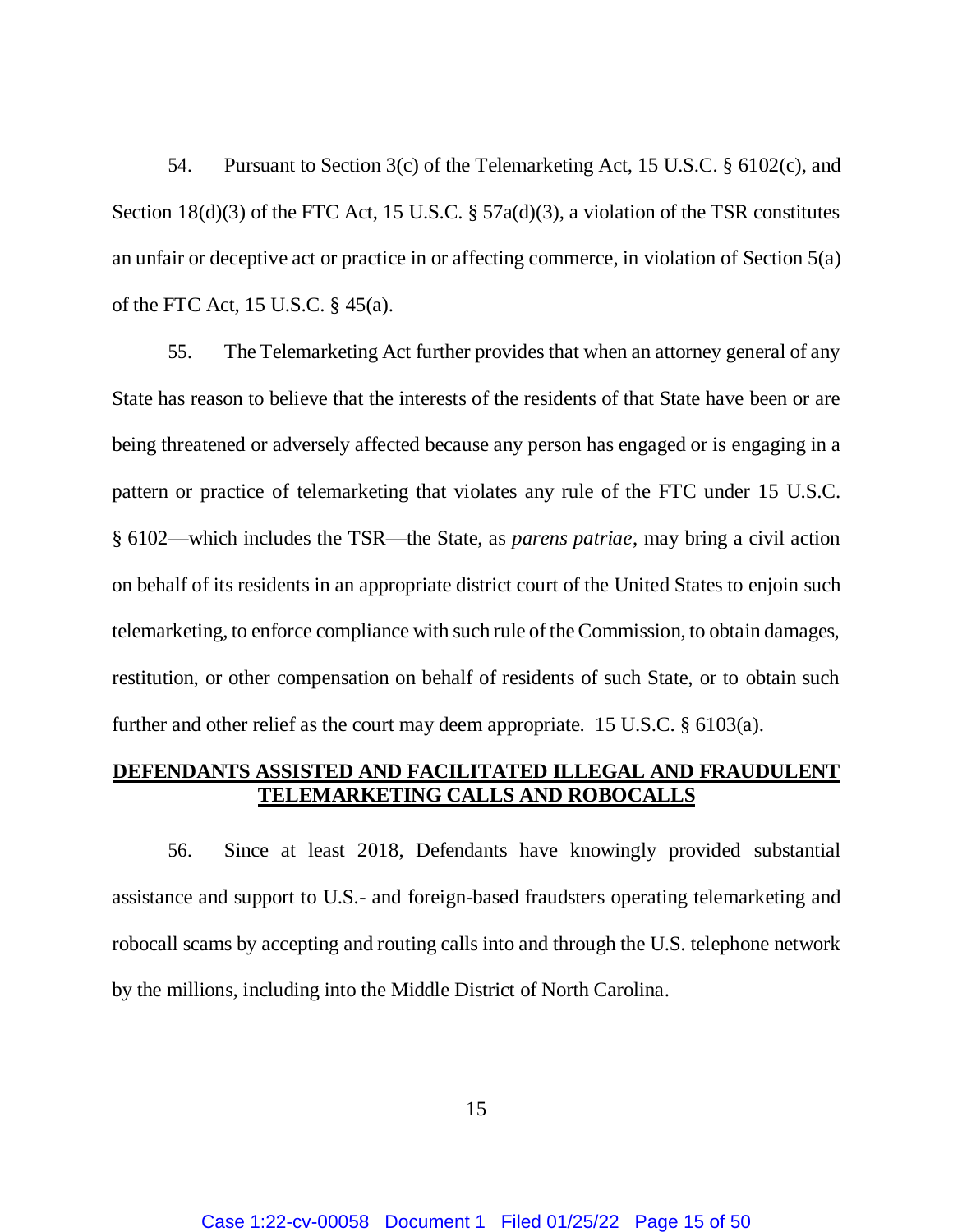57. Articul8's call traffic shows patterns with the hallmarks of illegal and fraudulent telemarketing and robocall traffic.

58. In the telecommunications industry, high volumes of short-duration and unanswered calls are among the analytics recognized as indicative of unwanted, fraudulent, or illegal call traffic.<sup>3</sup>

59. High volumes of calls to phone numbers on the FCC's Do Not Call Registry is also indicative of fraudulent and illegal call traffic.<sup>4</sup>

60. Additionally, legitimate robocall traffic typically originates from a small set of caller ID values or ANIs.<sup>5</sup> For example, a legitimate telemarketer making 100,000 calls across five campaigns would typically use five different ANIs with an average of

 $\overline{a}$ 

<sup>&</sup>lt;sup>3</sup> See, e.g., FCC, Advanced Methods to Target and Eliminate Unlawful Robocalls, Call *Authentication Trust Anchor*, CG Docket No. 17-59, WC Docket No. 17-97, Declaratory Ruling and Third Further Notice of Proposed Rulemaking, 34 FCC Rcd 4876, 4888, ¶ 35 (2019) (*FCC Declaratory Ruling*), *available at* [https://www.fcc.gov/document/fcc](https://www.fcc.gov/document/fcc-affirms-robocall-blocking-default-protect-consumers-0)[affirms-robocall-blocking-default-protect-consumers-0](https://www.fcc.gov/document/fcc-affirms-robocall-blocking-default-protect-consumers-0) (identifying as among the examples of reasonable analytics that could be used to block unwanted calls: "large bursts of calls in a short timeframe; low average call duration; low call completion ratios; . . correlation of network data with data from regulators, consumers, and other carriers; and comparison of dialed numbers to the National Do Not Call Registry"); USTelecom, *Whitepaper: How to Identify and Mitigate Illegal Robocalls*, 8 (Oct. 2019) (*USTelecom Whitepaper*), [https://www.ustelecom.org/wp-content/uploads/2019/11/USTelecom-](https://www.ustelecom.org/wp-content/uploads/2019/11/USTelecom-Whitepaper-Combating-Illegal-Robocalls.pdf)[Whitepaper-Combating-Illegal-Robocalls.pdf](https://www.ustelecom.org/wp-content/uploads/2019/11/USTelecom-Whitepaper-Combating-Illegal-Robocalls.pdf) (identifying as "telltale signs of illegal robocall traffic . . . high call volumes, low duration calls, sequential dialing patterns, and call volumes to telephone numbers on the FTC's Do Not Call list").

<sup>4</sup> *FCC Declaratory Ruling*, at 4888 ¶ 35; *USTelecom Whitepaper*, at 8.

<sup>&</sup>lt;sup>5</sup> "ANI" means "Automatic Number Identification," and for the purposes of this Complaint, refers to the purported source number or calling number for the call.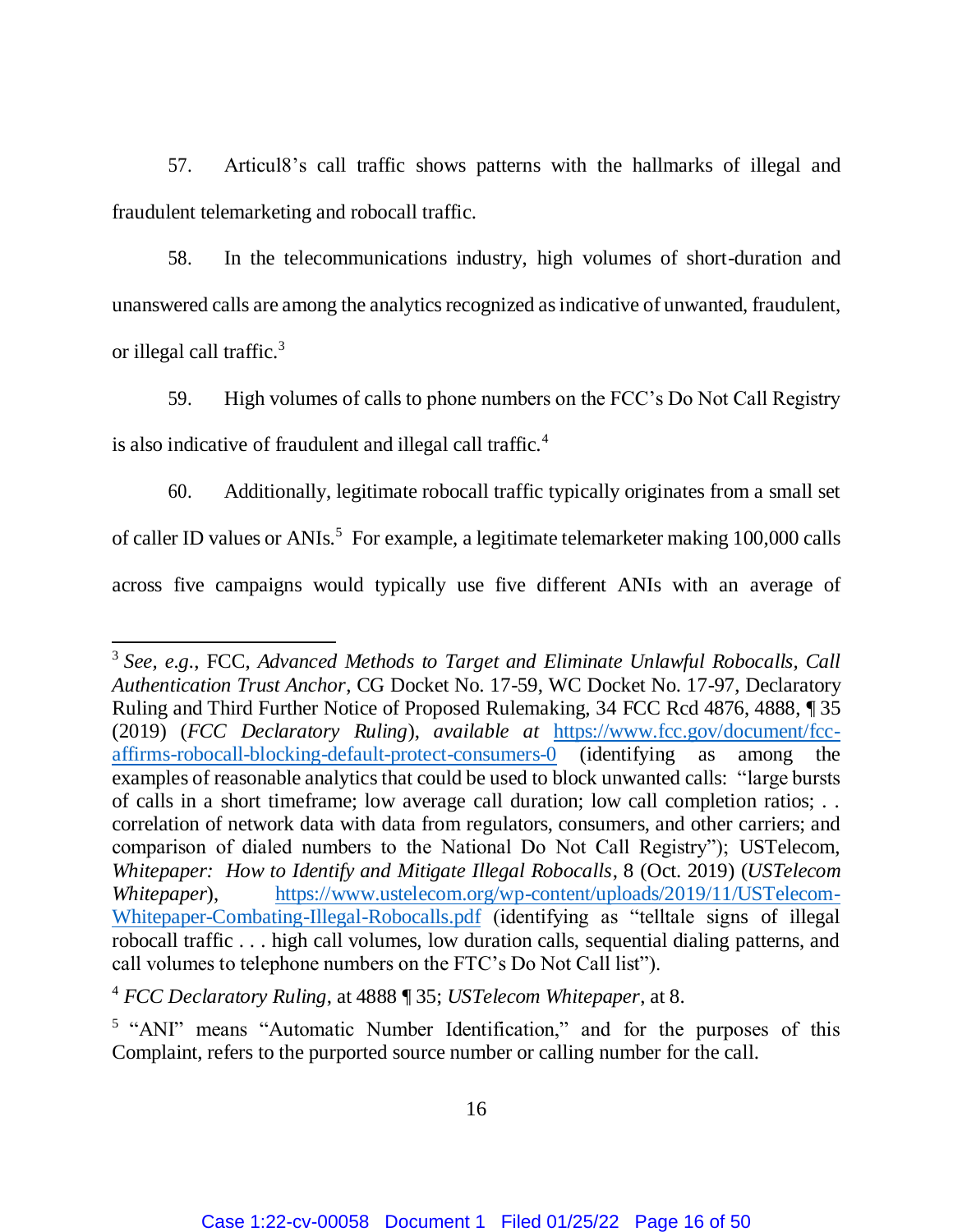20,000 calls per ANI. Among other things, using a single ANI for each campaign allows a legitimate telemarketer to track metrics associated with calling campaigns for different services or companies.

61. In contrast, fraudulent and illegal telemarketing and robocall campaigns often use high numbers of ANIs for their scam campaigns in order to circumvent detection and call blocking tools. 6 This corresponds to a low average Calls-Per-ANI, since each ANI is only used for a small number of total calls in the campaign.

62. Therefore, when a provider's call traffic consists of high volumes of shortduration and unanswered calls *and* also shows an average Calls-Per-ANI in the single digits, this is a strong indication that the call traffic is nefarious.

63. Defendants had access to Articul8's own automatically-generated CDRs that captured information about every call Articul8 accepted and routed into and across the U.S. telephone network.

64. With this information, Defendants knew, or consciously avoided knowing, that Articul8 regularly routed across its network millions of short-duration and unanswered calls with average Calls-Per-ANI in the single digits.

 $\overline{\phantom{a}}$ 

<sup>6</sup> *See* Reply Comments of ZipDX LLC, CG Docket No. 17-59, WC Docket No. 17-97, at 5, (filed Jan. 9, 2022),<https://www.fcc.gov/ecfs/filing/10110850525078> (*ZipDX Comments*) (explaining that illegal robocallers "often use a huge number of different caller-ID values" in order to "deceive analytics engines and deceive the called party").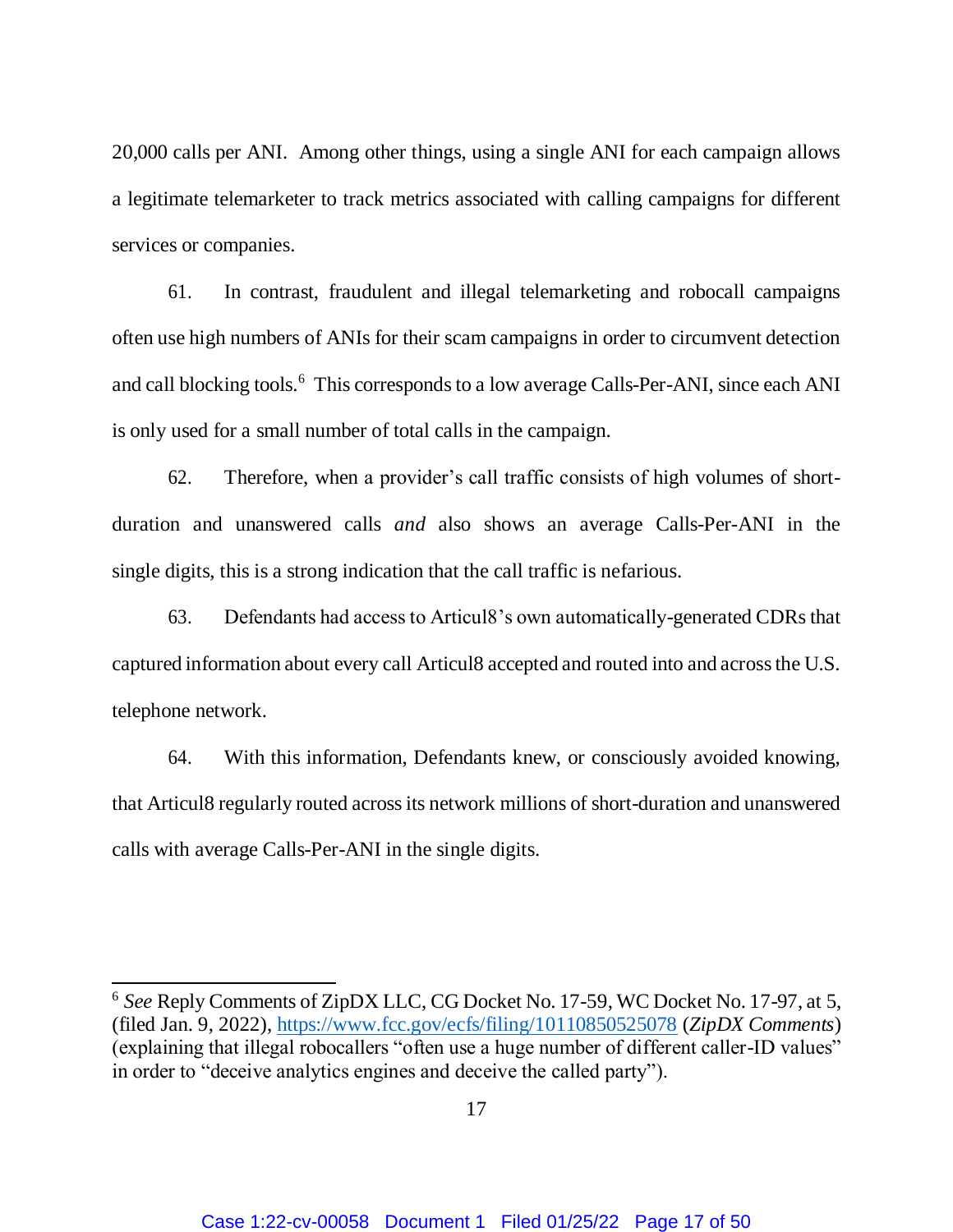65. For example, on a single day, across only *one* of its 18 downstream providers, Articul8 routed almost 17.3 million calls, 74% of which were not answered. Of the 4.4 million calls that were answered, those calls had an average call duration of only 11 seconds; over 159,000 of these calls were placed to phone numbers with North Carolina area codes, including area codes within this district. The average Calls-Per-ANI of these calls was 1.08, which means that almost every one of the over 4.4 million calls answered came from a distinct—and likely illegally spoofed—calling number.

66. What is more, Defendants had actual notice from USTelecom/ITG—the USTelecom-led Industry Traceback Group selected by the FCC to conduct private-led traceback efforts—that Articul8 was routing high volumes of fraudulent and illegal call traffic. USTelecom/ITG repeatedly notified Defendants that Articul8 had been identified in tracebacks of known fraudulent and illegal telemarketing and robocall campaigns. Even after receiving these repeated notifications, Defendants failed to take significant action to mitigate Articul8's role in assisting and facilitating fraudsters and scammers targeting U.S. consumers.

67. Because Articul8's CDRs show the ultimate destination number of every call it routes, Defendants knew, or consciously avoided knowing, that Articul8 was routing fraudulent and illegal calls that were delivered to potential victims in the Middle District of North Carolina.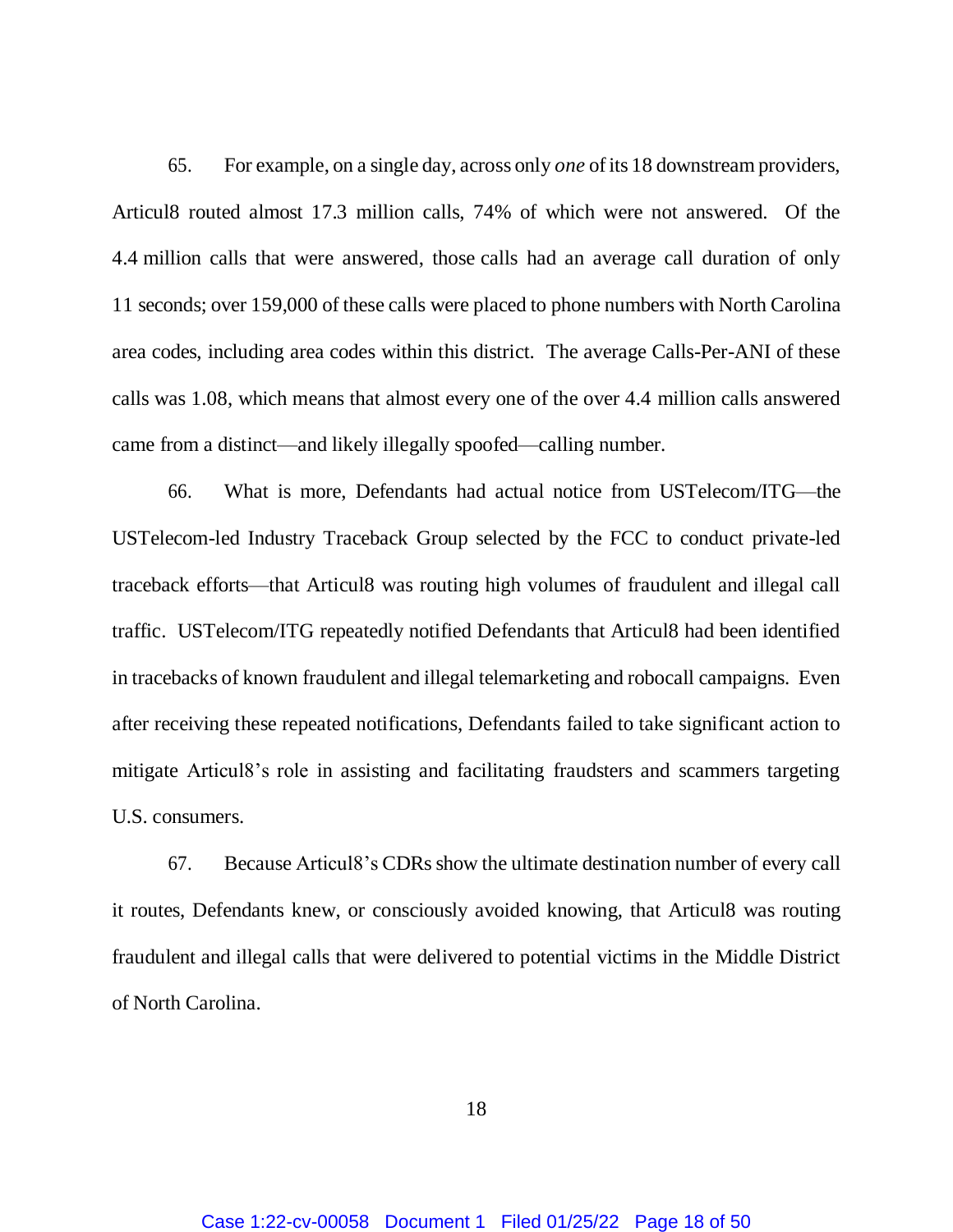68. Defendants profited from these fraudulent practices because they are paid for the volume and duration of the calls Articul8 routes into and across the U.S. telephone network.

# *Articul8's Call Traffic Shows Patterns with the Hallmarks of Illegal and Fraudulent Telemarketing and Robocall Traffic*

69. Defendants routed a significantly high volume of calls into and across the U.S. telephone system through Articul8's network.

70. Between 1 July 2020 and 9 April 2021, Articul8 used two platforms to conduct its VoIP business: VeriSwitch and 46 Labs.

71. Call detail records ("CDRs") show that Articul8 routed over 515.9 million attempted nationwide calls via VeriSwitch between 7 December 2020 and 30 April 2021, and routed over 91.5 million attempted nationwide calls via 46 Labs between 14 September 2020 and 14 January 2021.

- 72. Articul8's upstream and downstream providers include the following:
	- a. All Access Telecom, Inc.;
	- b. Bare Telecom;
	- c. Clarity Networks Pty Ltd., an Australian corporation;
	- d. Crazy Networks Pty Ltd., an Australian corporation;
	- e. DIDCentral, LLC;
	- f. G4 Telecom, Inc.;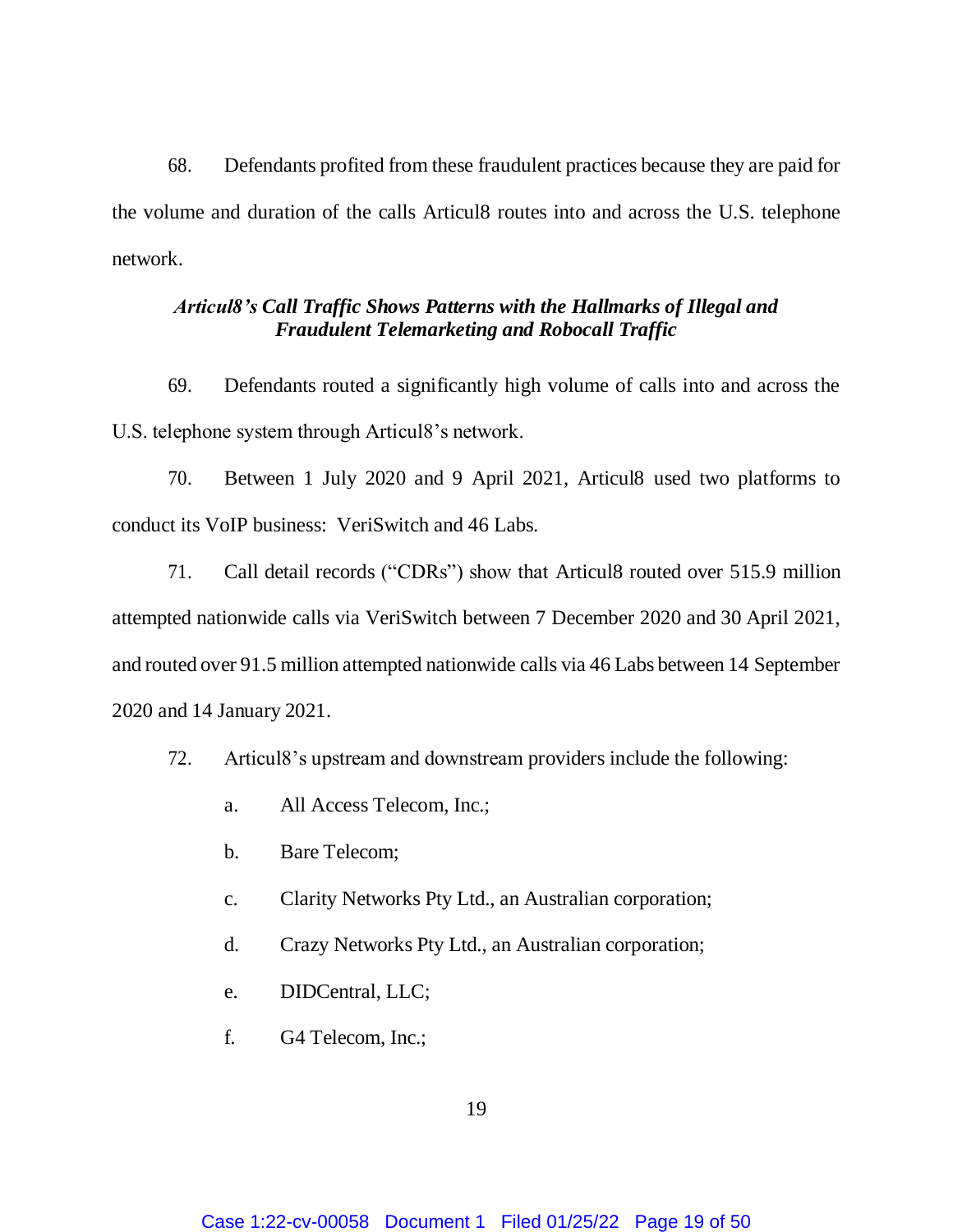- g. Great Choice Telecom, LLC;
- h. HFA Services, LLC dba Call48;
- i. Inteliquent, Inc.;
- j. Mashunk Trading Corporation, a Philippines corporation;
- k. Matrix Telecom, LLC dba Impact Telecom;
- l. Matrix Telecom, LLC dba Lingo;
- m. PZ Telecommunication, LLC;
- n. USA Digital Communications, Inc.;
- o. VaultTel Solutions, LLC;
- p. Vibtree Technologies, LLC dba Trixcom Networks;
- q. VoIPShout Technologies, a Hong Kong corporation; and
- r. Whisl Telecom, LLC.

73. Among Articul8's downstream providers, the following is a sampling of the volume of call traffic routed directly to these providers from Articul8:

- a. Bare Telecom produced CDRs for over 143.4 million attempted nationwide calls routed to their network directly from Articul8 between 17 November 2020 and 3 May 2021;
- b. Inteliquent, Inc. ("Inteliquent") produced CDRs for over 18.8 million attempted nationwide calls routed to their network directly from Articul8 between 24 February 2021 and 3 May 2021;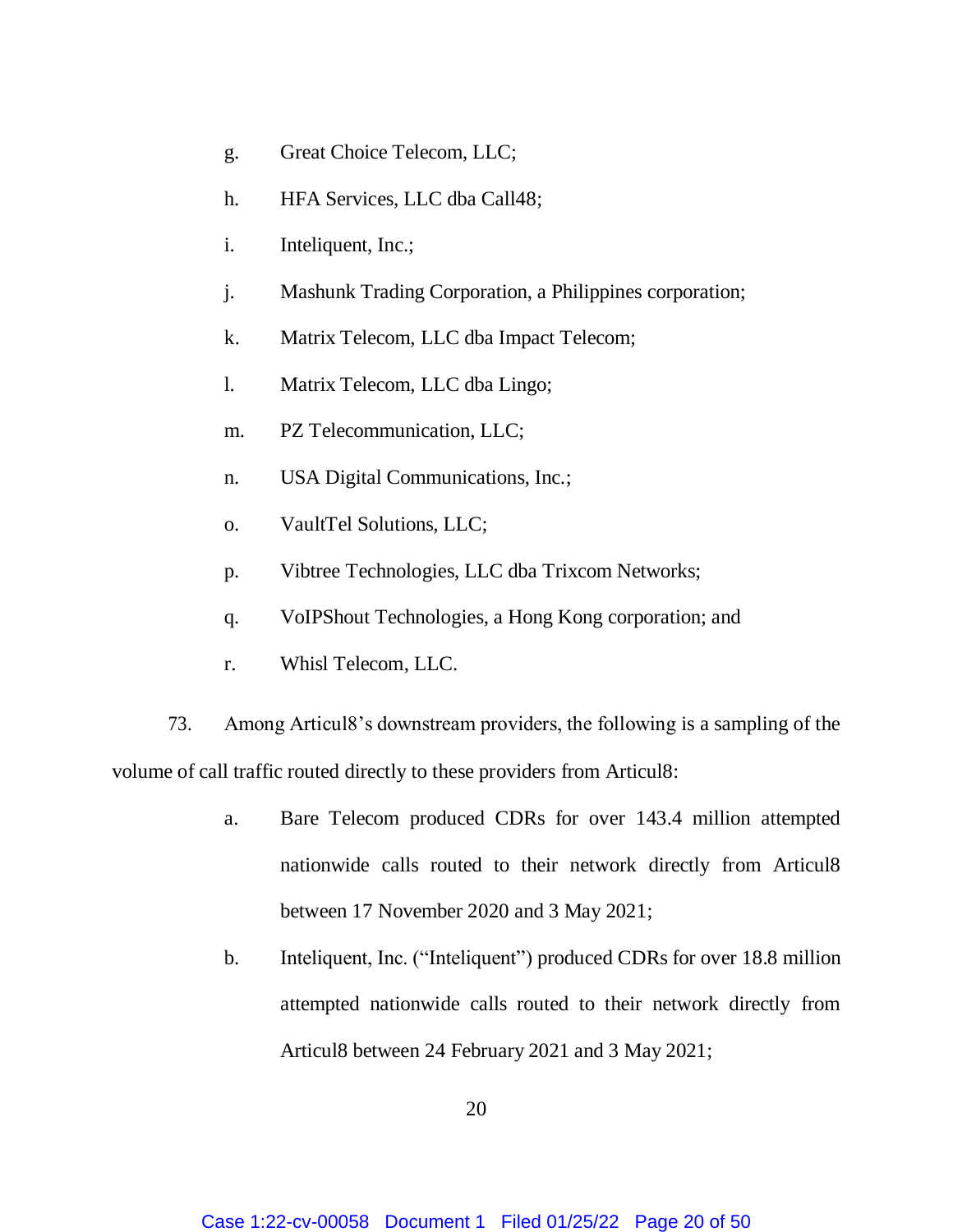- c. Matrix Telecom, LLC dba Lingo ("Lingo") produced CDRs for over 74.8 million attempted nationwide calls routed to their network directly from Articul8 between 24 July 2020 and 29 January 2021;
- d. USA Digital Communications, Inc. ("USA Digital") produced CDRs for over 107.3 million attempted nationwide calls routed to their network directly from Articul8 between 18 September 2020 and 3 May 2021; and
- e. Whisl Telecom, LLC ("Whisl") produced CDRs for over 1.6 billion attempted nationwide calls routed to their network directly from Articul8 between 1 June 2020 and 3 May 2021.

74. A preliminary review of several months' worth of CDRs from some of Articul8's downstream providers shows that Articul8 regularly routed high volumes of calls consistent with patterns of illegal and fraudulent call traffic to phone numbers with North Carolina area codes, including area codes within this district. For example:

> a. Between 17 November 2020 and 3 May 2021, Articul8 routed to Bare Telecom almost 3.4 million calls that were placed to over 1.74 million phone numbers with North Carolina area codes, including area codes within this district. Almost 3.2 million different calling numbers or ANIs were used to place those calls, and each ANI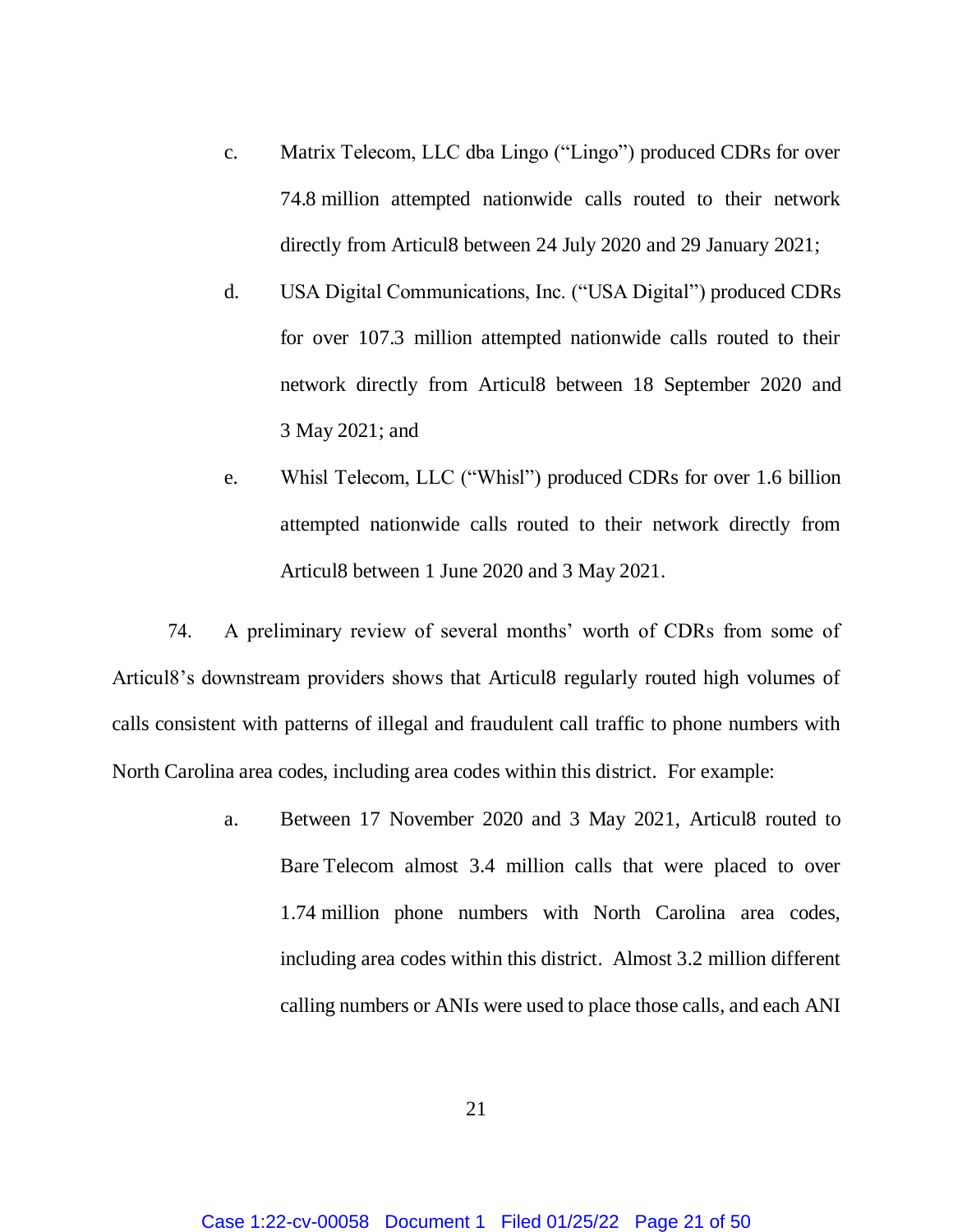was used for an average of only 1.07 calls to North Carolina telephone numbers. The average call duration was less than 11 seconds per call.

- b. Between 24 February 2021 and 3 May 2021, Articul8 routed to Inteliquent over 339,000 calls that were placed to over 116,900 phone numbers with North Carolina area codes, including area codes within this district. About 332,500 different ANIs were used to place those calls, and each ANI was used for an average of only 1.02 calls to North Carolina telephone numbers. The average call duration was only one second per call.
- c. Between 24 July 2020 and 29 January 2021, Articul8 routed to Lingo over 2.9 million calls that were placed to just under 725,500 phone numbers with North Carolina area codes, including area codes within this district. Over 1.9 million different ANIs were used to place those calls, and each ANI was used for an average of only 1.51 calls to North Carolina telephone numbers. The average call duration was less than 10 seconds per call.
- d. Between 7 December 2020 and 30 April 2021, Articul8 routed via VeriSwitch over 11.6 million calls that were placed to more than 4.8 million phone numbers with North Carolina area codes, including area codes within this district. Over 7.9 million different ANIs were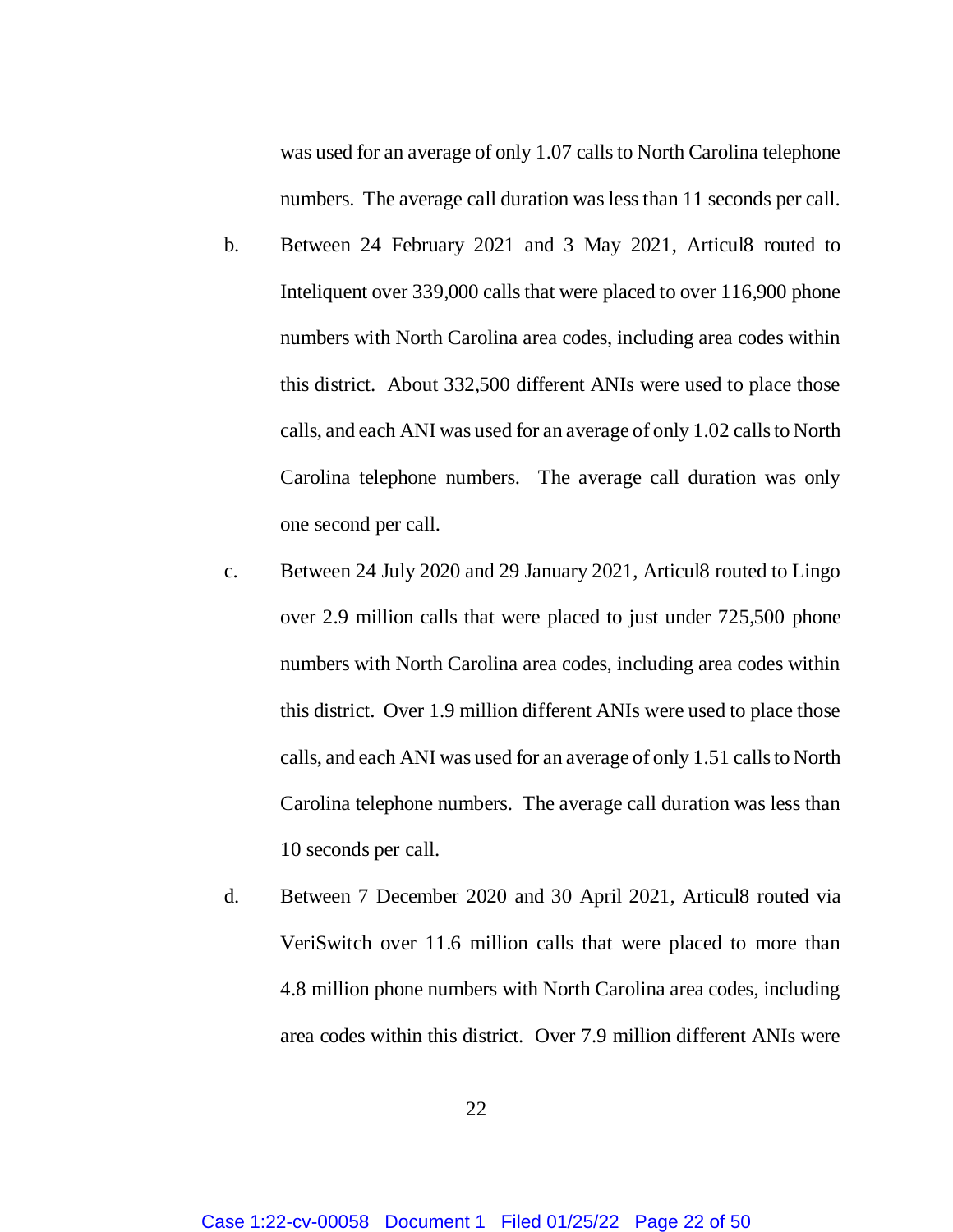used to place those calls, and each ANI was used for an average of only 1.53 calls to North Carolina telephone numbers. The average call duration was less than 9 seconds per call.

- e. Between 14 September 2020 and 14 January 2021, Articul8 routed via 46 Labs over 3.4 million calls that were placed to more than 600,000 phone numbers with North Carolina area codes, including area codes within this district. Over 1.1 million different ANIs were used to place those calls, and each ANI was used for an average of only 2.96 calls to North Carolina telephone numbers. The average call duration was less than 9 seconds per call.
- f. Between 18 September 2020 and 3 May 2021, Articul8 routed to USA Digital over 1.7 million calls that were placed to more than 600,000 phone numbers with North Carolina area codes, including area codes within this district. Over 1.6 million different ANIs were used to place those calls, and each ANI was used for an average of only 1.24 calls to North Carolina telephone numbers. The average call duration was less than 12 seconds per call.
- g. Between 1 June 2020 and 3 May 2021, Articul8 routed to Whisl over 42.7 million calls that were placed to more than 8.4 million phone numbers with North Carolina area codes, including area codes within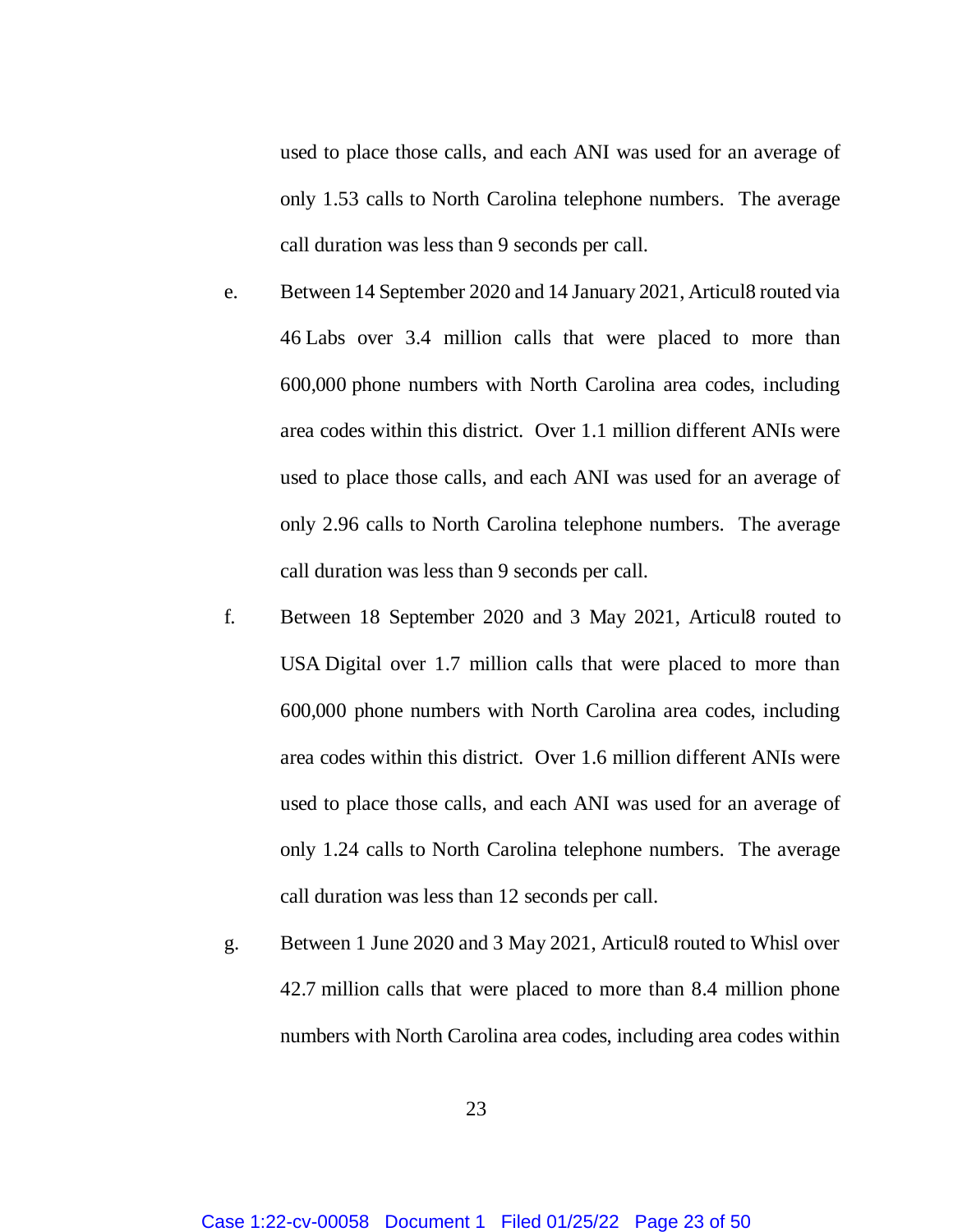this district. Over 23.4 million different ANIs were used to place those calls, and each ANI was used for an average of only 1.84 calls to North Carolina telephone numbers. The average call duration was less than 13 seconds per call.

75. While a review of months of CDRs shows that Articul8 accepted and routed calls consistent with illegal and fraudulent call traffic, a review of *any* day of Articul8's regular call traffic also shows that Articul8 primarily—if not exclusively—routed high volumes of calls that are consistent with patterns of illegal and fraudulent call traffic.

76. For instance, the patterns of Articul8's call traffic to two different providers on separate days indicate that each sample was almost exclusively non-conversational, short-duration, robocall traffic.

77. On 1 December 2020, Articul8 routed over 4.4 million completed calls to Whisl; over 159,000 of those calls were placed to phone numbers with North Carolina area codes, including area codes within this district.

78. Over 99% of the more than 4.4 million completed calls that Articul8 routed to Whisl on 1 December 2020 lasted less than 60 seconds, with the average call duration at only 11 seconds. Only 0.3% or just under 500 of the over 159,000 calls placed to phone numbers with North Carolina area codes lasted longer than two minutes. If this were typical conversational calling, the call traffic would likely have shown tens of thousands of calls lasting more than two minutes, rather than the 488 identified.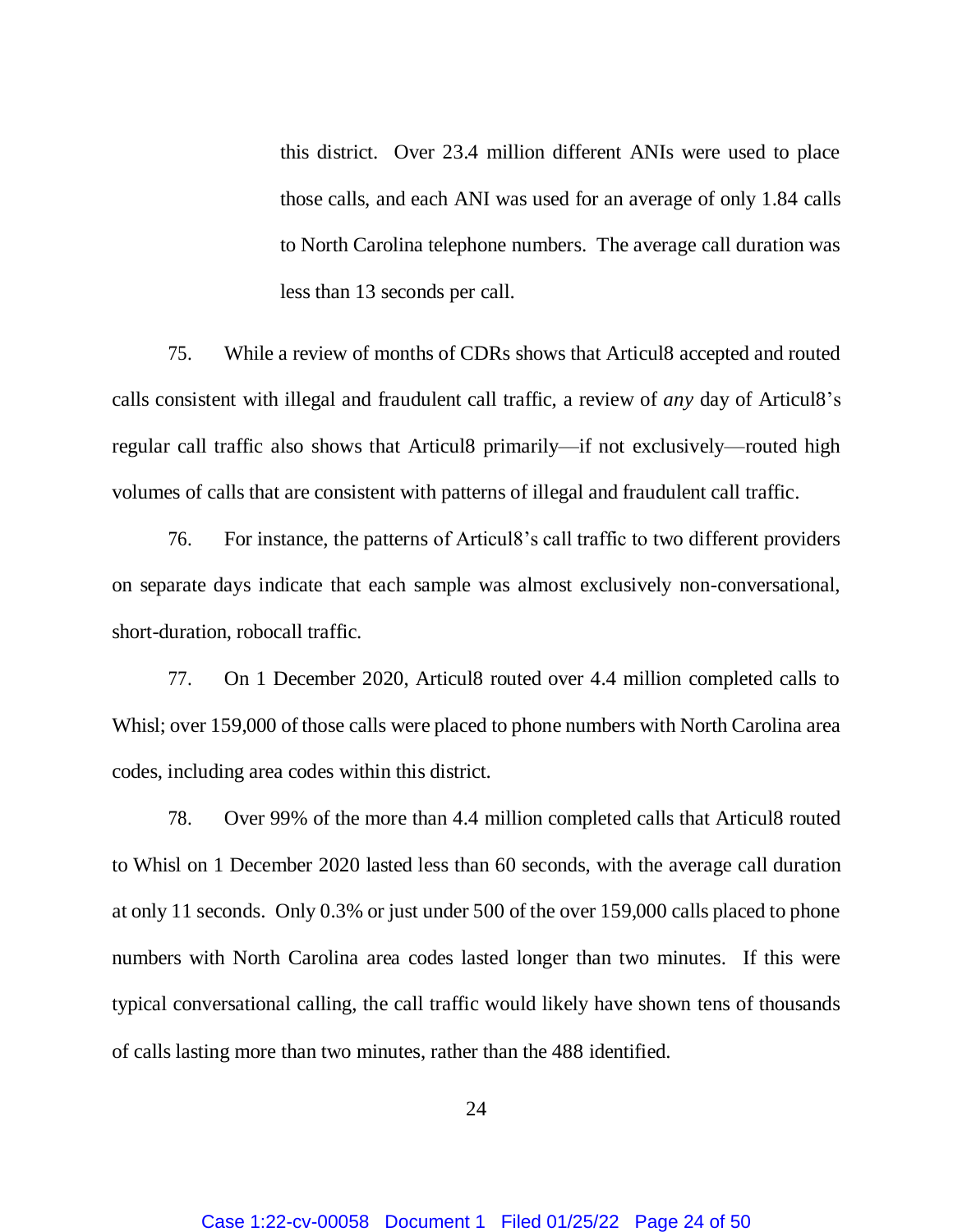79. Additionally, the average Calls-Per-ANI for the call traffic that Articul8 accepted and routed to North Carolina numbers through Whisl on this day was very close to 1 (1.03). This means that almost every one of the over 159,000 calls placed to phone numbers with North Carolina area codes, which calls had an average call duration of only 10 seconds, had a unique caller ID number.

80. On 22 April 2021, Articul8 routed over 5 million completed calls via VeriSwitch; over 57,000 of those calls were placed to phone numbers with North Carolina area codes, including area codes within this district.

81. Just like the calls on 1 December 2020, 99.8% of the more than 5 million completed calls that Articul8 routed via VeriSwitch on 22 April 2021 lasted less than 60 seconds, with the average call duration of only 12 seconds. Only 0.1% or just over 40 of the more than 57,000 calls placed to phone numbers with North Carolina area codes lasted longer than two minutes. If this were typical conversational calling, the call traffic would likely have shown over ten thousand calls lasting more than two minutes, rather than the 42 identified.

82. In addition, the average Calls-Per-ANI for the call traffic that Articul8 routed via VeriSwitch on this day to North Carolina numbers was also very close to 1 (1.04). This means that almost every one of the more than 57,000 calls placed to phone numbers with North Carolina area codes, which calls had an average call duration of only 10 seconds, had a unique caller ID number.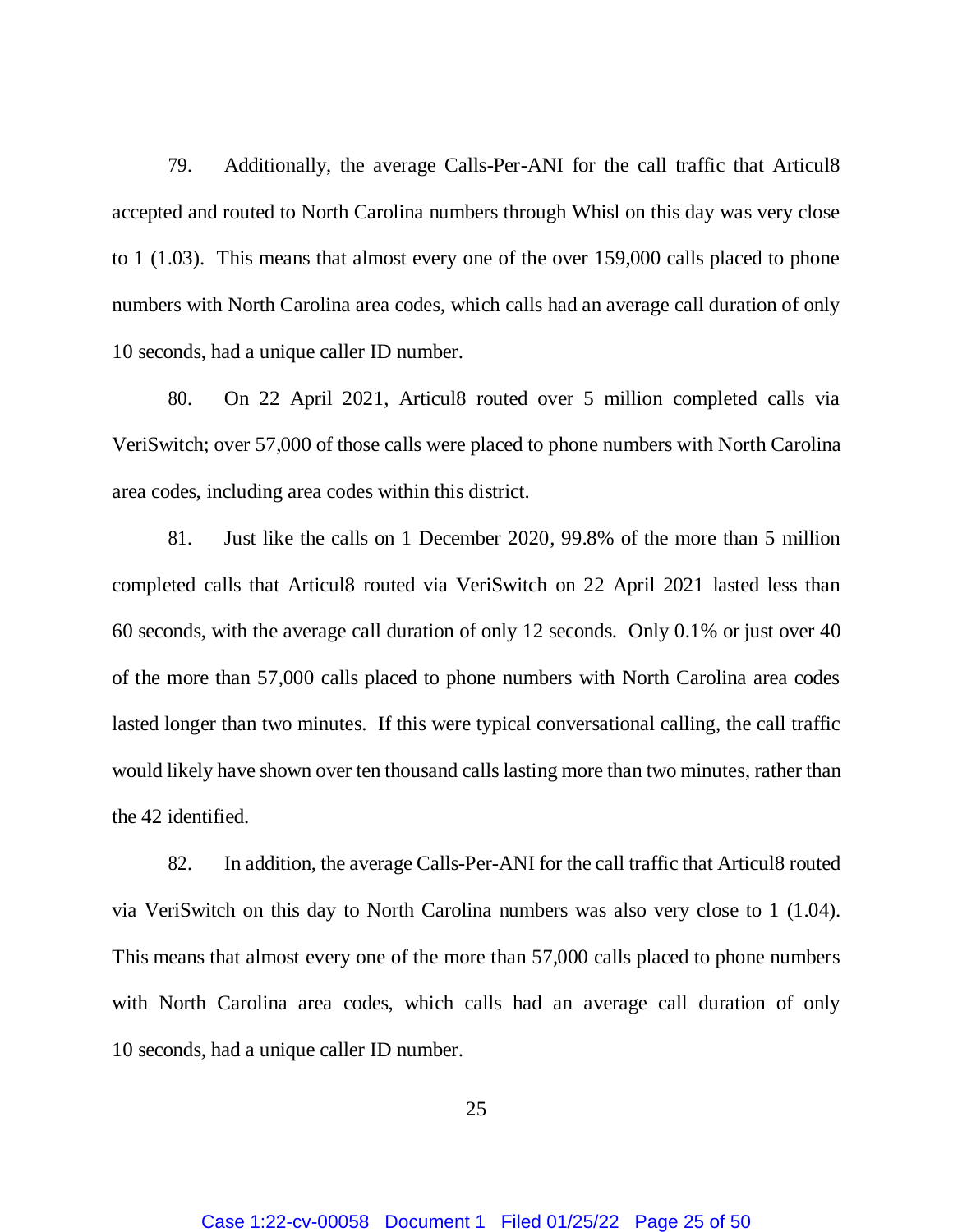83. Moreover, 44% of the phone numbers with North Carolina area codes to which Articul8 routed these short-duration, single-use-ANI calls via VeriSwitch on 22 April 2021 were registered on the DNC Registry.

84. Because the characteristics of these calls indicate that virtually all of them were placed using pre-recorded or automated messaging, under the TSR, they would have required consent from the called party. It is implausible that many, if any, of the consumers called consented to receiving these known fraudulent and illegal calls.

## *Defendants, through Articul8, Routed Known, Illegal Scam Calls to Victims in North Carolina*

85. While an initial, conservative review of Articul8's call traffic shows that Articul8 accepted and routed millions of calls that were consistent with *patterns* signifying illegal and fraudulent call traffic, such a review also shows that Articul8 accepted and routed calls that are *specifically identifiable* as violative of federal and state law.

86. For example, between 7 December 2020 and 7 June 2021, Articul8 routed via VeriSwitch over 3,000 calls to phone numbers with North Carolina area codes, including area codes within this district, which contained unlawful content, including unlawful and fraudulent call campaigns that were attributed to Social Security Administration scams.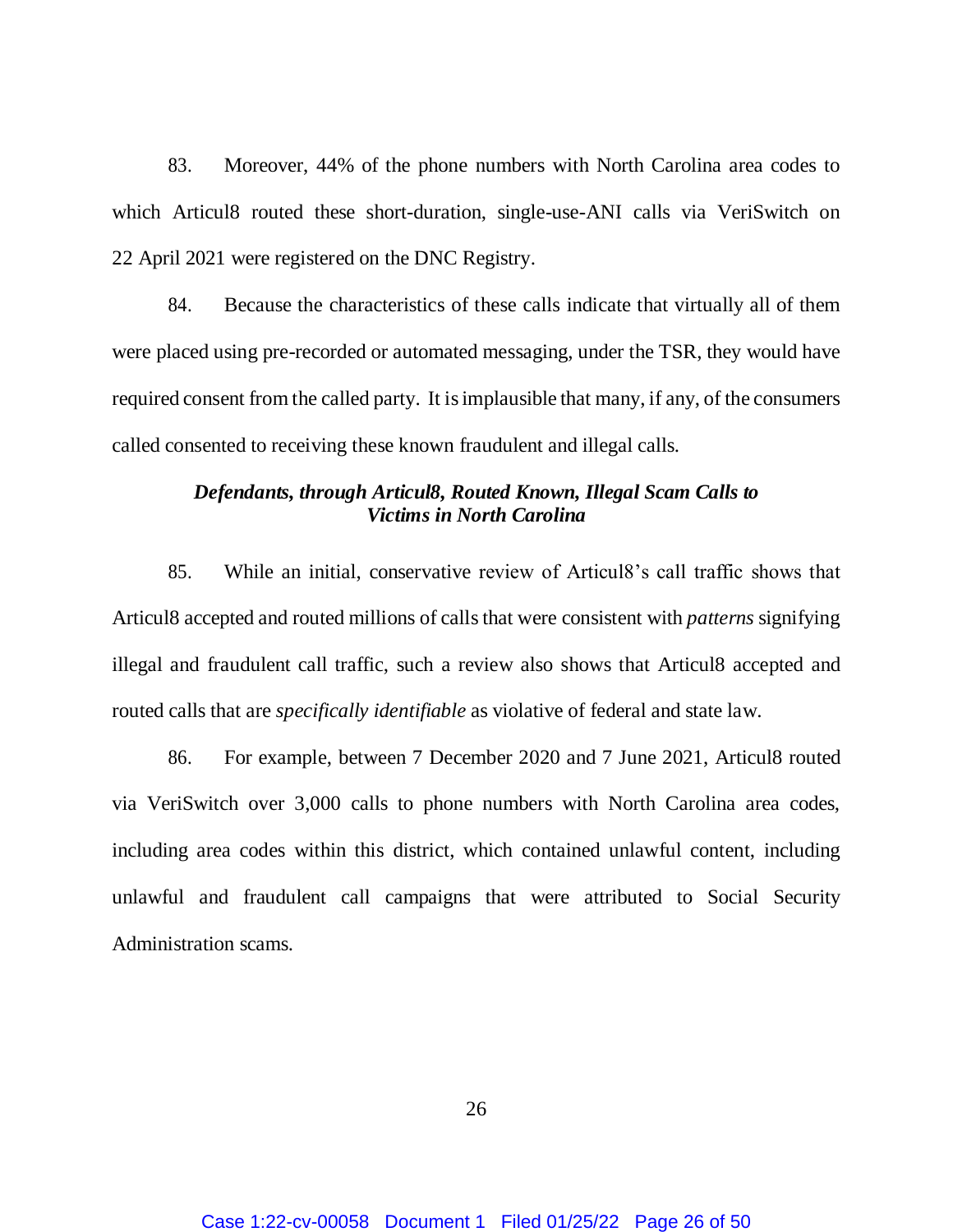87. The following are transcripts of a small sample of the many unlawful and fraudulent campaigns that Articul8 routed to North Carolina area codes:<sup>7</sup>

a. Social Security Administration Imposter Scam:

*Attention. This is an emergency call from the Social Security Administration to notify you that your social security number is on the verge of being suspended as a law enforcement agencies have found some fraudulent and some suspicious activity involving your social to no more interconnect with the officer press one I repeat please press one.* 

## b. SSA/Arrest Warrant Scam:

*Activities from your banking account. Due to which there is a legal case being filed under your name and there is an arrest warrant being issued for the same in order to talk to an officer from law enforcement unit of federal reserve system. Please press one and hold the line.*

c. Auto Warranty Scam:

*This is an urgent message for the vehicle owner. We've been trying to reach you about your cars extended warranty you should have received in the mail if your car's extended warranty since we have not gotten a response we are giving you a final courtesy call before we close out your file press two to be removed and be placed on our do not call list press one to speak with someone about possibly extending or reinstating your cars warranty press one to speak to a specialist now or call 800 number at 833-304-1447 U S T 456.*

d. Funding Department Scam:

 $\overline{\phantom{a}}$ 

*Hi this is Anna calling with the funding Department. I'm following up on an application one of our business loan representative sent you a* 

 $7$  These call transcripts were identified through YouMail, and are publicly available at no cost on YouMail's website. YouMail is a private company that offers its customers robocall blocking protection by capturing and monitoring voicemails received by its customers of known fraudulent and/or illegal scams.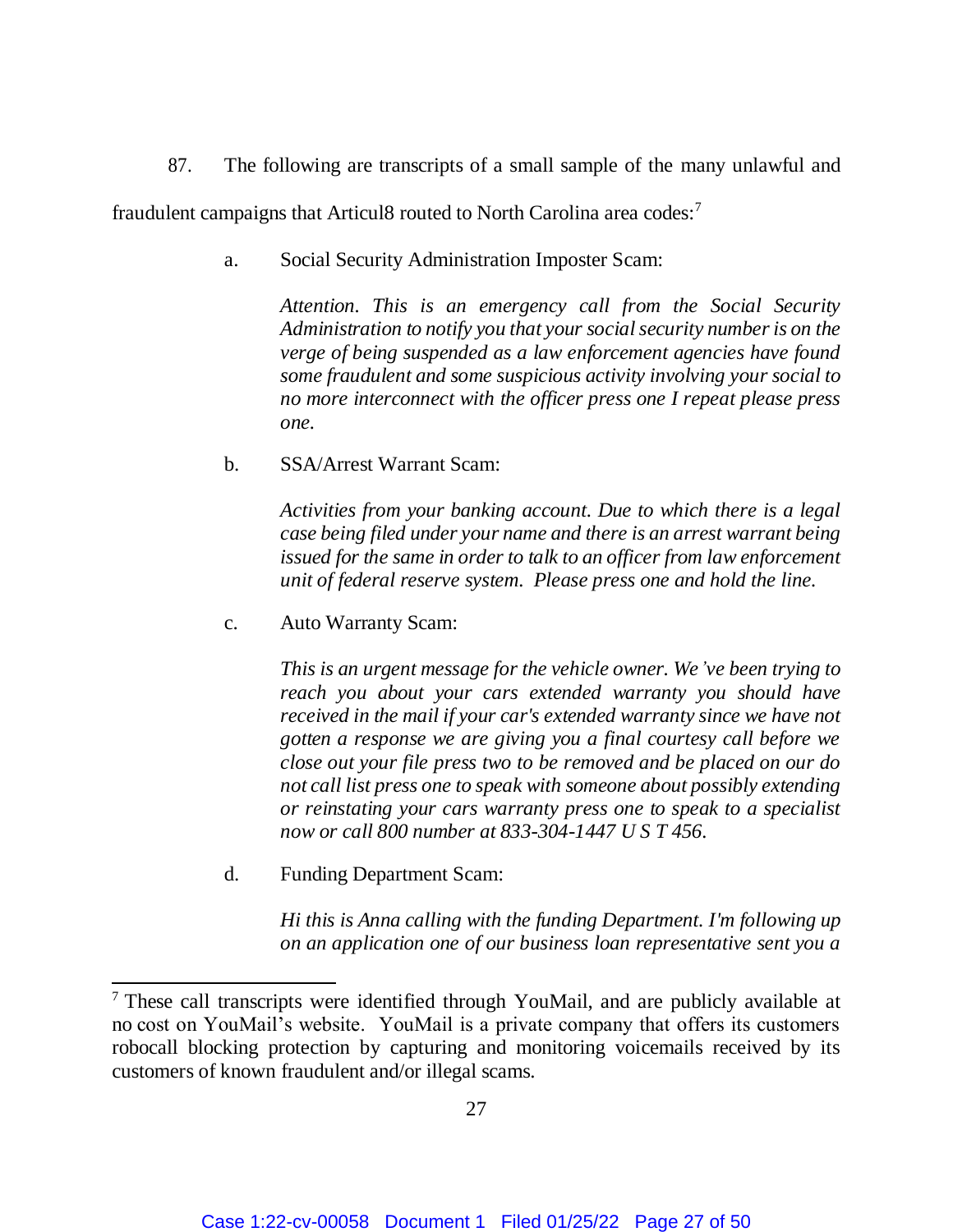*few weeks back for business line of credit. Our records indicate you have it yet to submit your application for approval. Please give us a call back as soon as possible to discuss the rates and terms for the line of credit. We can be reached toll free at.*

e. Google Business Verify Scam:

*Hello, please don't hang up we've called numerous times to verify your business with google. Our records show that your business is not verified press one now. So we can verify your business with google. If you are the business owner press one now if your account is not verify the customers searching for your Services on google will not find your listing press one now to verify your listing press two to be removed from this list.*

f. Computer Security Renewal Scam:

*It's for the renewal of your computer securities and services. if you want to continue computer service press one and cancel the payment and talk to our executive then please press nine. Thank you.*

g. Amazon Imposter Scam:

*Hi this is a call from Amazon to inform you that your Amazon account will be auto renew was \$129.99 from your bank account so enjoy using Amazon prime services or if you want to discontinue or unsubscribe the services and speak to the Amazon service manager by pressing the one.*

h. IP Compromise Scam:

*Get in touch with you. However we will be disconnecting your license within 48 hours as your IP address has been compromised from several countries. So we need to change your IP address and license key. So please press one to get connected to the technician.*

i. Monthly Bill Scam:

*Dropping down their monthly bills. So if you're not happy with bills and wanna lower your bills. Press one if you want to be taken off the*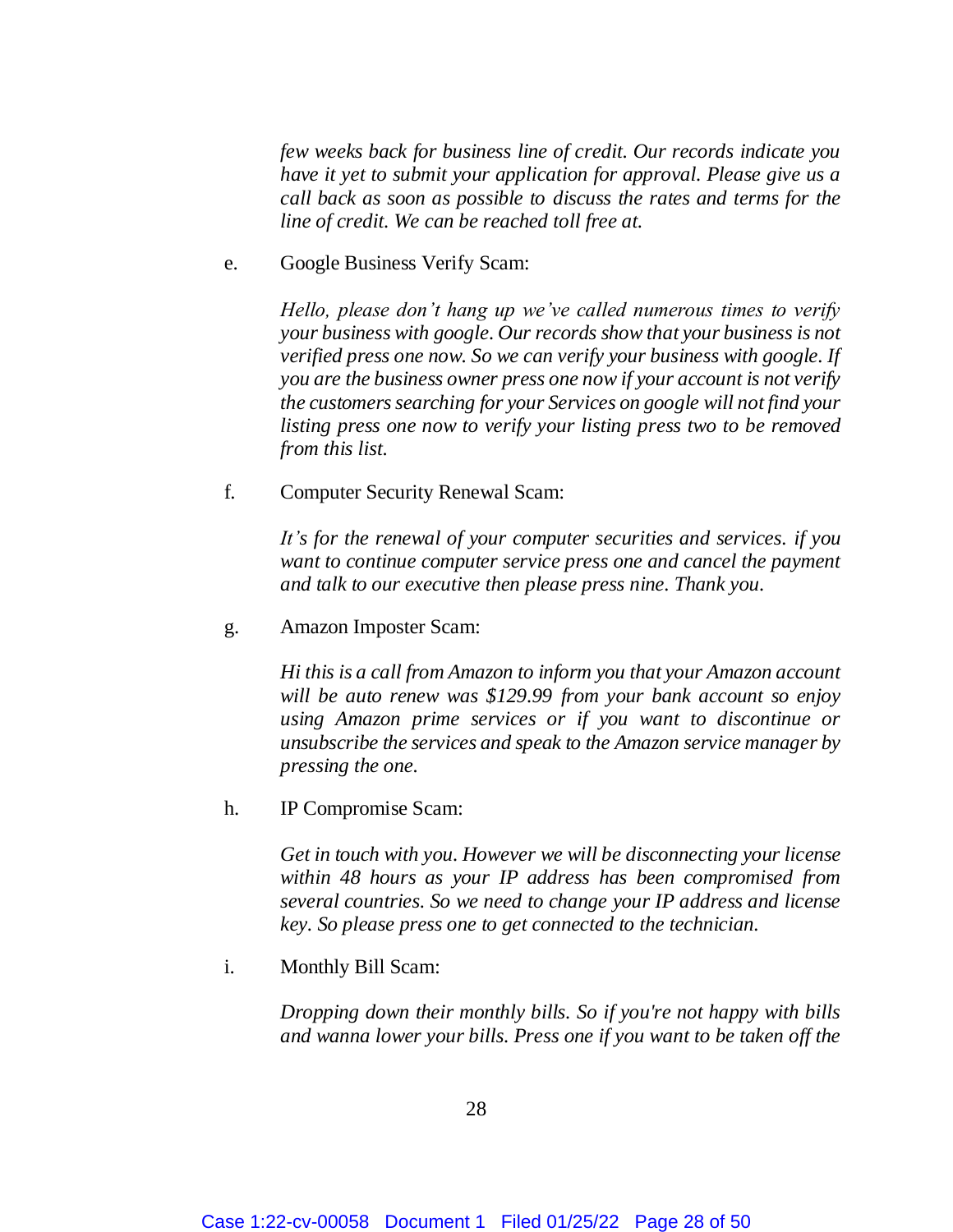*list press two. If you wanna speak with one of our promotional specialist please press zero.*

88. Between 1 June 2020 and 3 May 2021, of the over 42.7 million calls that Articul8 routed through Whisl to phone numbers with North Carolina area codes including area codes within this district—15.2 million were placed to numbers on the DNC Registry. At least hundreds of thousands of those calls were unlawful and fraudulent Social Security Administration scam calls.

89. Additionally, the calls routed by Articul8 relentlessly harassed consumers. For example, in the ten-month period referenced above for Articul8's call traffic routed to Whisl, at least 2,500 North Carolina phone numbers that were on the DNC Registry received more than 100 calls each. Ninety of those North Carolina phone numbers received more than 400 calls each, with some numbers receiving over 1,000 calls each. Some North Carolina numbers received between 50 and 200 calls *on a single day*.

# *Traceback Notices Issued to Articul8 Provided Actual Notice to Defendants of Fraudulent and Illegal Call Traffic that Articul8 was Carrying on its Network*

90. Articul8 was repeatedly informed in writing by USTelecom/ITG that it has been either the gateway provider or intermediate provider for fraudulent or illegal telephone calls.

91. Specifically, according to USTelecom/ITG, between June 2020 and March 2021, Articul8 appeared in the call path of at least 49 tracebacks related to "suspicious activity." "Suspicious activity" is "a pattern of voice calls that have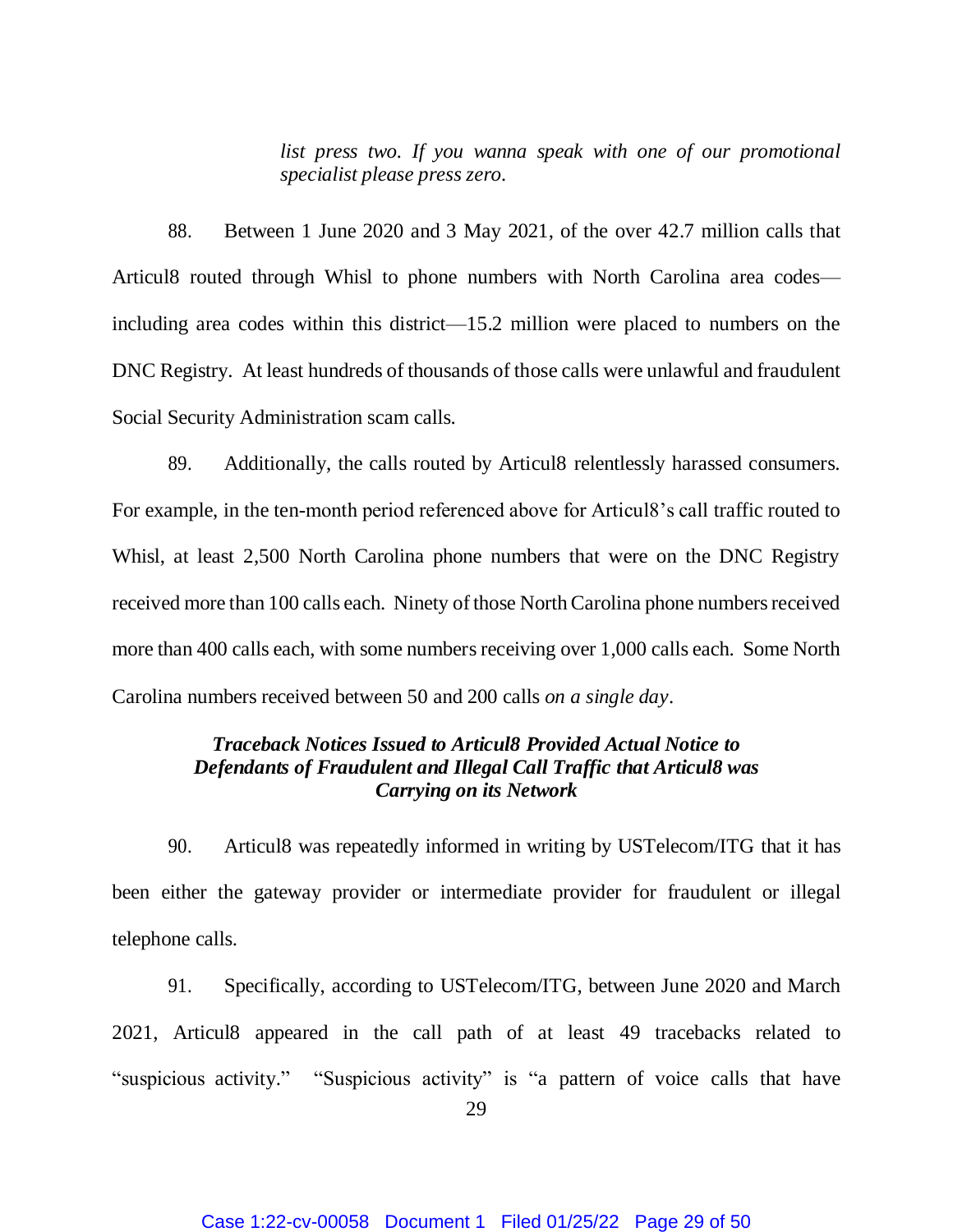characteristics associated with abusive, unlawful, or fraudulent practices (including, but not limited to, lack of header information, volumetric anomalies, calling or called party information modification, complaints received from called parties, law enforcement, thirdparty aggregators, or call transcripts)."<sup>8</sup>

92. Each traceback itself represents, at a minimum, thousands<sup>9</sup> of illegal or fraudulent calls that Articul8 accepted and routed through its network and across the United States.

93. For each of the 49 tracebacks in which Articul8 appeared in the call path during this time period, USTelecom/ITG sent a separate electronic written notice to Articul8.

94. Each one of these 49 notices informed Articul8 that it was facilitating suspicious call traffic and requested that Articul8 "identify the source of this potentially fraudulent, abusive or unlawful network traffic" and take appropriate action to stop it.

 $\overline{\phantom{a}}$ 

<sup>8</sup> USTelecom, *Industry Traceback Group Policies and Procedures*, at 5 (revised July 2021) (*ITG Policies & Procedures*), *available at* [https://tracebacks.org/wp](https://tracebacks.org/wp-content/uploads/2021/08/ITG_Policies-and-Procedures_2021.pdf)[content/uploads/2021/08/ITG\\_Policies-and-Procedures\\_2021.pdf.](https://tracebacks.org/wp-content/uploads/2021/08/ITG_Policies-and-Procedures_2021.pdf)

<sup>&</sup>lt;sup>9</sup> See, e.g., Letter from Joshua M. Bercu, Vice President, Policy & Advocacy, USTelecom, and Jessica Thompson, Director, Policy & Traceback Operations, USTelecom, to Marlene Dortch, Secretary, FCC, EB Docket No. 20-195, at 1 (filed Nov. 15, 2021), <https://www.fcc.gov/ecfs/filing/111572802120> ("Since January 2021, the ITG has initiated nearly 2,900 tracebacks, representing hundreds of millions of illegal robocalls."); Industry Traceback Group, *Combatting Illegal Robocalls*, (2020), [https://www.ustelecom.org/research/combatting-illegal-robocalls/;](https://www.ustelecom.org/research/combatting-illegal-robocalls/) *ITG Policies & Procedures* at 4 (noting that a single robocall campaign "often represents hundreds of thousands or millions of calls").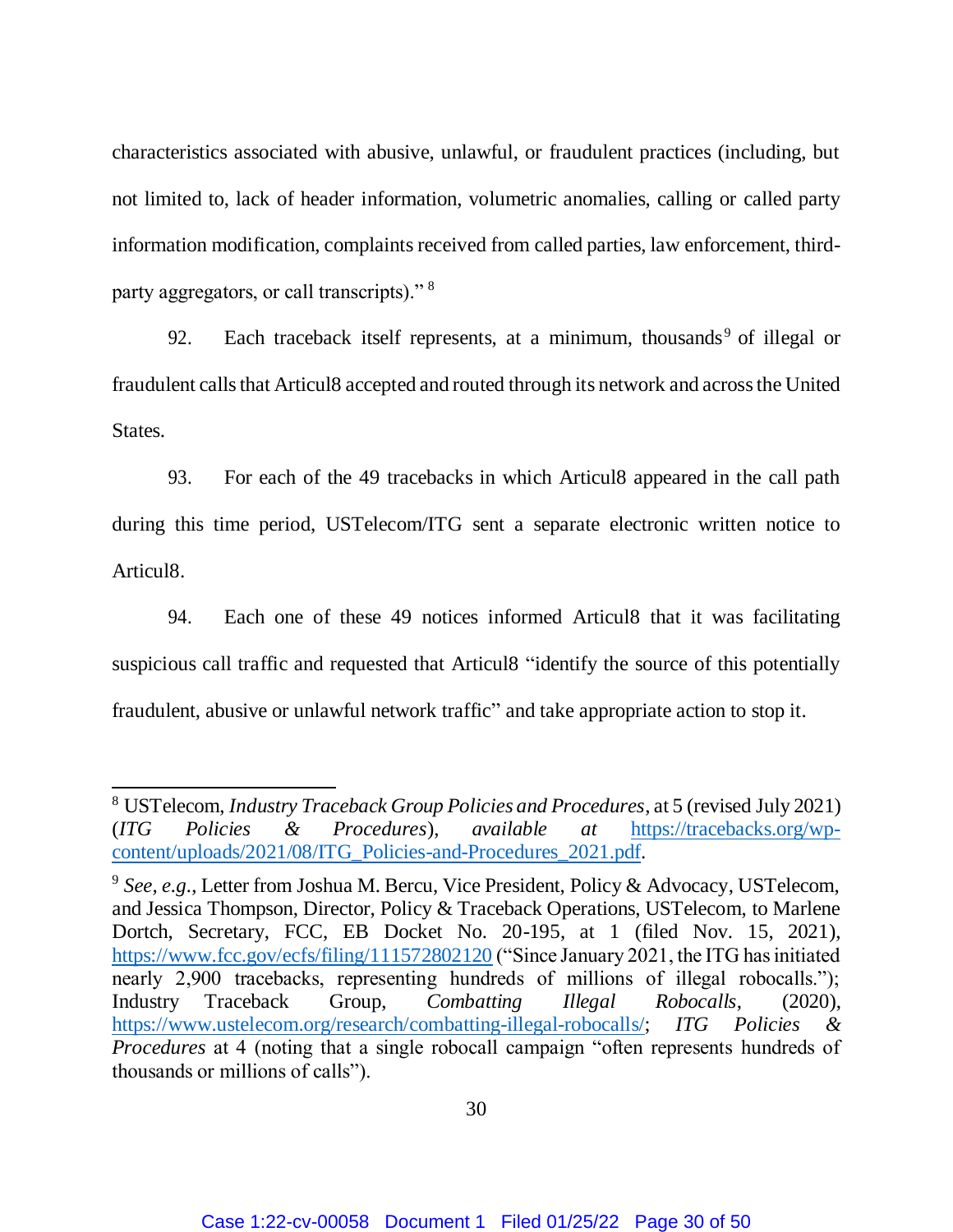95. Notices issued by USTelecom/ITG to Articul8 during this ten-month period also provided a link to USTelecom/ITG's web-based traceback portal. In the portal, providers that have received a traceback notice can access additional information about the specific fraudulent call at issue, including a recording of the fraudulent message and whether the provider was an originating, gateway, or intermediate provider for the traced call.

96. The following verbatim campaign descriptions were among those that repeatedly appeared in the notices for the tracebacks issued to Articul8 by USTelecom/ITG between June 2020 and March 2021:

- a. FRAUD. Recorded message says SSN is suspended due to fraud in Texas or other state. Caller fraudulently claims to be from SSA. Spoofed caller-ID using random wireless and other USA subscriber numbers.
- b. Likely FRAUD. Recorded message says your electric service will be disconnected in 30 minutes; press 1 to make payment arrangements. Utility company is not always identified. Assorted toll-free or other numbers used as caller-ID.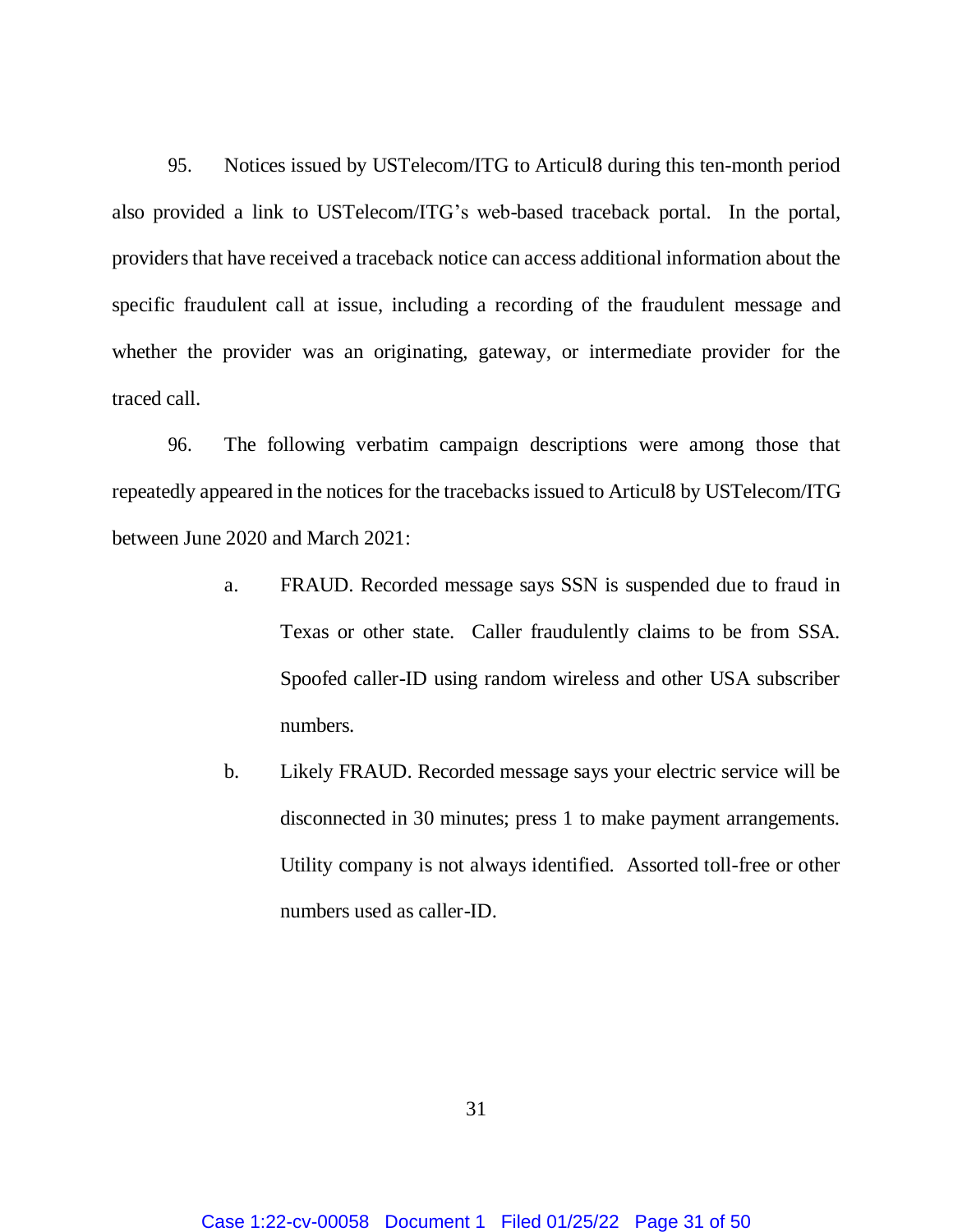- c. Urgent. Active TDoS attack[ <sup>10</sup>] affecting major hospital, disrupting emergency room lines.
- d. Captured recordings suggest these calls are perpetrating a SERIOUS FRAUD. Caller is impersonating a federal official. Automated message threatens that social security benefits will be canceled. Caller-ID appears to be a random toll-free number. Called party is asked to press 1 to speak to an agent. Caller-ID is random (different on each call) so blocking the ANI is not effective. **This call is just one example representative of millions of similar calls.** [(Emphasis added.)] Originators please search your records for similar traffic.
- e. Pre-recorded message offering full debt forgiveness. Automated calls to wireless numbers generally not permitted. Message captured in voice-mail does not identify the calling entity, nor does it offer instructions for opt-out. No toll-free call back number provided.
- f. Caller identifies themselves as calling on behalf of Apple and claims the called party's iCloud account has been breached.

 $\overline{\phantom{a}}$ 

<sup>&</sup>lt;sup>10</sup> A Telephony Denial of Service or "TDoS" attack is an intentional attack on the telephony/voice service communications system of an organization intended to disrupt service by flooding the network with multiple and malicious simultaneous inbound calls. A TDoS attack can be made against private business or public-safety response systems (also known as "PSAPs" or public safety answering points) such as 911 centers, police departments, and hospitals.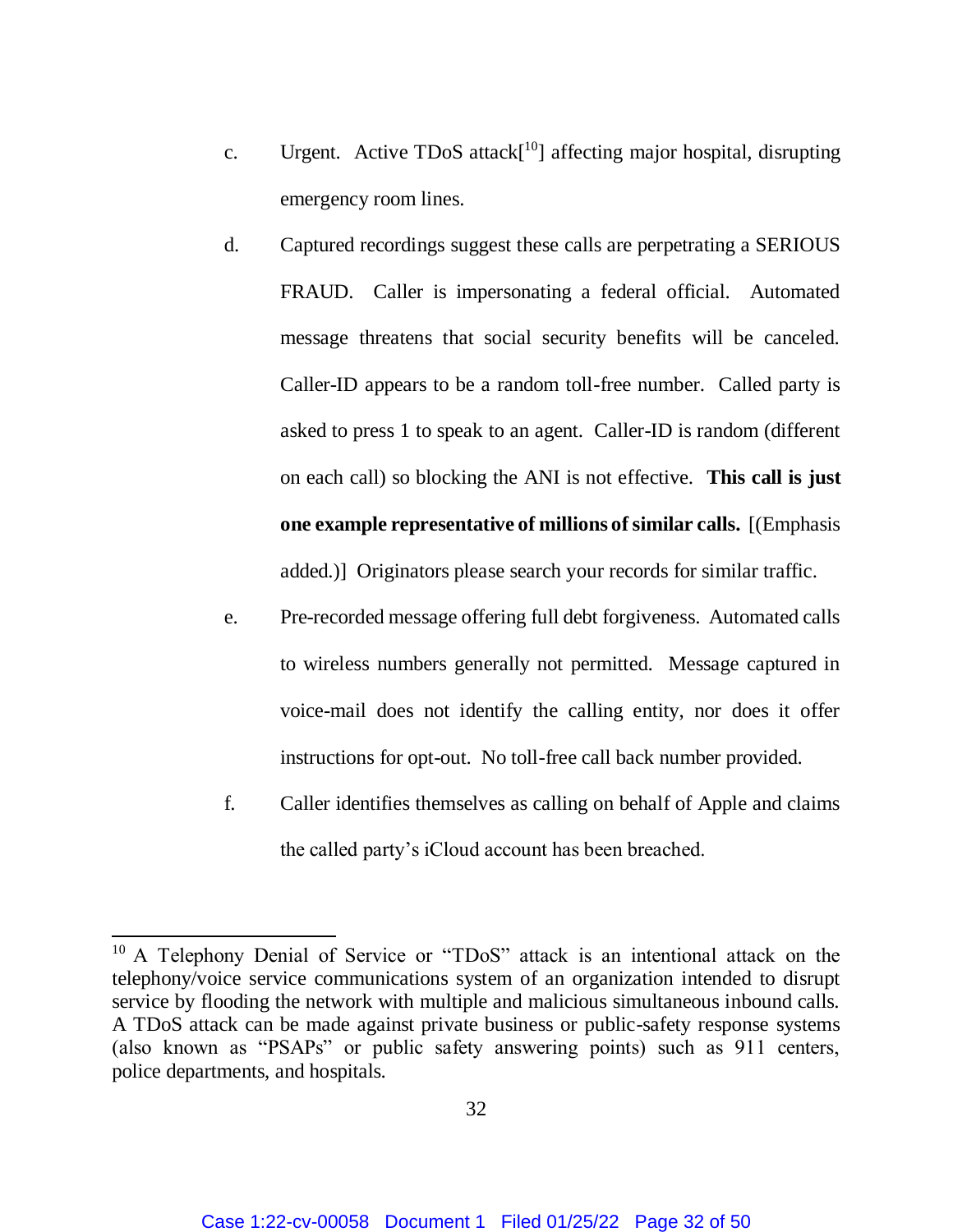- g. FRAUD. Recorded message says SSN is suspended due to law enforcement action. Caller fraudulently claims to be from SSA. Spoofed caller-ID using random wireless and other USA subscriber numbers.
- h. These calls fraudulently claim to be from US Social Security Administration, threatening problems with SS account. Calling number may be a spoofed toll-free number, or a call-back number. These incidents may be from separate campaigns.
- i. Perpetrator, posing as a DHS official, contacted a potential victim and attempted to obtain personal information (SSN, etc.).
- j. FRAUD. Automated voice offering zero percent interest rate, identified as the alert system with Visa MasterCard Account Services. Caller ID is spoofed with a random NPA so blocking the ANI is not effective. Many caller-IDs are invalid. Millions of calls daily. Calls are illegal because they are automated calls to mobiles, they use improper caller-ID, they do not identify the caller at the beginning of the message, they do not give an operable call-back number. **This call is just one example of millions of similar calls.** [(Emphasis added.)] Originators please search your records for similar traffic and address with your customer.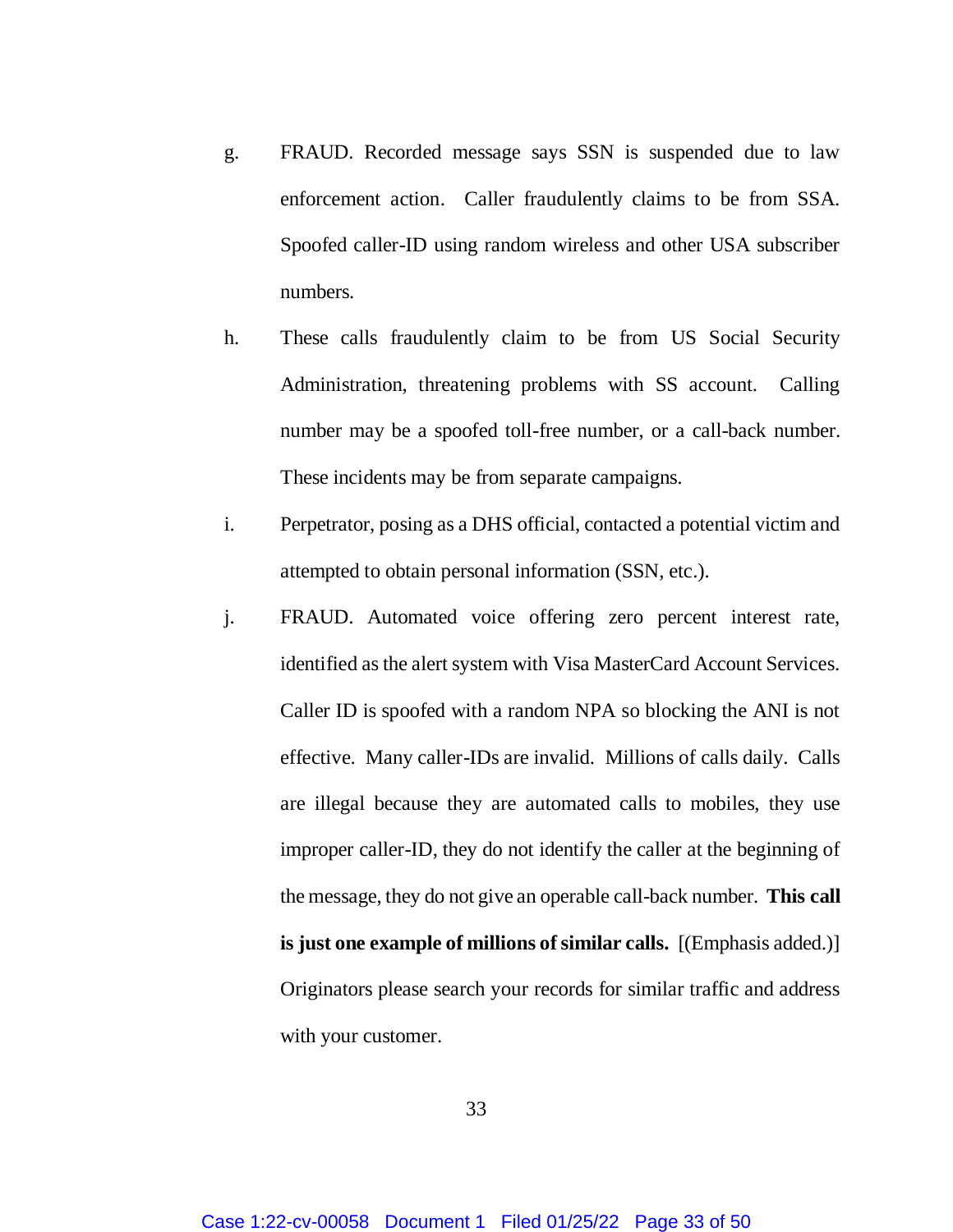97. Six of Articul8's upstream providers were identified in the tracebacks as the providers that sent the fraudulent, illegal, and/or suspicious call traffic to and through Articul8. In other words, the calls routed by Articul8 that were associated with the suspicious, fraudulent, and/or illegal campaigns that were the subject of the traceback investigations did not come from just one "bad apple" provider from which Articul8 accepted call traffic on one isolated day; rather, more than a handful of the upstream providers from which Articul8 regularly accepted call traffic were originating or routing these fraudulent and illegal calls.

98. Articul8 was identified as the gateway or point-of-entry provider for half of these tracebacks, including the TDoS attack on a hospital emergency room. In other words, Articul8 was identified as the U.S.-based voice service provider that brought at least tens of thousands of fraudulent and/or illegal calls into the United States and onto the U.S. telephone network, which calls were then delivered to consumers in this district and throughout the United States.

99. Articul8 was also identified as the immediate downstream provider to the originating provider for about half of these tracebacks. In other words, Articul8 was identified as the U.S.-based voice service provider that accepted and routed at least tens of thousands of fraudulent and/or illegal calls from an originating provider that initiated fraudulent and/or illegal calls for a robocaller.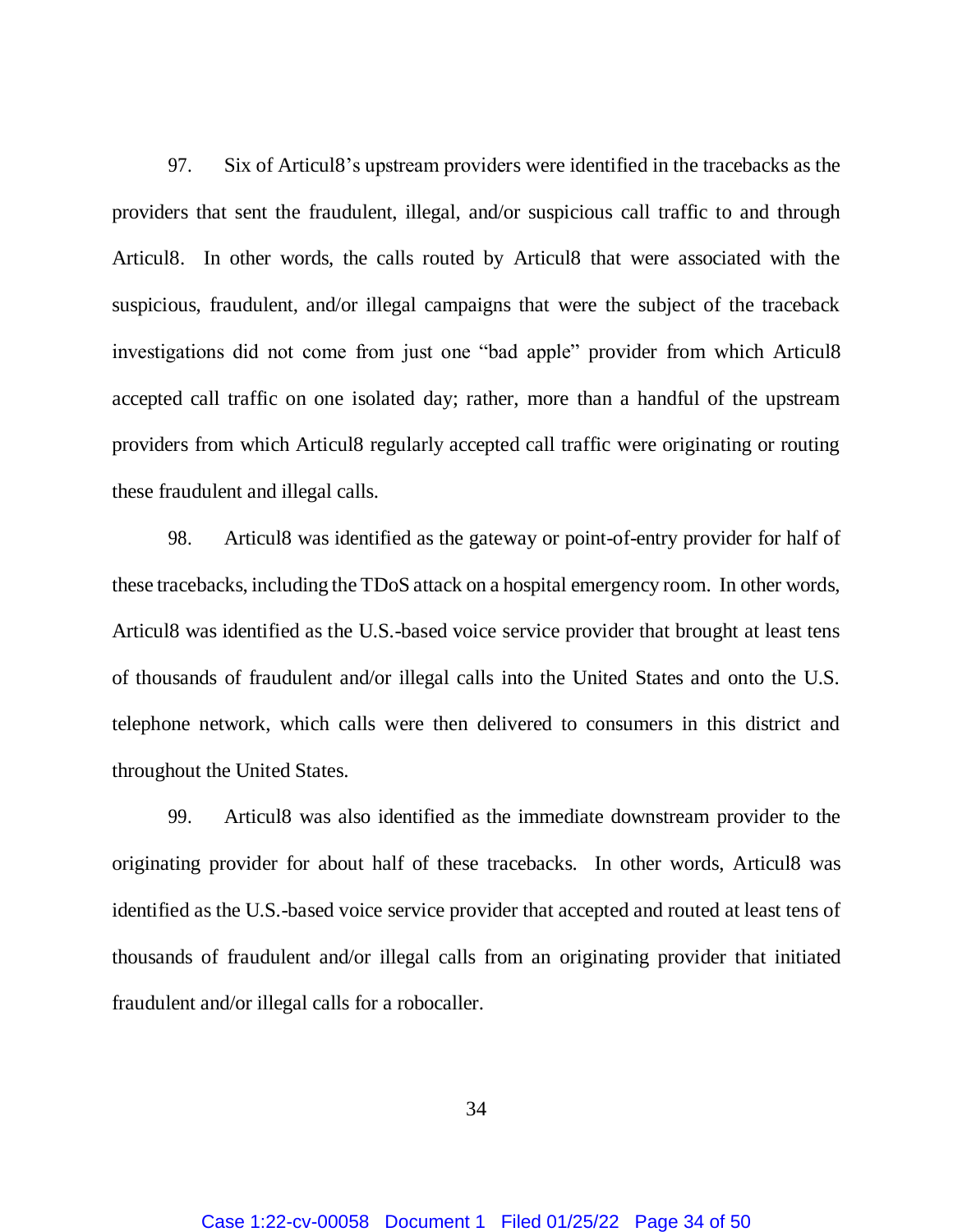100. On 14 December 2020, USTelecom/ITG issued a written notice sent with high priority to Defendants with the following subject line: "URGENT: PERSISTENT TRACEBACKS ESCALATION NOTICE." This notice provided, in relevant part:

> In the majority of the past several weeks, you have been identified in Industry Traceback Group (ITG) tracebacks as carrying fraudulent robocalls directed to United States telephone subscribers. You are one of the larger contributors to the illegal robocalling problem based on information available to the ITG.

. . . .

Persistent tracebacks identifying your network as the source of illegal robocalls into the U.S. indicates that the actions you have taken so far appear to be insufficient to protect the U.S. network from illegal robocalls. Responding to a traceback by blocking a particular source number, or even refusing service to the offending customer, alone is not enough if within days new numbers or new customers continue to utilize your network for illegal robocalling.

We ask that you promptly adopt additional measures to stop the flow of these calls, and we are committed to helping you do so.

101. According to USTelecom/ITG, in its history of issuing such notices to any

of the 874 voice service providers in its traceback portal, only about 30 providers had been issued urgent escalation notices like the one issued to Articul8 in December 2020.

102. Yet, despite actual notice of fraud from USTelecom/ITG related to tracebacks of a variety of different known telemarketing and robocalling fraud scams, Articul8 continued to regularly route huge volumes of fraudulent telemarketing calls and robocalls across the United States and into this district.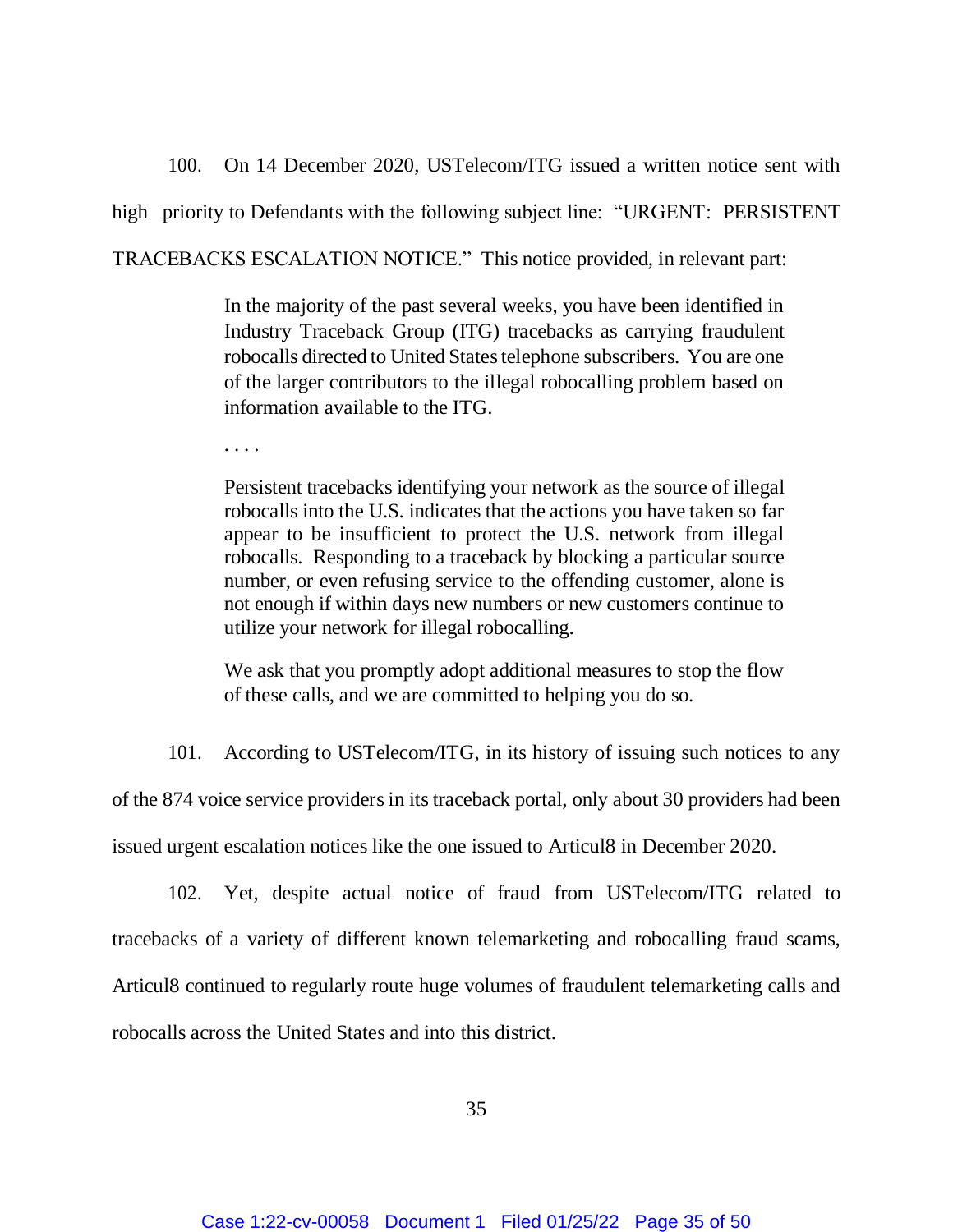# *Patterns of Illegal and Fraudulent Calls Identified in Articul8's Call Traffic Related to Traceback Notices Provided Additional Notice to Defendants that they were Assisting and Facilitating Illegal and Fraudulent Call Traffic*

103. Not only did Articul8 receive actual notice from USTelecom/ITG about suspicious, fraudulent, and illegal call traffic that it was routing into and across the United States, but Articul8 received notice of the same during an investigation conducted by the Social Security Administration's Office of the Inspector General ("SSA/OIG").

104. In July 2020, SSA/OIG began investigating whether Articul8 had business relationships with individuals or entities that engaged in fraudulent Social Security Administration-related imposter phone communications using Defendants' telecom systems.

105. On 1 February 2021, SSA/OIG issued a subpoena duces tecum to Defendants.

106. SSA/OIG directed Articul8 to identify the upstream provider(s) responsible for sending fraudulent Social Security Administration impersonation or threat scam call traffic to Articul8's network and compelled the production of information about its call volume and call detail records for five specific dates. These were dates on and around which Articul8 was identified in tracebacks by USTelecom/ITG to be actively accepting and routing known fraudulent Social Security Administration impersonation or threat scam call traffic from "PZ/Illum Telecommunication."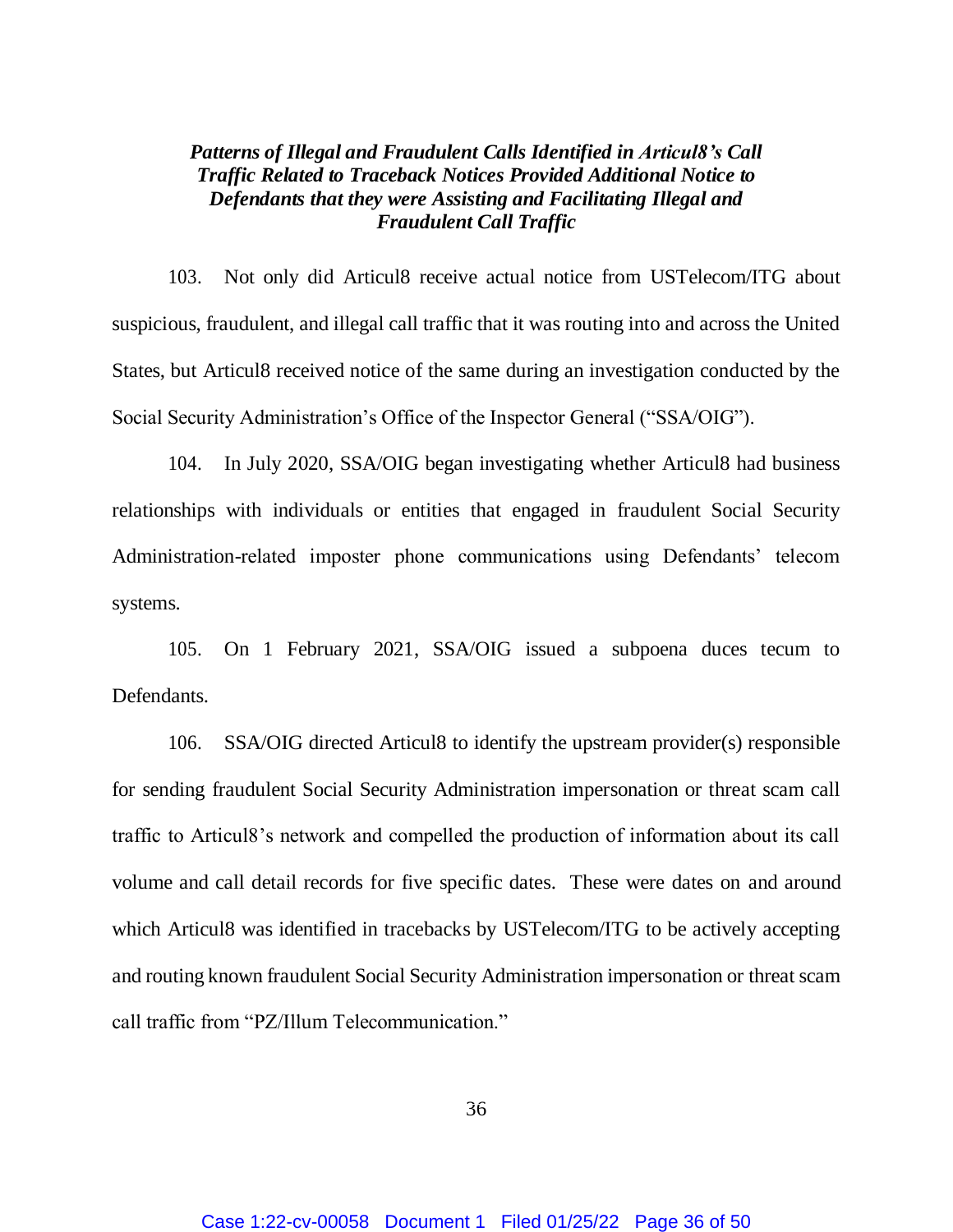107. PZ Telecommunication LLC and Illum Telecommunication Limited are interconnected VoIP service providers. The chief executive officer for both entities is Prince Anand of Ahmedabad, India.

108. According to a report prepared by SSA/OIG in April 2021, SSA/OIG analyzed two of the five days of CDRs requested of Articul8: 27 October 2020 and 14 January 2021.

109. On 27 October 2020, Articul8 accepted and routed nearly 11 million total calls from all of its upstream providers; over 4.7 million of those calls were accepted and routed directly from and for PZ/Illum. Among the millions of calls that Articul8 attempted to forward for PZ/Illum, 94% of these attempts were 6 seconds or fewer. Over 62,000 of the calls Articul8 routed on this date were to phone numbers with North Carolina area codes, including area codes within this district.

110. On 27 October 2020, Articul8 made almost 7,200 attempts to route calls for PZ/Illum that used calling numbers associated with known fraudulent and/or illegal telemarketing and robocall scams.

111. The following is a transcription<sup>11</sup> of the message for one of these scam calls:

*Asked him or we have detected a suspicious activity on your Amazon account and an authorized purchase of iPhone 764 g.b. has been ordered from your* 

 $\overline{\phantom{a}}$ 

<sup>&</sup>lt;sup>11</sup> SSA/OIG checked calling numbers or ANIs against databases on publicly-accessible websites from YouMail [\(https://directory.youmail.com/\)](https://directory.youmail.com/) and Nomorobo [\(https://nomorobo.com/lookup/\)](https://nomorobo.com/lookup/). Like YouMail, Nomorobo is a private company that offers its customers robocall blocking protection by capturing and monitoring voicemails received by its customers of known fraudulent and/or illegal scams.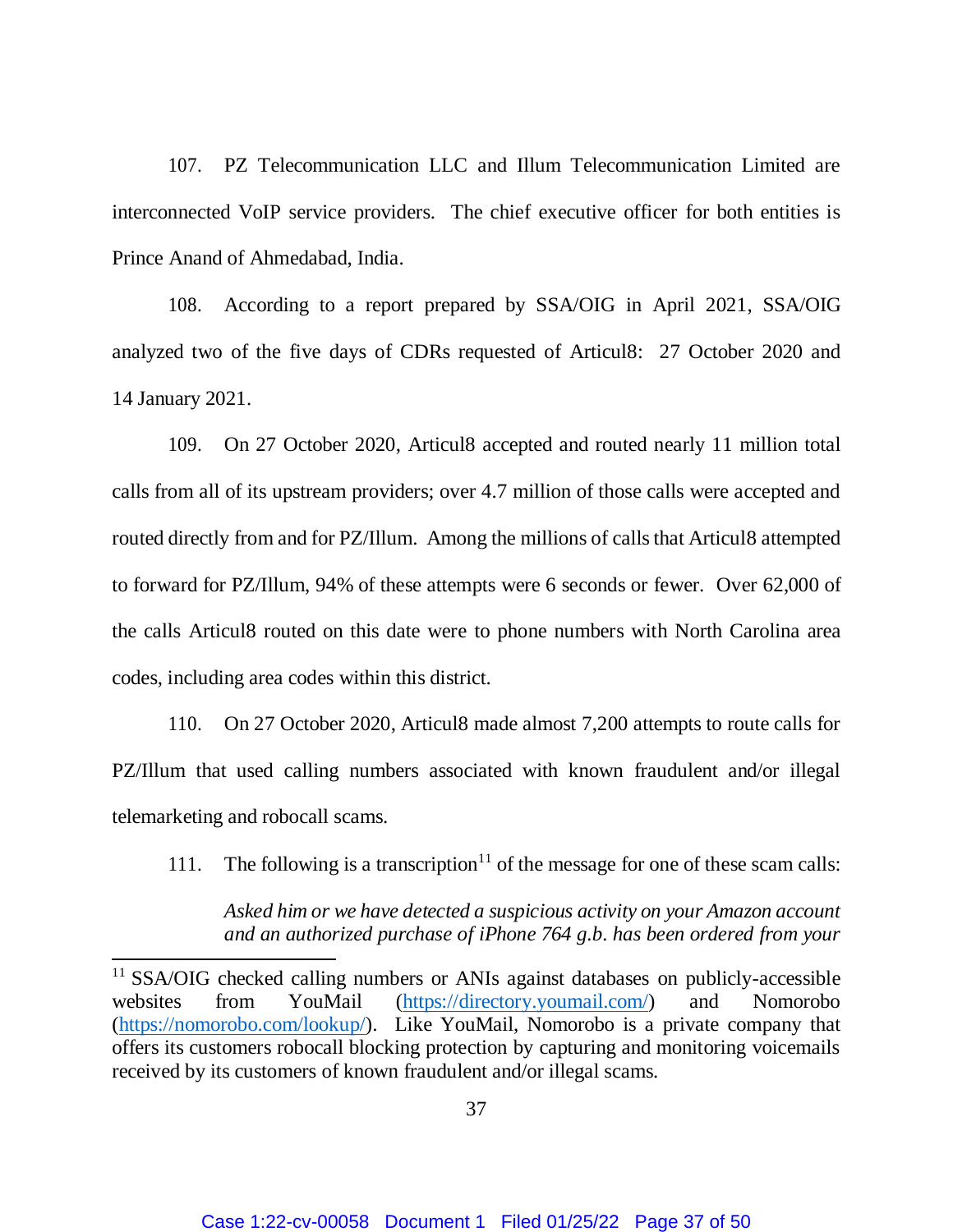*Amazon account if you didn't place the order and wish to cancel the order and connect with one of our Customer Support Representative call us back on our toll free number 13132175121.*

112. The 27 October 2020 CDRs also identified five spoofed or likely spoofed calling numbers or ANIs that are associated with the following federal and state law enforcement agencies:

- a. Bureau of Alcohol, Tobacco, Firearms, and Explosives; and
- b. Ahoskie Police Department in Hertford County, North Carolina.

113. On 14 January 2021, Articul8 accepted and routed over 14.7 million total calls from all of its upstream providers; over 8.5 million of those calls were accepted and routed directly from and for PZ/Illum. Among the millions of calls that Articul8 attempted to forward for PZ/Illum, 96% of these attempts were 6 seconds or fewer. Over 136,000 of the calls Articul8 routed on this date were to phone numbers with North Carolina area codes, including area codes within this district.

114. The 14 January 2021 CDRs identified 262 spoofed or likely spoofed numbers or ANIs, some of which are associated with private sector entities like Federal Express and financial institutions, and others of which are associated with the following federal and state law enforcement agencies:

- a. Social Security Administration (accounting for 16 of the spoofed numbers);
- b. Bureau of Alcohol, Tobacco, Firearms, and Explosives;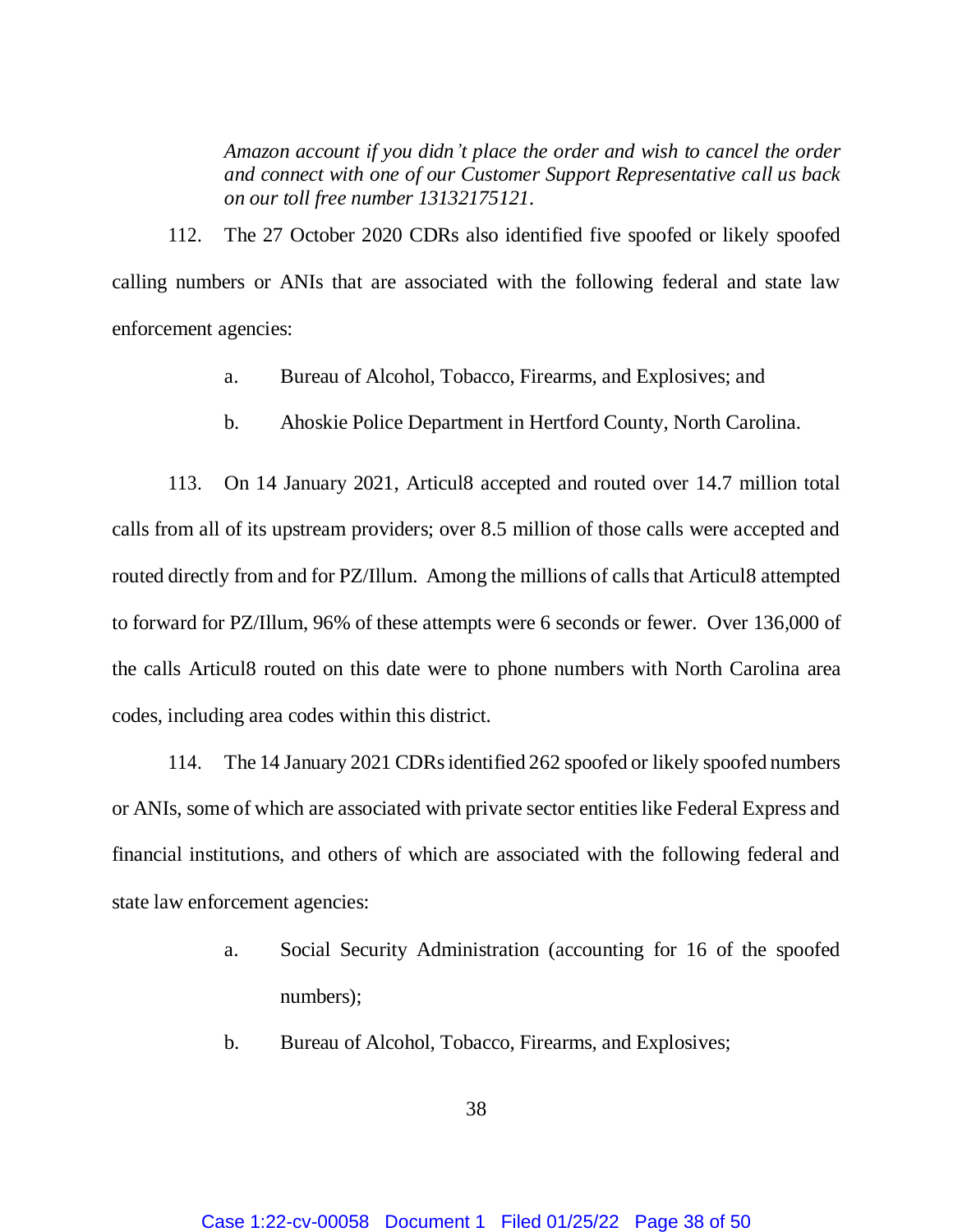- c. Federal Bureau of Investigations;
- d. United States Secret Service;
- e. New York Police Department; and
- f. many other local police departments.

115. These two days of CDRs showed that Articul8 routed calls into and across the United States that used illegally spoofed ANIs to deliberately disguise call traffic that originated outside the United States as legitimate call traffic from local, state, and federal government agencies within the United States.

116. Further, after receiving a subpoena from SSA/OIG on 1 February 2021 and engaging in ongoing discussions with SSA/OIG between 3 February 2021 and 16 April 2021 regarding its role in assisting and facilitating the routing of illegal and fraudulent SSA impostor scam robocalls, Articul8 was notified by USTelecom/ITG that, between 15 March 2021 and 26 March 2021, it was identified in six additional traceback incidents as *still* routing illegal SSA impostor scam robocalls directly from the provider that was originating those calls.

## *Review of Defendants' Wrongdoing*

117. As described in detail herein, Articul8's call traffic shows that virtually all of Articul8's daily call traffic is marked with the characteristics of unwanted and fraudulent or illegal calls made without the consent of the call recipients, including high volumes and high percentages of short-duration and unanswered call traffic, and transmission of calls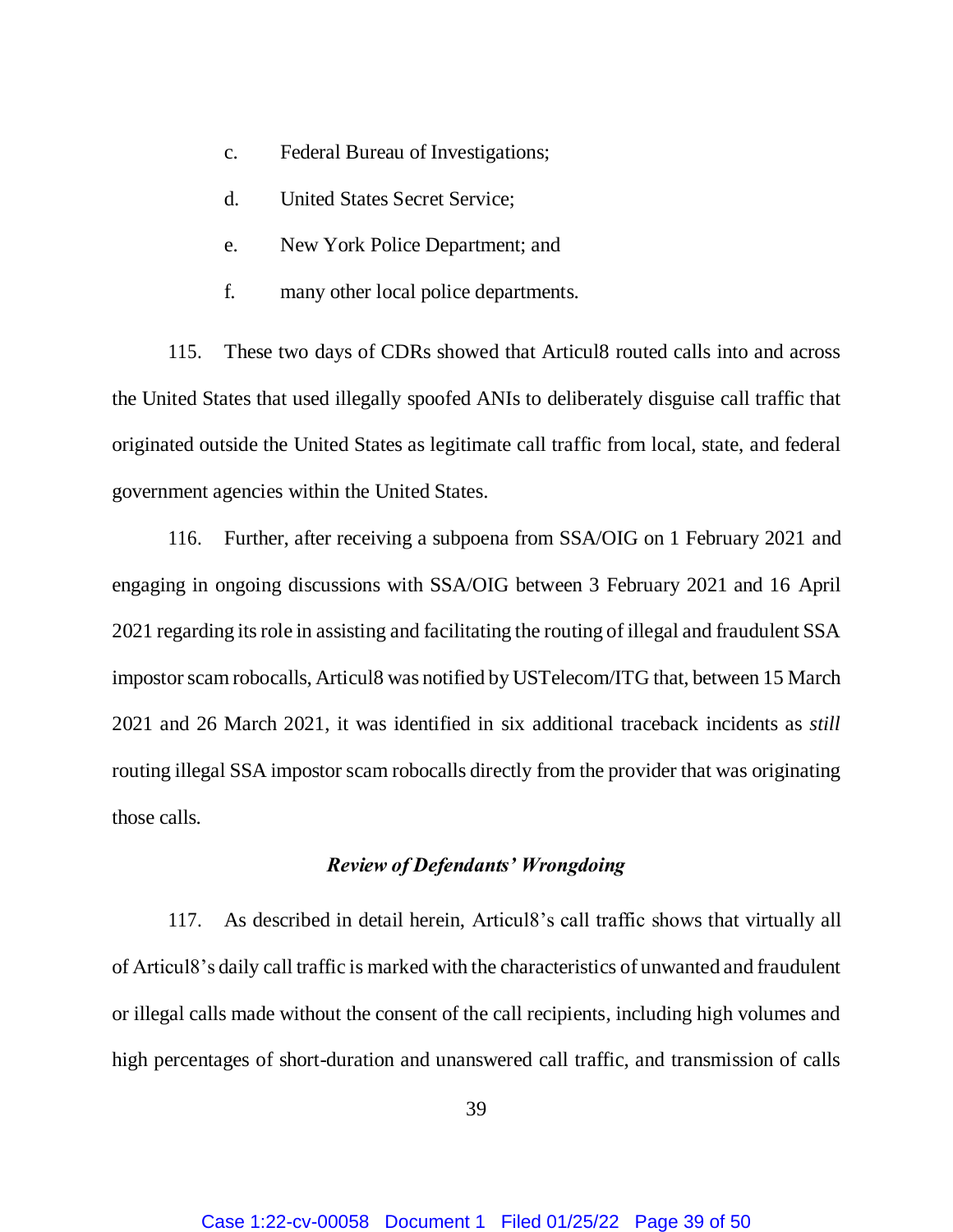using high volumes of unique, single-use caller ID numbers.

118. Articul8 has routed millions of fraudulent and/or illegal telemarketing calls and robocalls into the U.S., including at least hundreds of thousands to the State of North Carolina and into this district, and has collected revenue as a result of the routing of those fraudulent and illegal calls.

119. Illegal and fraudulent calls trafficked by Articul8 were also regularly made to numbers on the DNC Registry.

120. Calls trafficked by Articul8 used millions of different calling number values or ANIs, which is a practice that is consistent with illegal number spoofing.

121. Calls trafficked by Articul8 used spoofed numbers associated with the Social Security Administration, private sector phone numbers including, but not limited to, Federal Express and various financial institutions, as well as law enforcement entities including: the Federal Bureau of Investigations; the Bureau of Alcohol, Tobacco, Firearms and Explosives; the U.S. Secret Service; the New York Police Department; and other local police departments including the Ahoskie Police Department in Ahoskie, North Carolina.

122. Despite explicit warnings from USTelecom/ITG that it was identified as "one of the larger contributors to the illegal robocalling problem," Articul8 continued to serve as a gateway or intermediate provider for fraudulent and illegal telemarketing and robocall traffic, as indicated by Articul8's continued appearances in USTelecom/ITG's tracebacks.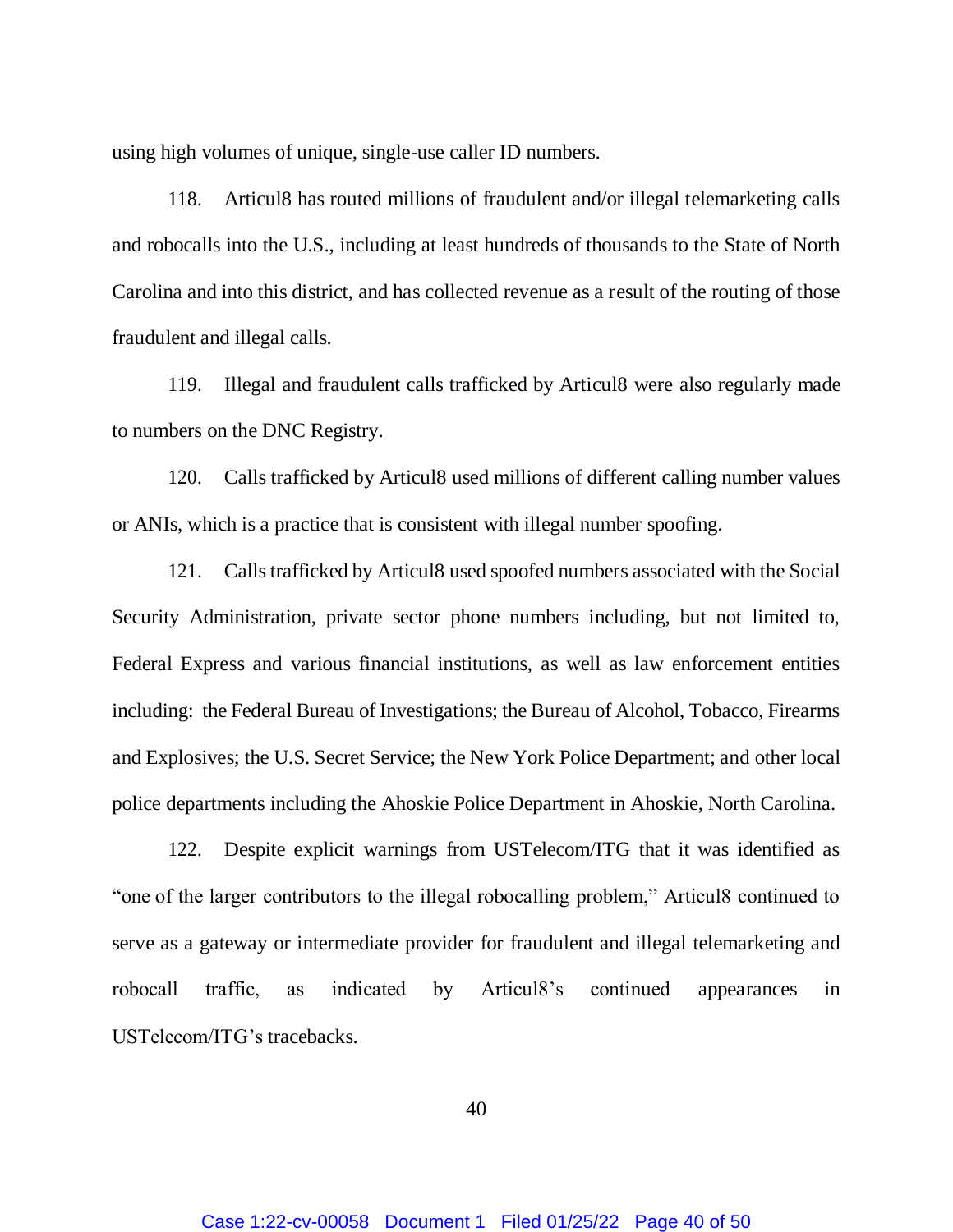123. Further, while purporting to be cooperating with SSA/OIG's investigation, Articul8 nevertheless continued its knowing participation in assisting and facilitating illegal and fraudulent SSA impostor scam robocalls and other fraudulent and illegal call traffic.

124. Thus, despite being fully informed of its active participation in multiple illegal scam robocall violations from both USTelecom/ITG and SSA/OIG, Defendants engaged in a pattern and practice of knowingly continuing to assist and facilitate further violations of the TSR.

125. Defendants' facilitation of each fraudulent or illegal call is itself a violation of the TSR.

#### **CONSUMER HARM**

126. Consumers across the United States, including within this Court's district, have suffered and will continue to suffer injury as a result of Defendants' violations of the TSR and North Carolina state law.

127. In addition to the massive cumulative effect of these fraudulent telemarketing and robocall schemes on victims throughout the United States, the harm can be devastating to individual victims. Victims have faced terrifying threats from fraudsters impersonating government officials and have lost substantial sums of money.

128. Moreover, Defendants have been unjustly enriched as a result of their unlawful acts or practices.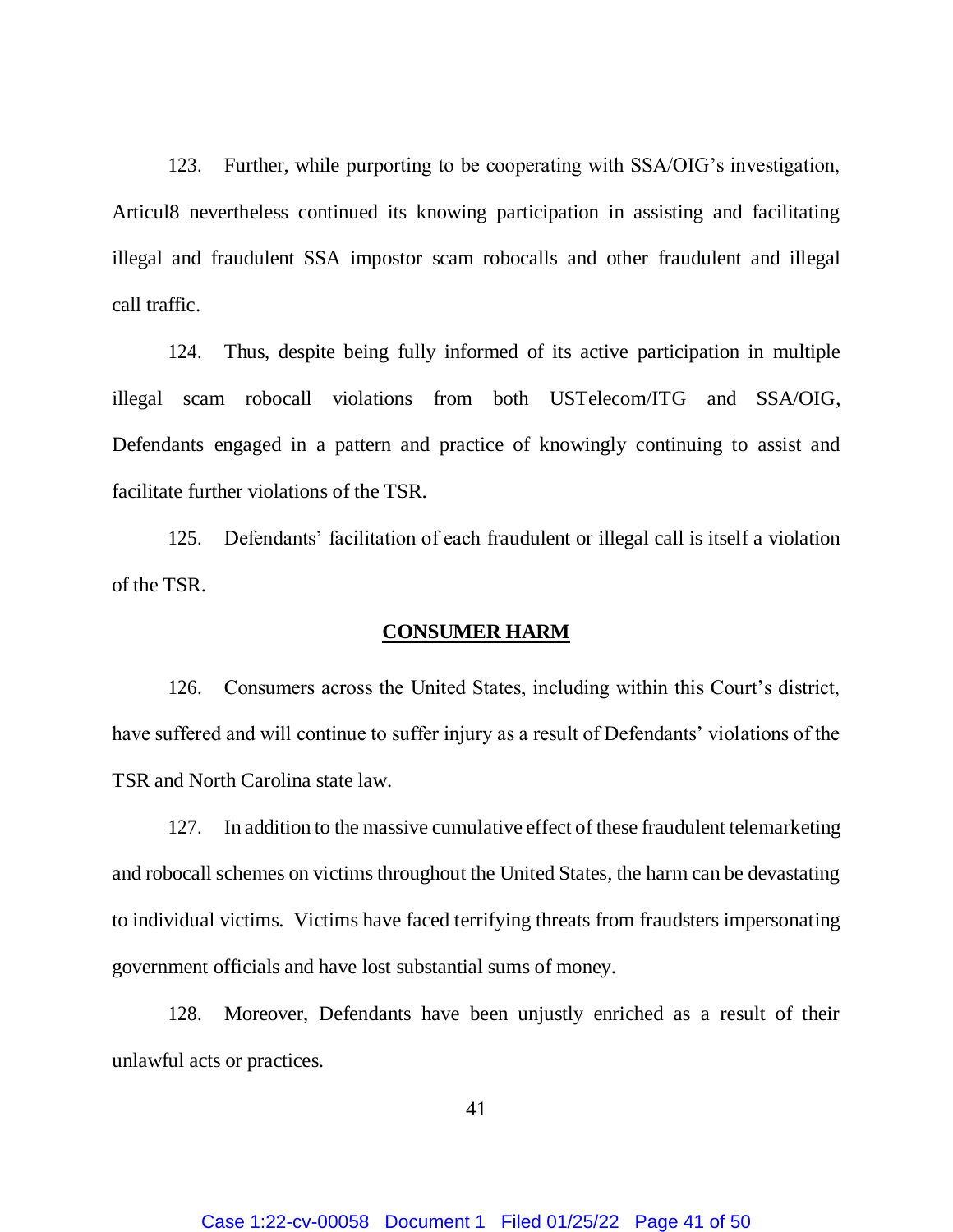#### **VIOLATIONS OF THE TELEMARKETING SALES RULE**

## **COUNT I: ASSISTING AND FACILITATING DNC REGISTRY VIOLATIONS OF THE TSR**

129. Plaintiff incorporates and realleges each of the foregoing paragraphs as if fully set forth herein.

130. Defendants, in numerous instances, have provided substantial assistance or support, through the provision of Articul8's services, to one or more sellers or telemarketers who Defendants knew or consciously avoided knowing were engaged in abusive telemarketing acts or practices that violated 16 C.F.R.  $\S$  310.4(b)(1)(iii)(B) by initiating or causing the initiation of outbound telephone calls to telephone numbers on the DNC Registry to induce the purchase of goods or services.

131. Defendants' acts or practices, as described in paragraph 130 above, were themselves deceptive telemarketing acts or practices in violation of the TSR, 16 C.F.R.  $§$  310.3(b).

# **COUNT II: ASSISTING AND FACILITATING ROBOCALL VIOLATIONS OF THE TSR**

132. Plaintiff incorporates and realleges each of the foregoing paragraphs as if fully set forth herein.

133. Defendants, in numerous instances, have provided substantial assistance or support, through the provision of Articul8's services, to one or more sellers or telemarketers who Defendants knew or consciously avoided knowing were engaged in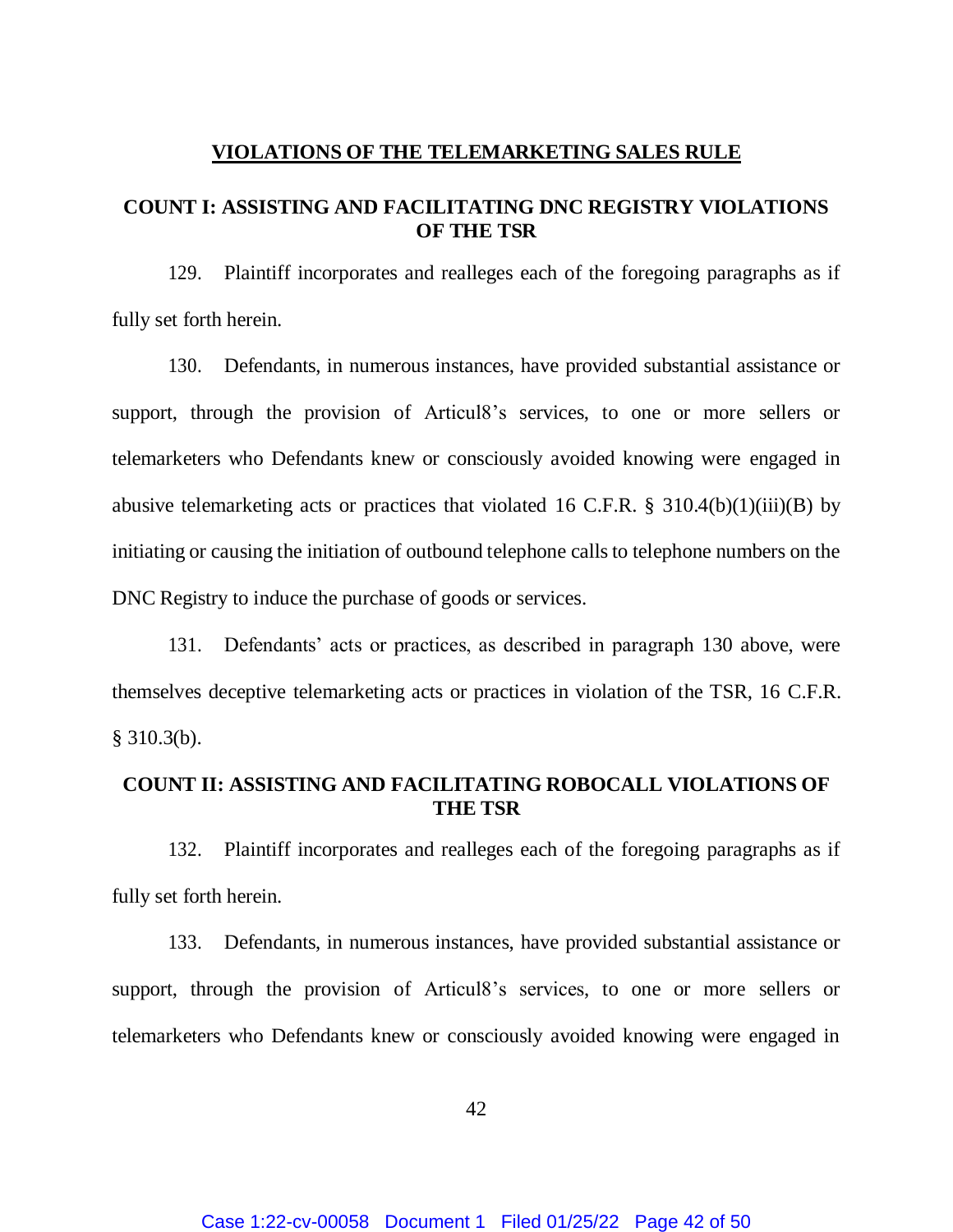abusive telemarketing acts or practices that violated 16 C.F.R. § 310.4(b)(1)(v) by initiating or causing the initiation of outbound telephone calls that delivered prerecorded messages or robocalls to induce the purchase of goods or services without the seller having obtained from the recipient of the call an express agreement in writing in accordance with the requirements set out that provision.

134. Defendants' acts or practices, as described in paragraph 133 above, were themselves deceptive telemarketing acts or practices in violation of the TSR, 16 C.F.R.  $§$  310.3(b).

## **COUNT III: ASSISTING AND FACILITATING SPOOFING VIOLATIONS OF THE TSR**

135. Plaintiff incorporates and realleges each of the foregoing paragraphs as if fully set forth herein.

136. Defendants, in numerous instances, have provided substantial assistance or support, through the provision of Articul8's services, to one or more sellers or telemarketers who Defendants knew or consciously avoided knowing were engaged in abusive telemarketing acts or practices that violated 16 C.F.R. § 310.4(a)(8) by failing to transmit or cause to be transmitted to caller identification services the telephone number and name of the telemarketer making the call, or the customer service number and name of the seller on whose behalf the telemarketer called.

137. Defendants' acts or practices, as described in paragraph 136 above, were themselves deceptive telemarketing acts or practices in violation of the TSR, 16 C.F.R.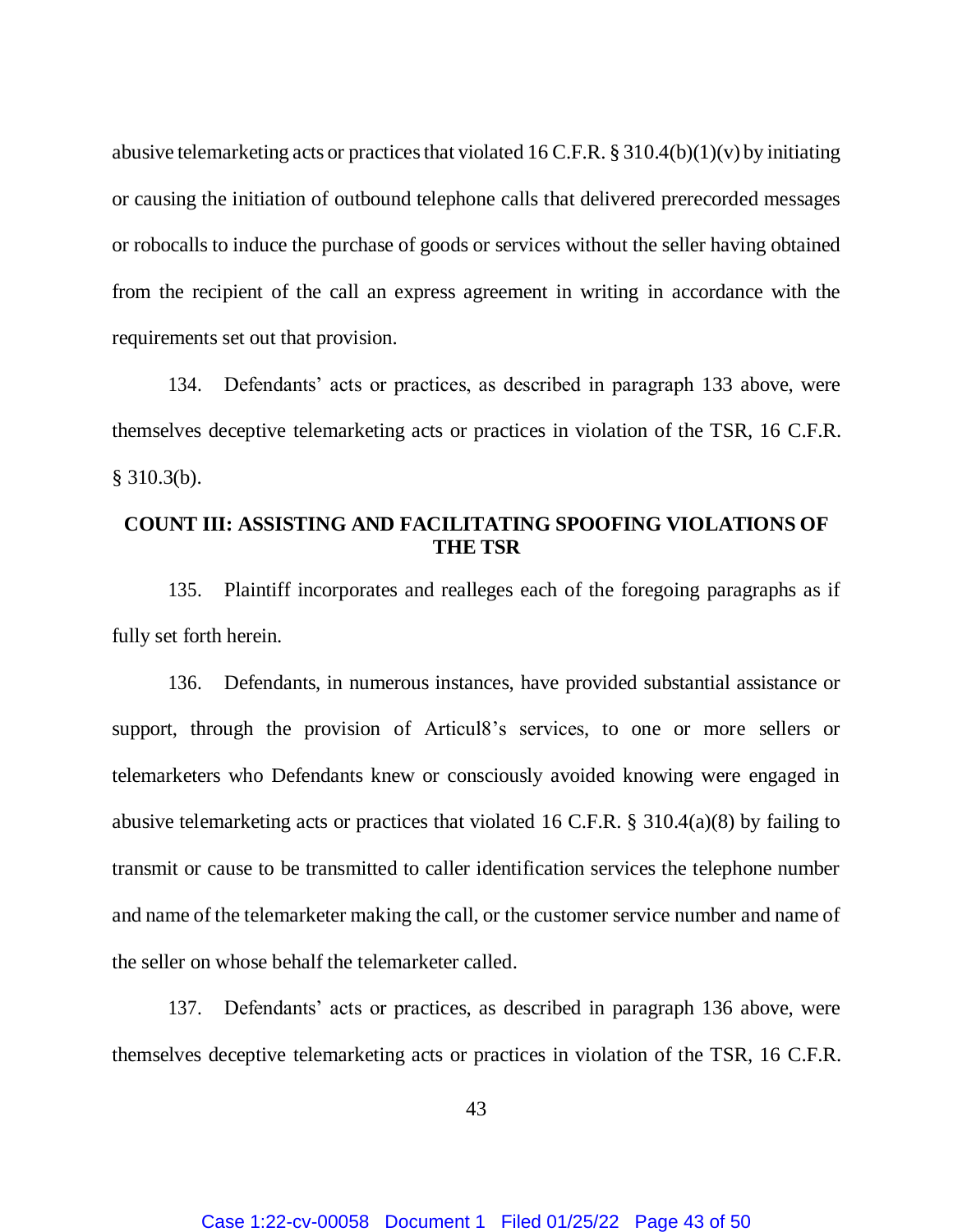$§$  310.3(b).

## **COUNT IV: ASSISTING AND FACILITATING GOVERNMENT IMPOSTER VIOLATIONS OF THE TSR**

138. Plaintiff incorporates and realleges each of the foregoing paragraphs as if fully set forth herein.

139. Defendants, in numerous instances, have provided substantial assistance or support, through the provision of Articul8's services, to one or more sellers or telemarketers who Defendants knew or consciously avoided knowing were engaged in prohibited deceptive telemarketing acts or practices that violated 16 C.F.R. § 310.3(a)(2)(vii) by misrepresenting, directly or by implication, in the sale of goods or services, a seller's or telemarketer's affiliation with, or endorsement or sponsorship by, any person or government entity.

140. Defendants' acts or practices, as described in paragraph 139 above, were themselves deceptive telemarketing acts or practices in violation of the TSR, 16 C.F.R. § 310.3(b).

## **VIOLATIONS OF NORTH CAROLINA STATE LAW**

141. N.C.G.S. § 75-1.1 prohibits "unfair or deceptive acts or practices in or affecting commerce."

142. Under N.C.G.S. § 75-1.1, a practice or act is deceptive if it has the capacity or tendency to deceive; proof of actual deception is not required.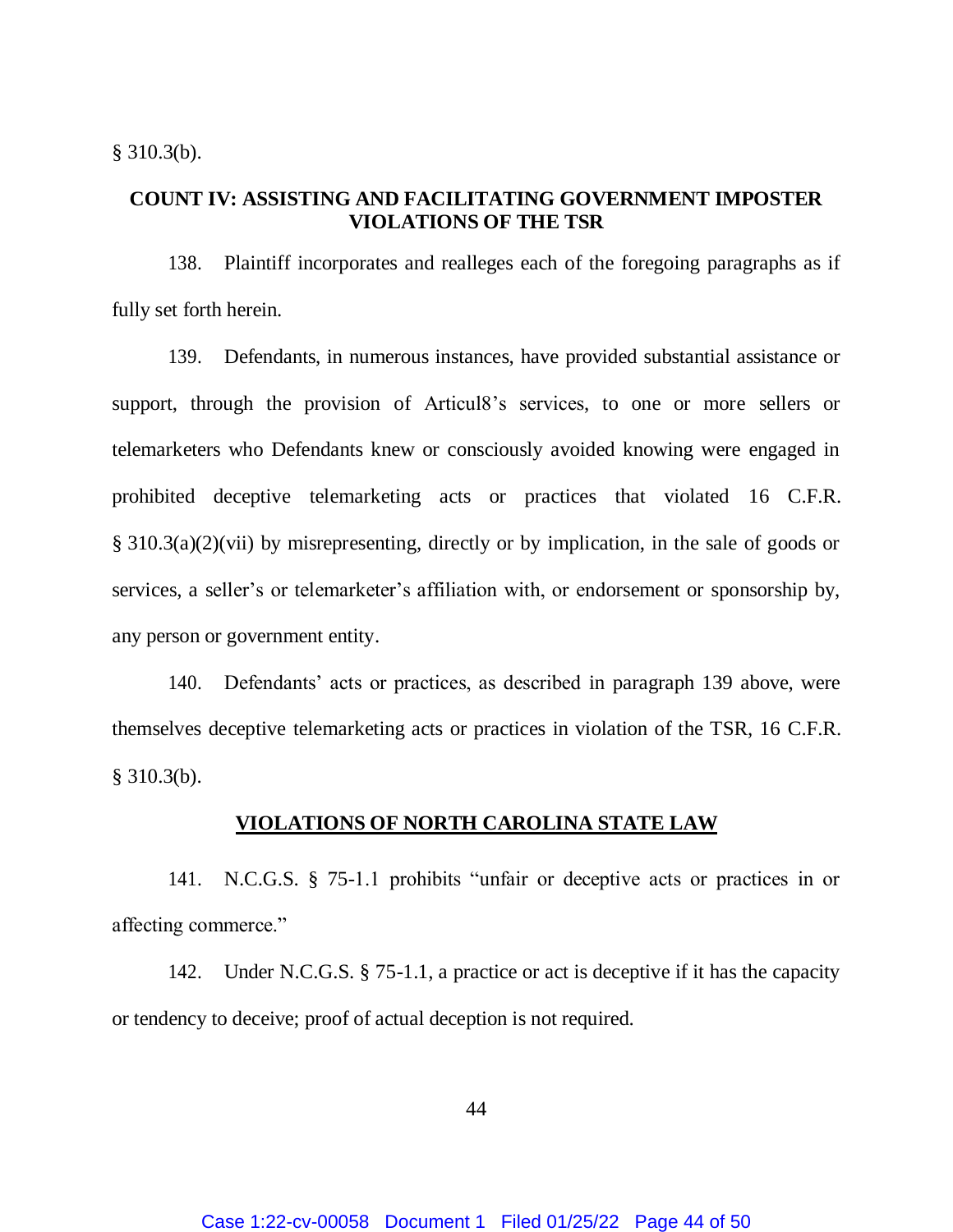143. Acts or practices are unfair under N.C.G.S. § 75-1.1 when they offend established public policy, as well as when the practice is immoral, unethical, oppressive, unscrupulous, or substantially injurious to consumers.

144. Although Plaintiff has alleged herein that consumers have been harmed by Defendants' actions, proof of actual harm is not required in an action brought under N.C.G.S. § 75-1.1 by the Attorney General.

## **COUNT V: VIOLATIONS OF NORTH CAROLINA'S UNFAIR OR DECEPTIVE TRADE PRACTICES ACT**

145. Plaintiff incorporates and realleges each of the foregoing paragraphs as if fully set forth herein.

146. Defendants' acts or practices enumerated in the foregoing paragraphs and in Counts I through IV have been in or affecting commerce.

147. As alleged herein, the calls that Defendants routed across the U.S. telephone network possessed the tendency or capacity to mislead or created the likelihood of deception.

148. Defendants' acts or practices enumerated in the foregoing paragraphs and in Counts I through IV are offensive to established North Carolina public policy, as well as immoral, unethical, oppressive, unscrupulous, and substantially injurious to North Carolina consumers across this State and within this district.

149. As alleged herein, Defendants have devised and carried out the abovedescribed business practices knowingly and deliberately.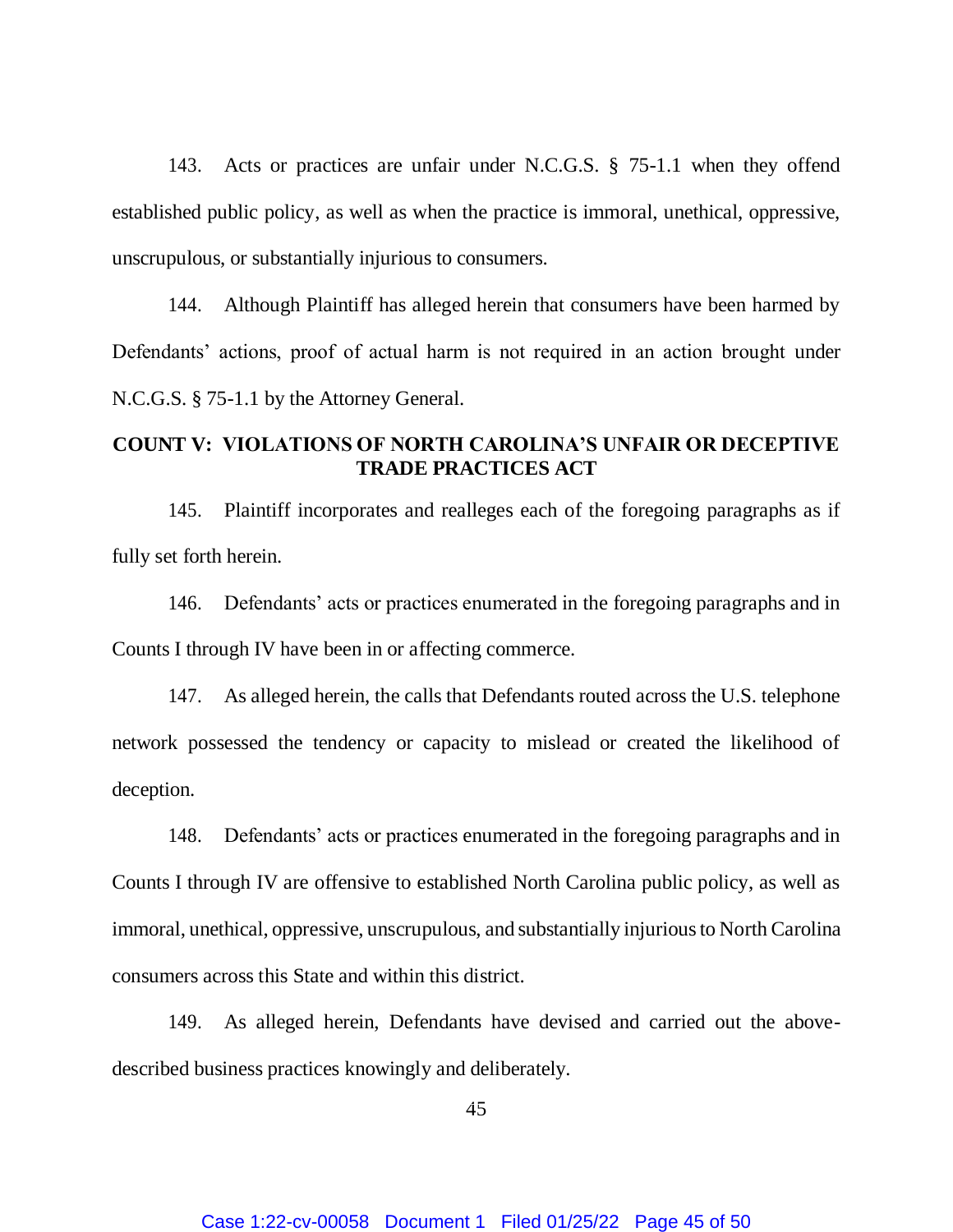150. As set out in Counts I through IV above, Defendants, in numerous instances, have provided substantial assistance or support, through the provision of Articul8's services, to one or more sellers or telemarketers who Defendants knew or should have known were engaged in the following deceptive or abusive telemarketing acts or practices:

- a. initiating or causing the initiation of outbound telephone calls to telephone numbers on the DNC Registry to induce the purchase of goods or services in violation of the TSR, 16 C.F.R.  $§ 310.4(b)(1)(iii)(B);$
- b. initiating or causing the initiation of outbound telephone calls that delivered prerecorded messages or robocalls to induce the purchase of goods or services without the seller having obtained from the recipient of the call a written express agreement in violation of the TSR, 16 C.F.R. § 310.4(b)(1)(v);
- c. failing to transmit or causing to be transmitted to caller identification services the telephone number and name of the telemarketer making the call, or the customer service number and name of the seller on whose behalf the telemarketer called in violation of the TSR, 16 C.F.R. § 310.4(a)(8); and
- d. misrepresenting, directly or by implication, in the sale of goods or services, a seller's or telemarketer's affiliation with, or endorsement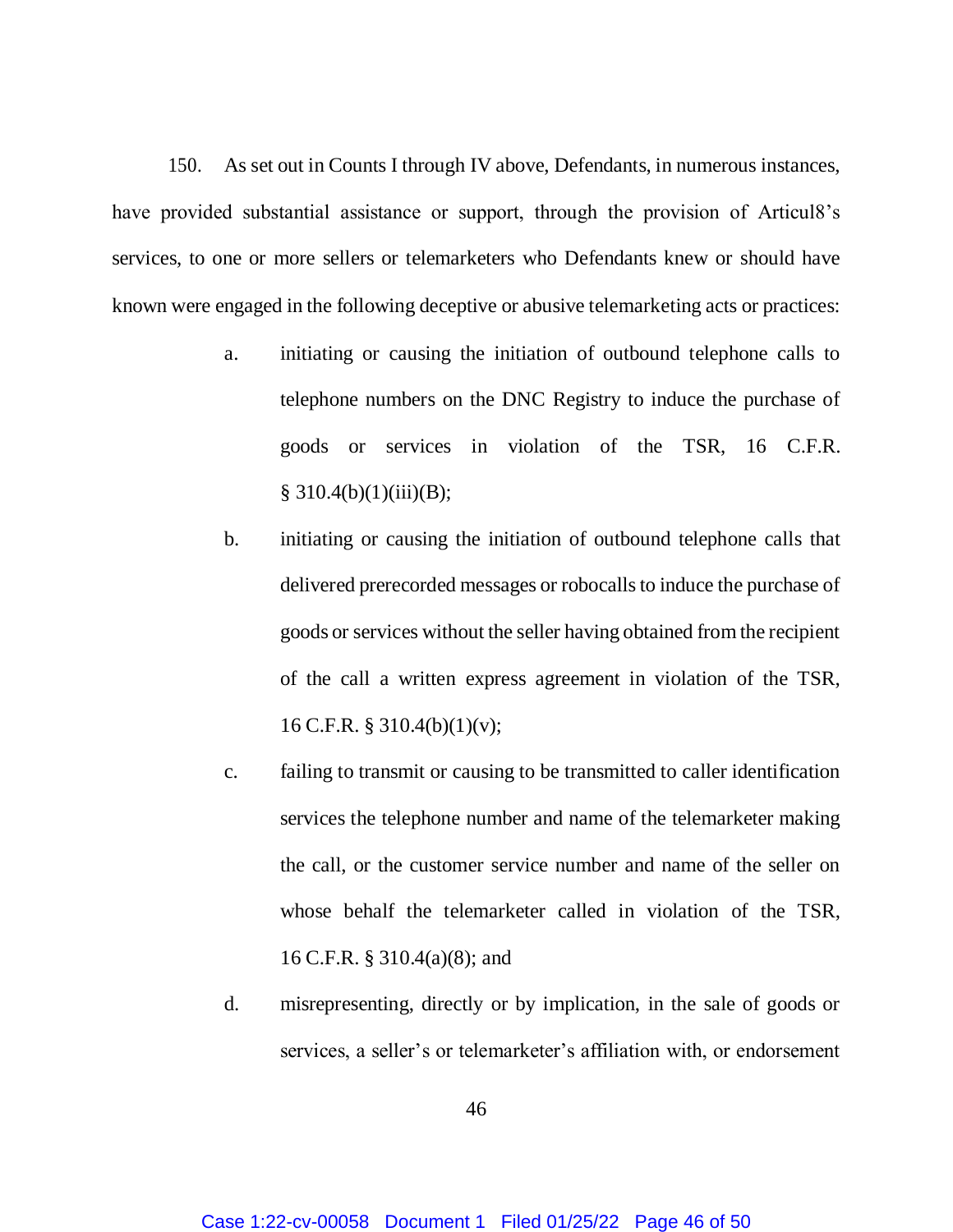or sponsorship by, any person or government entity in violation of the TSR, 16 C.F.R. § 310.3(a)(2)(vii).

151. Defendants' acts or practices enumerated in the paragraphs above and in CountsI through IV, were deceptive telemarketing acts or practices in violation of the TSR. 16 C.F.R. § 310.3(b).

152. Pursuant to Section 3(c) of the Telemarketing Act, 15 U.S.C. § 6102(c), and Section 18(d)(3) of the FTC Act, 15 U.S.C. § 57a(d)(3), a violation of the TSR constitutes an unfair or deceptive act or practice in or affecting commerce, in violation of Section 5(a) of the FTC Act, 15 U.S.C. § 45(a).

153. Defendants' acts or practices that are unfair or deceptive trade practices under the TSR and FTC Act are also deceptive or misleading and constitute unfair or deceptive trade practices prohibited by N.C.G.S. § 75-1.1, and are violations of North Carolina's Unfair or Deceptive Trade Practices Act.

154. Plaintiff alleges that the acts, practices, representations and omissions of Defendants described herein violate the prohibition against unfair or deceptive business practices found in Section 75-1.1 of the North Carolina General Statutes. Plaintiff is therefore entitled to the statutory relief prayed for below.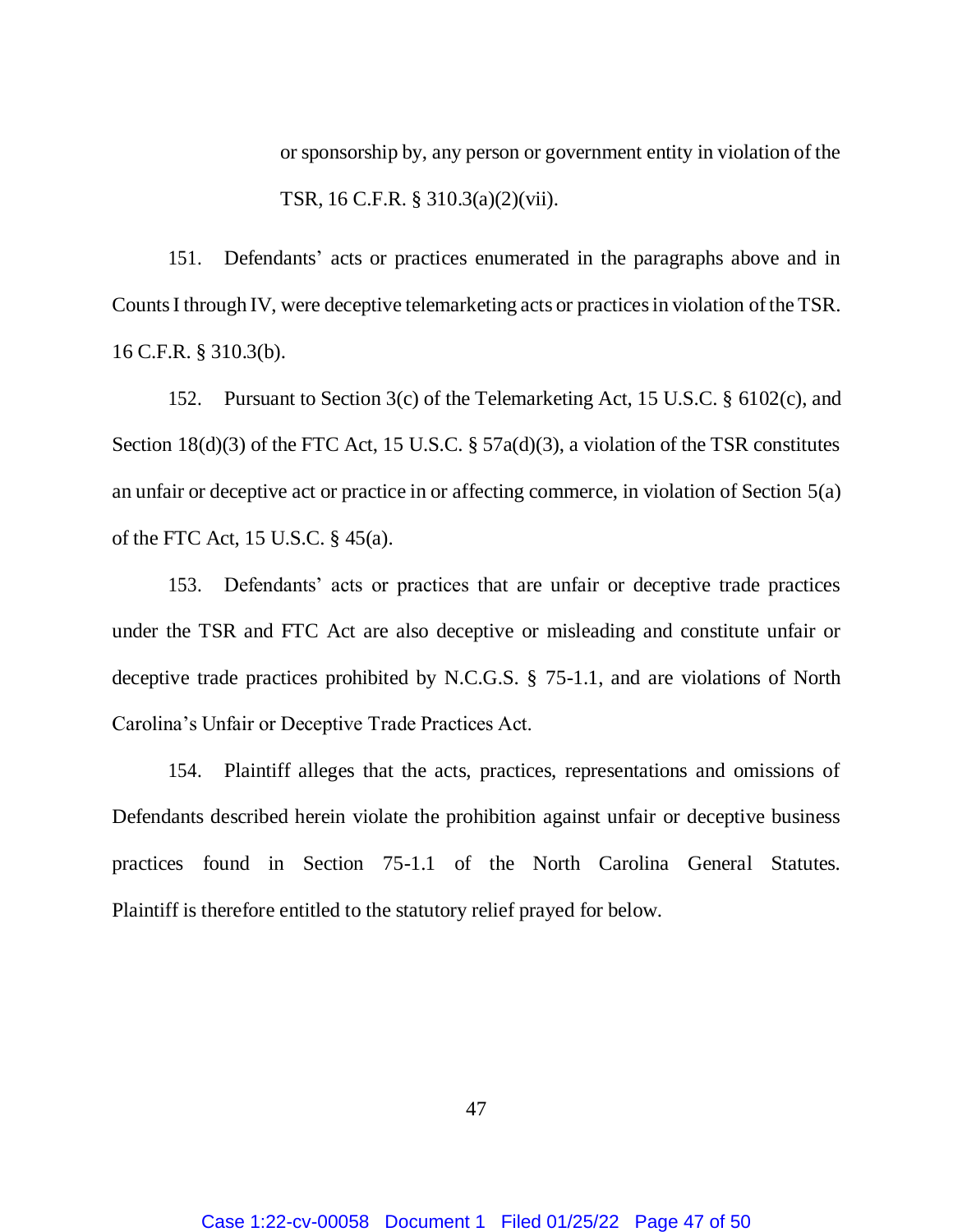#### **THIS COURT'S POWER TO GRANT RELIEF**

155. The TSR is a rule promulgated under the FTC's Telemarketing Act.

156. When bringing an action pursuant to the authority granted under 15 U.S.C. § 6103(a), an attorney general of any State may enforce compliance with any rule of the FTC to obtain damages, restitution, or other compensation on behalf of residents of such State, or to obtain such further and other relief as the Court may deem appropriate.

157. Pursuant to 28 U.S.C. § 1367, this Court has supplemental jurisdiction to allow Plaintiff to enforce its state law claims against Defendants in this Court and to grant such relief as provided under state law.

158. Pursuant to N.C.G.S. §§ 75-14 through 75-16.1, a court is authorized to grant relief including injunctive relief, rescission or reformation of contracts, restitution, the refund of monies paid, the disgorgement of ill-gotten monies, removal of officers and directors, civil penalties, attorneys' fees, expenses, costs, and such other relief to which Plaintiff may be entitled.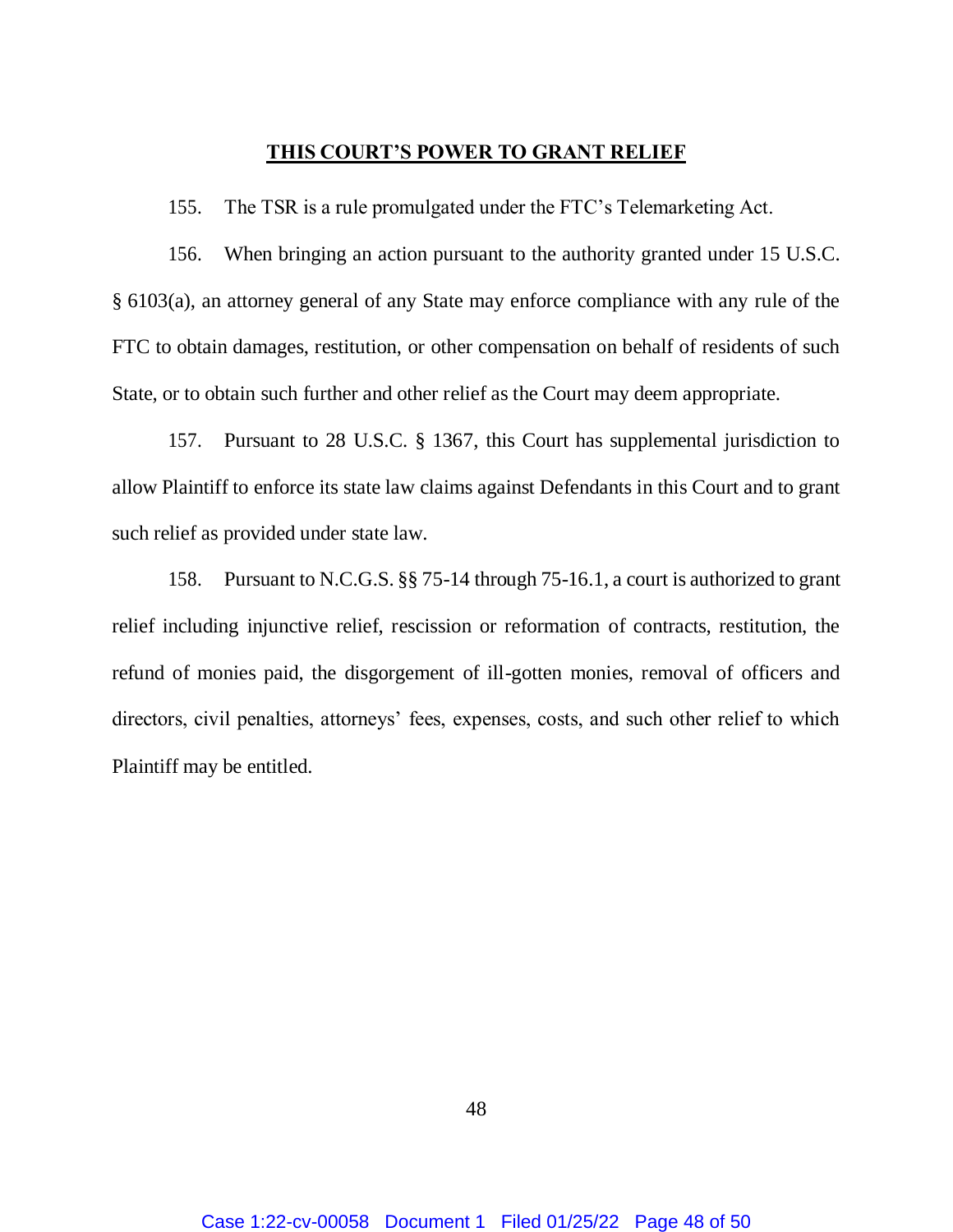#### **PRAYER FOR RELIEF**

# **WHEREFORE, PLAINTIFF RESPECTFULLY PRAYS THE COURT** for the following relief:

- A. Enter judgment against Defendants and in favor of Plaintiff for each violation alleged in this Complaint or which may be shown through discovery or proven at the trial of this matter;
- B. Enter a permanent injunction to prevent future violations by Defendants of the TSR and of North Carolina's Unfair or Deceptive Trade Practices Act, pursuant to 15 U.S.C. § 6103(a) and N.C.G.S. § 75-14;
- C. Award Plaintiff State of North Carolina such relief as the Court finds necessary to redress injury to consumers resulting from Defendant's violations of the TSR and of North Carolina's Unfair or Deceptive Trade Practices Act, including disgorgement and other relief that may be appropriate under 15 U.S.C. § 6103(a) and N.C.G.S. § 75-15.1;
- D. Impose civil penalties of up to \$5,000.00 for each of Defendants' acts or practices that were knowingly violative of North Carolina's Unfair or Deceptive Trade Practices Act, pursuant to N.C.G.S. § 75-15.2;
- E. Award Plaintiff reasonable attorneys' fees and costs incurred by the investigation and litigation of this matter, pursuant to N.C.G.S. § 75-16.1; and